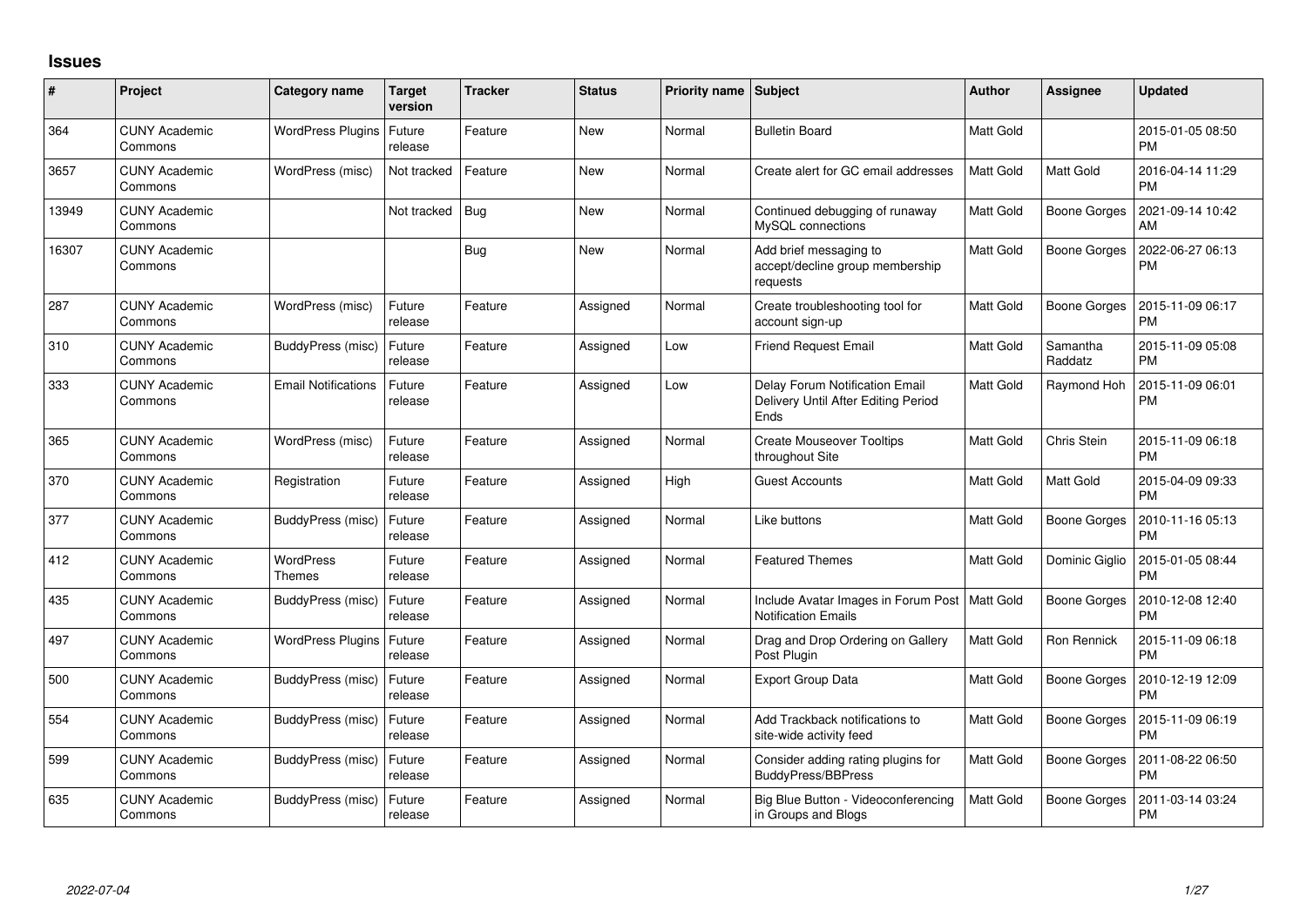| $\#$ | <b>Project</b>                  | Category name              | <b>Target</b><br>version | <b>Tracker</b> | <b>Status</b> | <b>Priority name</b> | <b>Subject</b>                                                                        | <b>Author</b>    | Assignee            | <b>Updated</b>                |
|------|---------------------------------|----------------------------|--------------------------|----------------|---------------|----------------------|---------------------------------------------------------------------------------------|------------------|---------------------|-------------------------------|
| 636  | <b>CUNY Academic</b><br>Commons | WordPress (misc)           | Not tracked              | Support        | Assigned      | Normal               | Create Lynda.com-like Table of<br>Contents for Prospective Tutorial<br>Screencasts    | <b>Matt Gold</b> | scott voth          | 2016-02-23 03:12<br><b>PM</b> |
| 653  | <b>CUNY Academic</b><br>Commons | Group Blogs                | Future<br>release        | Feature        | Assigned      | Normal               | Redesign Integration of Groups and<br>Blogs                                           | <b>Matt Gold</b> | Samantha<br>Raddatz | 2015-11-09 05:40<br><b>PM</b> |
| 658  | <b>CUNY Academic</b><br>Commons | WordPress Plugins   Future | release                  | Feature        | Assigned      | Normal               | Rebulid Sitewide Tag Suggestion                                                       | Matt Gold        | Boone Gorges        | 2015-01-05 08:47<br><b>PM</b> |
| 940  | <b>CUNY Academic</b><br>Commons | Redmine                    | Future<br>release        | Feature        | Assigned      | Low                  | Communication with users after<br>releases                                            | <b>Matt Gold</b> | Dominic Giglio      | 2012-09-09 04:36<br><b>PM</b> |
| 1105 | <b>CUNY Academic</b><br>Commons | WordPress (misc)           | Future<br>release        | Feature        | Assigned      | Normal               | Rephrase Blog Privacy Options                                                         | <b>Matt Gold</b> | Samantha<br>Raddatz | 2015-11-09 06:19<br><b>PM</b> |
| 1192 | <b>CUNY Academic</b><br>Commons | <b>Group Files</b>         | Future<br>release        | Feature        | Assigned      | Low                  | When posting group files, allow users   Matt Gold<br>to add a category without saving |                  | Raymond Hoh         | 2015-11-09 05:53<br><b>PM</b> |
| 1562 | <b>CUNY Academic</b><br>Commons | <b>WordPress Plugins</b>   | Future<br>release        | Feature        | Assigned      | Low                  | Play with NYT Collaborative<br><b>Authoring Tool</b>                                  | <b>Matt Gold</b> | <b>Boone Gorges</b> | 2015-01-05 08:47<br><b>PM</b> |
| 2013 | <b>CUNY Academic</b><br>Commons | <b>Public Portfolio</b>    | Future<br>release        | Feature        | Assigned      | Low                  | Have Profile Privacy Options show<br>up only for filled-in fields                     | Matt Gold        | Boone Gorges        | 2015-11-09 06:09<br><b>PM</b> |
| 2223 | <b>CUNY Academic</b><br>Commons | <b>WordPress Plugins</b>   | Future<br>release        | Feature        | Assigned      | Low                  | Add Participad to the CUNY<br><b>Academic Commons</b>                                 | Matt Gold        | Boone Gorges        | 2014-09-17 10:03<br>PM        |
| 2523 | <b>CUNY Academic</b><br>Commons | <b>BuddyPress Docs</b>     | Future<br>release        | Feature        | Assigned      | Normal               | Allow Users to Upload Images to BP<br><b>Docs</b>                                     | Matt Gold        | <b>Boone Gorges</b> | 2015-11-09 06:14<br><b>PM</b> |
| 3042 | <b>CUNY Academic</b><br>Commons | <b>Public Portfolio</b>    | Future<br>release        | Feature        | Assigned      | Normal               | Browsing member interests                                                             | Matt Gold        | Boone Gorges        | 2015-03-21 09:04<br><b>PM</b> |
| 3080 | <b>CUNY Academic</b><br>Commons | Group Files                | Future<br>release        | Feature        | Assigned      | Low                  | Create a system to keep track of file<br>changes                                      | <b>Matt Gold</b> | <b>Boone Gorges</b> | 2014-02-26 10:04<br><b>PM</b> |
| 3090 | <b>CUNY Academic</b><br>Commons | Twitter page               | Future<br>release        | Feature        | Assigned      | Normal               | Prevent Retweets from showing up<br>on Commons twitter page                           | <b>Matt Gold</b> | <b>Tahir Butt</b>   | 2016-10-24 11:31<br>AM        |
| 3220 | <b>CUNY Academic</b><br>Commons | <b>Public Portfolio</b>    | Future<br>release        | Feature        | Assigned      | Normal               | Add indent/outdent option to<br>Formatting Buttons on Profile Page                    | Matt Gold        | Boone Gorges        | 2014-05-21 10:39<br><b>PM</b> |
| 3308 | <b>CUNY Academic</b><br>Commons | Group Invitations          | Future<br>release        | Feature        | Assigned      | Normal               | Allow members to rescind group<br>invitations                                         | <b>Matt Gold</b> | <b>Boone Gorges</b> | 2015-04-01 08:53<br><b>PM</b> |
| 3354 | <b>CUNY Academic</b><br>Commons | <b>Group Files</b>         | Future<br>release        | Feature        | Assigned      | Low                  | Allow Group Download of Multiple<br><b>Selected Files</b>                             | Matt Gold        | Chris Stein         | 2014-08-01 08:50<br>AM        |
| 3517 | <b>CUNY Academic</b><br>Commons | My Commons                 | Future<br>release        | Feature        | Assigned      | Normal               | Mute/Unmute My Commons updates                                                        | <b>Matt Gold</b> | Raymond Hoh         | 2015-11-09 01:19<br><b>PM</b> |
| 3524 | <b>CUNY Academic</b><br>Commons | Documentation              | Not tracked              | Documentation  | Assigned      | Normal               | Post describing all you can do when<br>starting up a new blog/group                   | <b>Matt Gold</b> | scott voth          | 2014-10-04 12:56<br><b>PM</b> |
| 3536 | <b>CUNY Academic</b><br>Commons | My Commons                 | Future<br>release        | Feature        | Assigned      | Normal               | Infinite Scroll on My Commons page                                                    | Matt Gold        | Raymond Hoh         | 2015-04-13 04:42<br><b>PM</b> |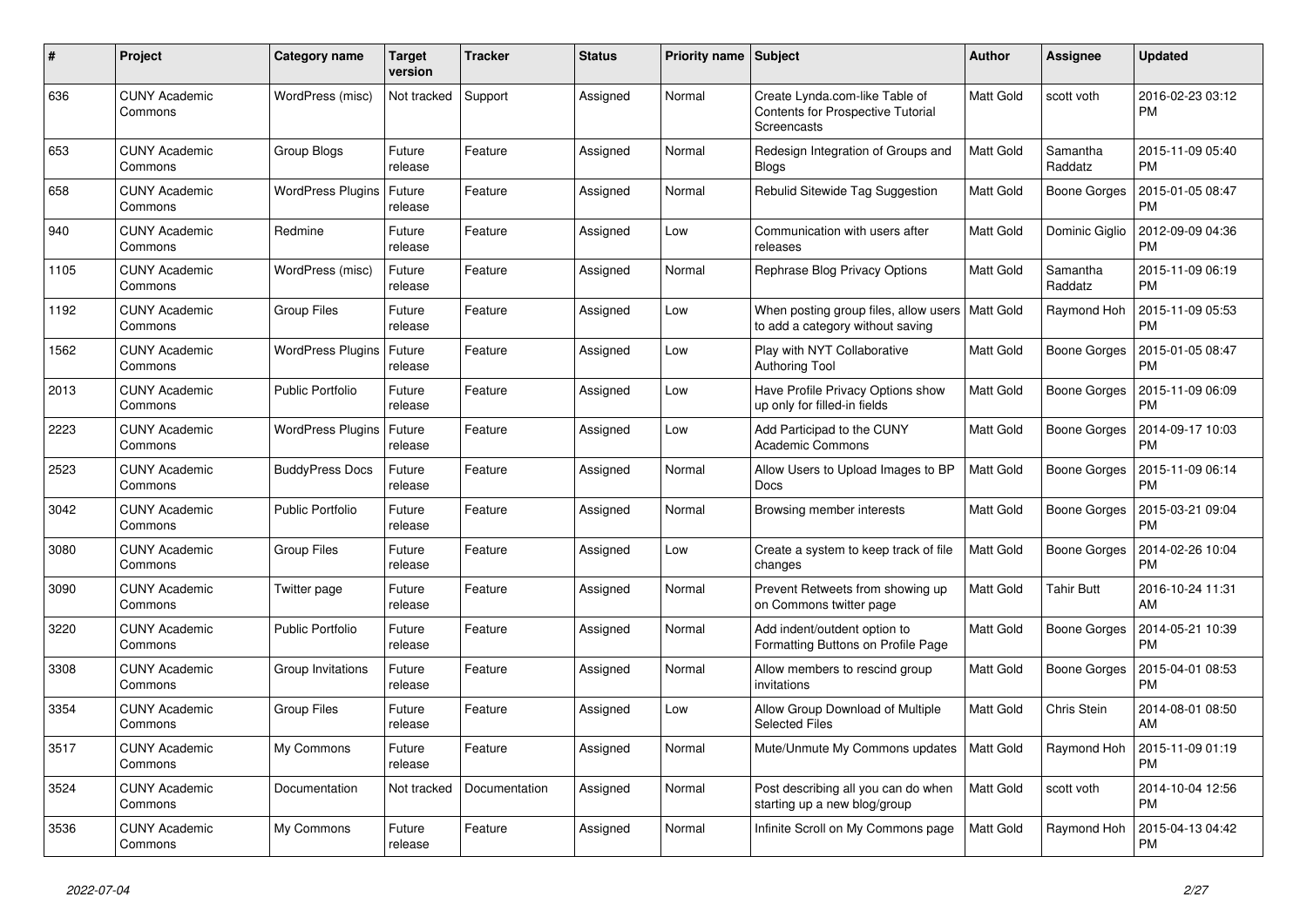| #    | Project                         | Category name           | <b>Target</b><br>version | <b>Tracker</b> | <b>Status</b> | <b>Priority name</b> | <b>Subject</b>                                                      | <b>Author</b>    | Assignee            | <b>Updated</b>                |
|------|---------------------------------|-------------------------|--------------------------|----------------|---------------|----------------------|---------------------------------------------------------------------|------------------|---------------------|-------------------------------|
| 3577 | <b>CUNY Academic</b><br>Commons | My Commons              | Future<br>release        | Design/UX      | Assigned      | Normal               | Replies to items in My Commons                                      | <b>Matt Gold</b> | Raymond Hoh         | 2015-04-09 05:19<br><b>PM</b> |
| 3662 | <b>CUNY Academic</b><br>Commons | <b>SEO</b>              | Future<br>release        | Feature        | Assigned      | Normal               | Duplicate Content/SEO/Google<br>issues                              | <b>Matt Gold</b> | Raymond Hoh         | 2015-04-13 04:37<br><b>PM</b> |
| 3759 | <b>CUNY Academic</b><br>Commons | WordPress (misc)        | Future<br>release        | Feature        | Assigned      | Normal               | Review Interface for Adding Users to<br>Blogs                       | <b>Matt Gold</b> | <b>Boone Gorges</b> | 2015-03-24 05:52<br><b>PM</b> |
| 3768 | <b>CUNY Academic</b><br>Commons | <b>Public Portfolio</b> | Future<br>release        | Feature        | Assigned      | Normal               | Institutions/Past positions on public<br>portfolios                 | Matt Gold        | Boone Gorges        | 2018-04-23 10:44<br>AM        |
| 3770 | <b>CUNY Academic</b><br>Commons | <b>Public Portfolio</b> | Future<br>release        | Feature        | Assigned      | Normal               | Improve Layout/Formatting of<br>Positions Area on Public Portfolios | <b>Matt Gold</b> | Chris Stein         | 2015-04-01 09:17<br><b>PM</b> |
| 4027 | <b>CUNY Academic</b><br>Commons | Commons In A<br>Box     | Not tracked              | Design/UX      | Assigned      | Normal               | Usability review of CBOX update<br>procedures                       | Matt Gold        | Samantha<br>Raddatz | 2015-05-11 06:36<br><b>PM</b> |
| 4053 | <b>CUNY Academic</b><br>Commons | Events                  | Future<br>release        | Feature        | Assigned      | Normal               | Create new tab for past events                                      | <b>Matt Gold</b> | <b>Boone Gorges</b> | 2015-05-12 02:10<br><b>PM</b> |
| 4070 | <b>CUNY Academic</b><br>Commons | Analytics               | Not tracked              | Support        | Assigned      | Normal               | Request for JITP site analytics                                     | <b>Matt Gold</b> | Seth Persons        | 2016-02-23 03:09<br><b>PM</b> |
| 4235 | <b>CUNY Academic</b><br>Commons |                         | Not tracked              | Design/UX      | Assigned      | Normal               | Explore user experience around<br>comments on forum topics vs docs  | <b>Matt Gold</b> | Samantha<br>Raddatz | 2015-07-21 10:23<br>AM        |
| 4238 | <b>CUNY Academic</b><br>Commons | Events                  | Future<br>release        | Feature        | Assigned      | Normal               | Copy Events to Other Groups?                                        | <b>Matt Gold</b> | Boone Gorges        | 2015-07-02 10:08<br>AM        |
| 4404 | <b>CUNY Academic</b><br>Commons | <b>Public Portfolio</b> | Future<br>release        | Design/UX      | Assigned      | Normal               | Change color of permissions info on<br>portfolio editing interface  | Matt Gold        | Samantha<br>Raddatz | 2015-08-11 05:28<br><b>PM</b> |
| 4661 | <b>CUNY Academic</b><br>Commons | User Experience         | Future<br>release        | <b>Bug</b>     | Assigned      | Normal               | Simplify Events text                                                | Matt Gold        | Samantha<br>Raddatz | 2015-10-02 09:06<br><b>PM</b> |
| 4903 | <b>CUNY Academic</b><br>Commons | Events                  | Future<br>release        | Design/UX      | Assigned      | Normal               | Improving visual appearance of<br>event calendars                   | <b>Matt Gold</b> | Boone Gorges        | 2016-10-13 11:51<br>AM        |
| 4980 | <b>CUNY Academic</b><br>Commons | Home Page               | Future<br>release        | Feature        | Assigned      | Normal               | CAC Featured Content -- Adding<br>Randomization                     | Matt Gold        | Boone Gorges        | 2016-12-12 03:01<br><b>PM</b> |
| 4986 | <b>CUNY Academic</b><br>Commons | ZenDesk                 | Not tracked              | Support        | Assigned      | Normal               | Prepare documentation for Zendesk<br>re web widget                  | Matt Gold        | Samantha<br>Raddatz | 2016-02-25 03:09<br><b>PM</b> |
| 5016 | <b>CUNY Academic</b><br>Commons | Events                  | Future<br>release        | Feature        | Assigned      | Low                  | Allow comments to be posted on<br>events                            | <b>Matt Gold</b> | Raymond Hoh         | 2019-03-01 02:23<br><b>PM</b> |
| 5316 | <b>CUNY Academic</b><br>Commons | User Experience         | Future<br>release        | Feature        | Assigned      | Normal               | Prompt user email address updates                                   | <b>Matt Gold</b> | Stephen Real        | 2016-12-21 03:30<br><b>PM</b> |
| 5581 | <b>CUNY Academic</b><br>Commons | Analytics               | Future<br>release        | Feature        | Assigned      | Normal               | Explore alternatives to Google<br>Analytics                         | Matt Gold        | Valerie<br>Townsend | 2020-04-17 03:12<br><b>PM</b> |
| 5691 | CUNY Academic<br>Commons        | Blogs<br>(BuddyPress)   | Future<br>release        | <b>Bug</b>     | Assigned      | High                 | Differing numbers on Sites display                                  | <b>Matt Gold</b> | Raymond Hoh         | 2016-06-13 01:37<br><b>PM</b> |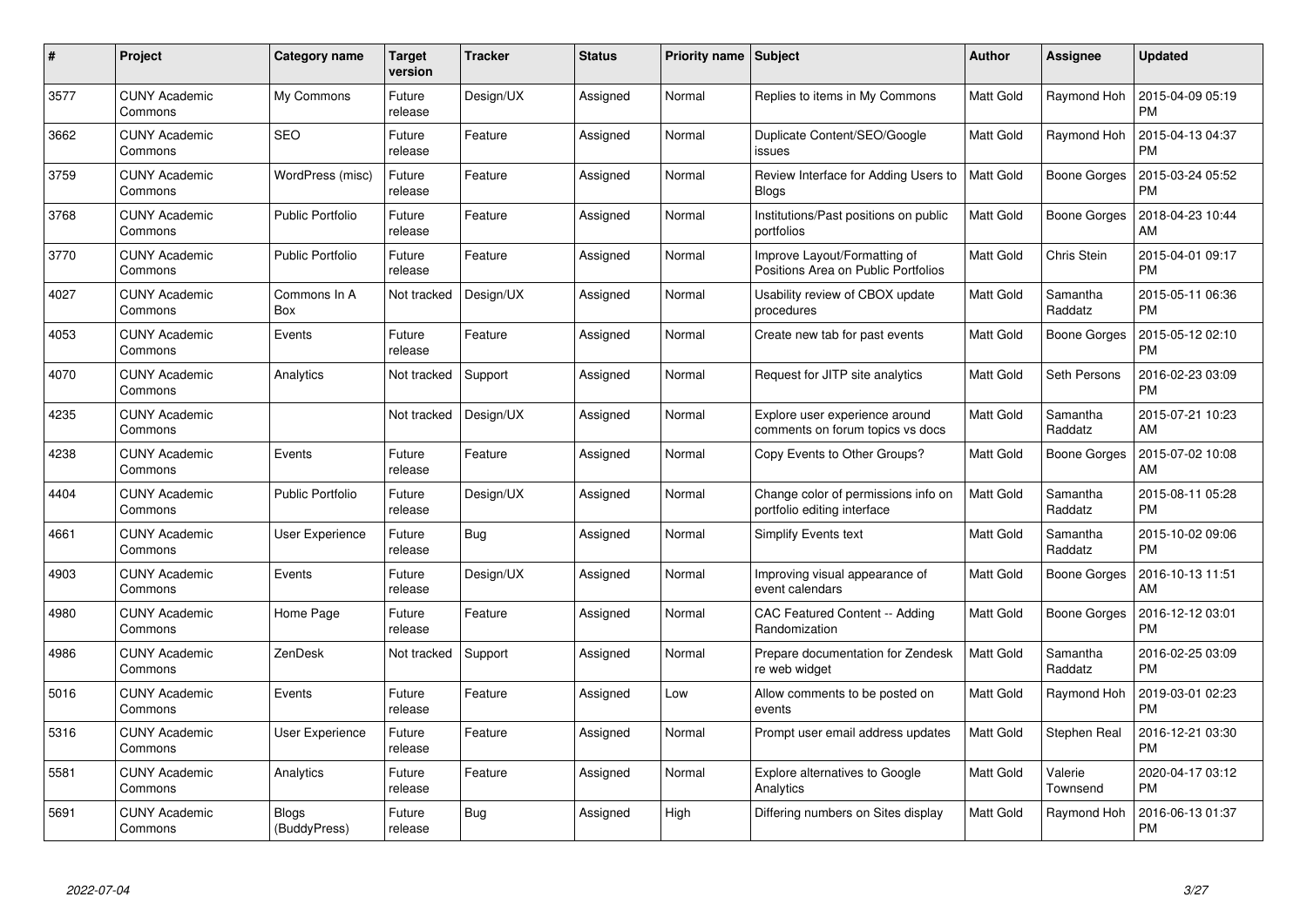| #     | Project                         | Category name                | <b>Target</b><br>version | <b>Tracker</b> | <b>Status</b> | <b>Priority name</b> | <b>Subject</b>                                                                        | <b>Author</b>    | Assignee            | <b>Updated</b>                |
|-------|---------------------------------|------------------------------|--------------------------|----------------|---------------|----------------------|---------------------------------------------------------------------------------------|------------------|---------------------|-------------------------------|
| 5696  | <b>CUNY Academic</b><br>Commons | Events                       | Future<br>release        | Feature        | Assigned      | Normal               | Events Calendar - display options /<br>calendar aggregation                           | <b>Matt Gold</b> | Boone Gorges        | 2016-10-13 11:44<br>AM        |
| 5955  | <b>CUNY Academic</b><br>Commons | Outreach                     | Future<br>release        | Feature        | Assigned      | Normal               | Create auto-newsletter for commons<br>members                                         | <b>Matt Gold</b> | <b>Luke Waltzer</b> | 2016-08-30 10:34<br>AM        |
| 6115  | <b>CUNY Academic</b><br>Commons | Publicity                    | Not tracked              | Feature        | Assigned      | Normal               | create digital signage for GC                                                         | Matt Gold        | scott voth          | 2016-10-11 10:09<br><b>PM</b> |
| 6298  | <b>CUNY Academic</b><br>Commons | User Experience              | Not tracked              | Design/UX      | Assigned      | Normal               | Examine data from survey                                                              | Matt Gold        | Margaret<br>Galvan  | 2016-10-14 12:16<br><b>PM</b> |
| 6426  | <b>CUNY Academic</b><br>Commons | Spam/Spam<br>Prevention      | Future<br>release        | Feature        | Assigned      | Normal               | Force captcha on all comments?                                                        | <b>Matt Gold</b> | <b>Tahir Butt</b>   | 2016-10-24 02:06<br><b>PM</b> |
| 6671  | <b>CUNY Academic</b><br>Commons | Reply By Email               | Not tracked              | <b>Bug</b>     | Assigned      | Normal               | "Post too often" RBE error message                                                    | <b>Matt Gold</b> | Raymond Hoh         | 2016-11-11 09:55<br>AM        |
| 6995  | <b>CUNY Academic</b><br>Commons | Home Page                    | Not tracked              | Bug            | Assigned      | Normal               | member filter on homepage not<br>workina                                              | <b>Matt Gold</b> | Raymond Hoh         | 2016-12-11 09:46<br><b>PM</b> |
| 8666  | <b>CUNY Academic</b><br>Commons | Teaching                     | Not tracked              | Documentation  | Assigned      | Normal               | Create Teaching on the Commons<br>Resource Page                                       | Matt Gold        | Laurie Hurson       | 2019-09-23 03:16<br><b>PM</b> |
| 8836  | <b>CUNY Academic</b><br>Commons | <b>Blogs</b><br>(BuddyPress) | Future<br>release        | Feature        | Assigned      | Normal               | Redesign site launch process                                                          | <b>Matt Gold</b> | <b>Boone Gorges</b> | 2019-10-03 02:49<br><b>PM</b> |
| 8837  | <b>CUNY Academic</b><br>Commons |                              | Not tracked              | Feature        | Assigned      | Normal               | Create a form to request info from<br>people requesting premium themes<br>and plugins | Matt Gold        | Marilyn Weber       | 2017-11-14 03:35<br><b>PM</b> |
| 8898  | <b>CUNY Academic</b><br>Commons | <b>Social Paper</b>          | Not tracked              | Feature        | Assigned      | Normal               | Usage data on docs and social paper                                                   | <b>Matt Gold</b> | Matt Gold           | 2017-11-16 11:32<br>AM        |
| 8900  | <b>CUNY Academic</b><br>Commons | Accessibility                | Future<br>release        | Feature        | Assigned      | Normal               | Look into tools to enforce<br>accessibility in WP environment                         | <b>Matt Gold</b> | <b>Boone Gorges</b> | 2022-04-26 11:59<br>AM        |
| 8901  | <b>CUNY Academic</b><br>Commons | Accessibility                | Future<br>release        | Feature        | Assigned      | Normal               | Theme analysis for accessibility                                                      | <b>Matt Gold</b> | <b>Boone Gorges</b> | 2022-04-26 11:59<br>AM        |
| 8902  | <b>CUNY Academic</b><br>Commons | Design                       | Not tracked              | Feature        | Assigned      | Normal               | Report back on research on<br><b>BuddyPress themes</b>                                | <b>Matt Gold</b> | Michael Smith       | 2017-11-10 12:31<br><b>PM</b> |
| 8976  | <b>CUNY Academic</b><br>Commons | Reply By Email               | Not tracked              | Feature        | Assigned      | Normal               | Package RBE new topics posting?                                                       | <b>Matt Gold</b> | Raymond Hoh         | 2017-12-04 02:34<br><b>PM</b> |
| 9015  | <b>CUNY Academic</b><br>Commons | Groups (misc)                | Not tracked              | Outreach       | Assigned      | Normal               | Email group admins the email<br>addresses of their groups                             | Matt Gold        | Matt Gold           | 2018-01-02 09:54<br>AM        |
| 9028  | <b>CUNY Academic</b><br>Commons | Onboarding                   | Future<br>release        | Feature        | Assigned      | Normal               | suggest groups to new members<br>during the registration process                      | Matt Gold        | Chris Stein         | 2018-10-24 12:34<br><b>PM</b> |
| 9941  | <b>CUNY Academic</b><br>Commons | Wiki                         | Not tracked              | Support        | Assigned      | Normal               | Wiki functionality                                                                    | <b>Matt Gold</b> | Boone Gorges        | 2018-06-26 10:57<br>AM        |
| 10659 | <b>CUNY Academic</b><br>Commons | Group Forums                 | Future<br>release        | Feature        | Assigned      | Normal               | Post to multiple groups via email                                                     | Matt Gold        | Raymond Hoh         | 2018-11-15 12:54<br>AM        |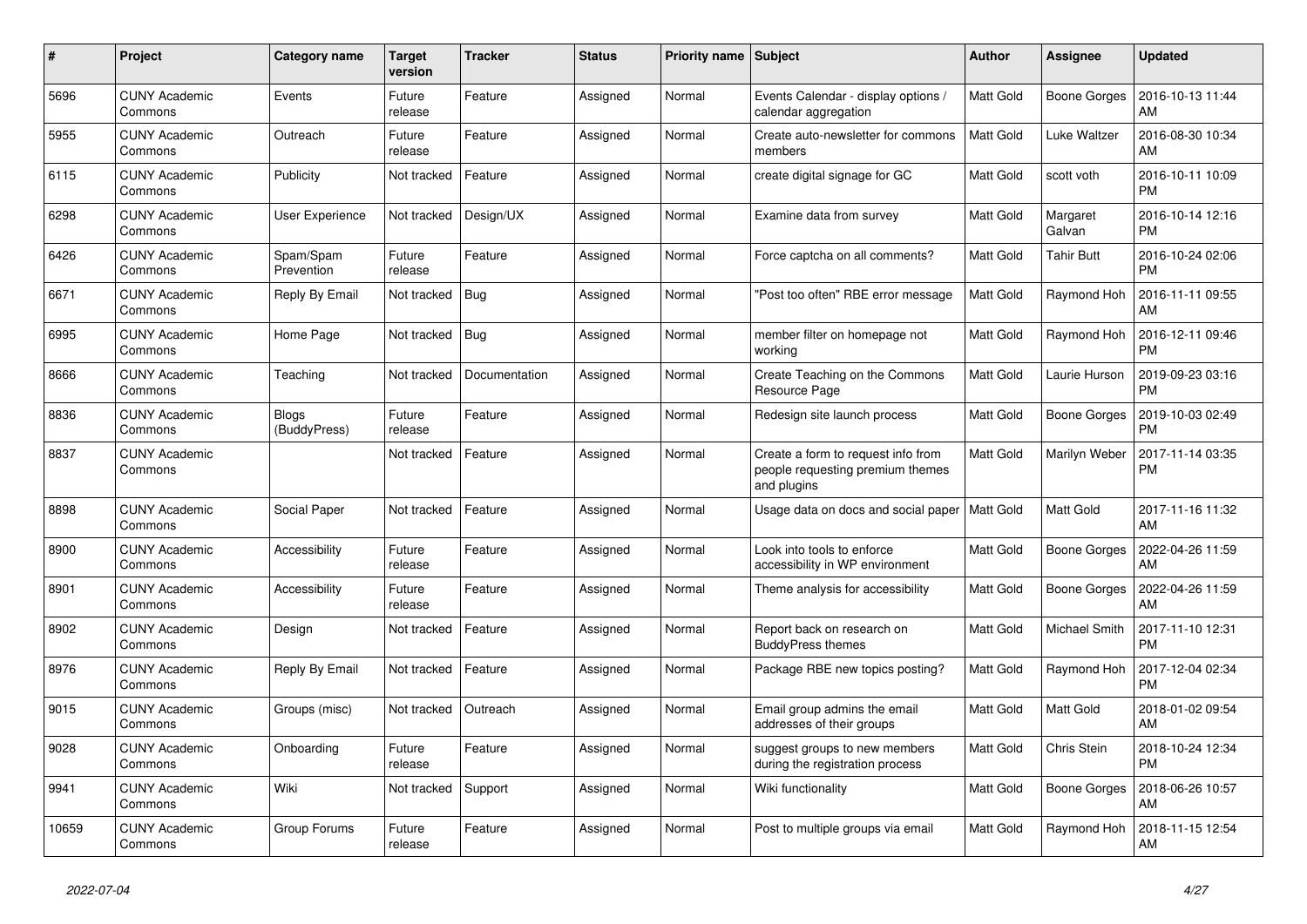| $\#$           | <b>Project</b>                  | Category name              | <b>Target</b><br>version | <b>Tracker</b> | <b>Status</b>        | <b>Priority name</b> | <b>Subject</b>                                                         | <b>Author</b>    | Assignee            | <b>Updated</b>                |
|----------------|---------------------------------|----------------------------|--------------------------|----------------|----------------------|----------------------|------------------------------------------------------------------------|------------------|---------------------|-------------------------------|
| 15604          | <b>CUNY Academic</b><br>Commons | <b>Email Notifications</b> | Future<br>release        | Feature        | Assigned             | Normal               | <b>Restructure Commons Group Digest</b><br><b>Email Messages</b>       | <b>Matt Gold</b> | Boone Gorges        | 2022-05-26 10:45<br>AM        |
| 2618           | <b>NYCDH Community Site</b>     |                            |                          | Bug            | Assigned             | Low                  | Mark blogs as spam when created by   Matt Gold<br>users marked as spam |                  | <b>Boone Gorges</b> | 2013-06-09 11:38<br><b>PM</b> |
| 8992           | <b>NYCDH Community Site</b>     |                            |                          | <b>Bug</b>     | Assigned             | Normal               | Multiple RBE error reports                                             | <b>Matt Gold</b> | Raymond Hoh         | 2017-12-11 05:43<br><b>PM</b> |
| 3369           | <b>CUNY Academic</b><br>Commons | Reply By Email             | Not tracked              | Outreach       | Hold                 | Normal               | Release reply by email to WP plugin<br>directory                       | <b>Matt Gold</b> | Raymond Hoh         | 2016-03-01 12:46<br><b>PM</b> |
| 8756           | <b>CUNY Academic</b><br>Commons | Group Blogs                | Future<br>release        | Feature        | Hold                 | Normal               | Connect multiple blogs to one group?   Matt Gold                       |                  | <b>Boone Gorges</b> | 2017-09-30 10:42<br>AM        |
| 8991           | <b>CUNY Academic</b><br>Commons | Reply By Email             | Not tracked              | <b>Bug</b>     | Hold                 | Normal               | RBE duplicate email message issue                                      | <b>Matt Gold</b> | Raymond Hoh         | 2018-02-18 08:53<br><b>PM</b> |
| 1456           | <b>CUNY Academic</b><br>Commons | Group Invitations          | Future<br>release        | Feature        | Reporter<br>Feedback | Low                  | Invite to Group Button from Profile<br>Field                           | Matt Gold        | Samantha<br>Raddatz | 2015-11-09 05:59<br><b>PM</b> |
| 1544           | <b>CUNY Academic</b><br>Commons | Groups (misc)              | Future<br>release        | Feature        | Reporter<br>Feedback | Normal               | Group Filtering and Sorting                                            | <b>Matt Gold</b> | Chris Stein         | 2019-03-01 02:25<br><b>PM</b> |
| 6014           | <b>CUNY Academic</b><br>Commons | Publicity                  | Future<br>release        | Publicity      | Reporter<br>Feedback | Normal               | Google search listing                                                  | <b>Matt Gold</b> | Boone Gorges        | 2016-09-21 03:48<br><b>PM</b> |
| 7115           | <b>CUNY Academic</b><br>Commons | Groups (misc)              | Future<br>release        | Feature        | Reporter<br>Feedback | Normal               | make licensing info clear during<br>group creation                     | <b>Matt Gold</b> | Raymond Hoh         | 2020-12-08 11:32<br>AM        |
| 9947           | <b>CUNY Academic</b><br>Commons | <b>WordPress Plugins</b>   | Future<br>release        | Feature        | Reporter<br>Feedback | Normal               | Install H5P quiz plugin                                                | <b>Matt Gold</b> | <b>Boone Gorges</b> | 2018-09-11 11:01<br>AM        |
| 9979           | <b>CUNY Academic</b><br>Commons | <b>Email Notifications</b> | Not tracked              | <b>Bug</b>     | Reporter<br>Feedback | Normal               | Reports of slow email activation<br>emails                             | Matt Gold        | <b>Boone Gorges</b> | 2018-08-29 09:40<br><b>PM</b> |
| 10040          | <b>CUNY Academic</b><br>Commons | WordPress (misc)           | Not tracked              | <b>Bug</b>     | Reporter<br>Feedback | Normal               | User doesn't see full list of themes                                   | <b>Matt Gold</b> | Boone Gorges        | 2018-07-25 10:12<br>AM        |
| $\overline{4}$ | <b>CUNY Academic</b><br>Commons | WordPress (misc)           |                          | <b>Bug</b>     | Resolved             | Normal               | Site Loading Slowly at MEC                                             | Matt Gold        | Matt Gold           | 2009-10-18 12:00<br>AM        |
| $\overline{7}$ | <b>CUNY Academic</b><br>Commons | BuddyPress (misc)          |                          | <b>Bug</b>     | Resolved             | Normal               | BuddyPress theme error on iPhone                                       | <b>Matt Gold</b> | Boone Gorges        | 2009-09-15 07:39<br><b>PM</b> |
| 16             | <b>CUNY Academic</b><br>Commons | Redmine                    |                          | <b>Bug</b>     | Resolved             | Normal               | Members unable to comment on<br><b>Tickets</b>                         | <b>Matt Gold</b> | Matt Gold           | 2009-09-12 04:29<br><b>PM</b> |
| 22             | <b>CUNY Academic</b><br>Commons | Group Forums               |                          | Bug            | Resolved             | Low                  | New BP Groups Created under the<br>Help Category in BBPress            | Matt Gold        | Boone Gorges        | 2009-09-19 01:09<br><b>PM</b> |
| 25             | <b>CUNY Academic</b><br>Commons | Group Forums               |                          | <b>Bug</b>     | Resolved             | Low                  | Group Page "Active Forum Topics"<br>not displaying                     | <b>Matt Gold</b> | <b>Boone Gorges</b> | 2009-09-28 05:25<br><b>PM</b> |
| 26             | <b>CUNY Academic</b><br>Commons |                            |                          | <b>Bug</b>     | Resolved             | Normal               | <b>Install Akismet Sitewide</b>                                        | Matt Gold        | <b>Matt Gold</b>    | 2009-09-22 11:43<br>PM        |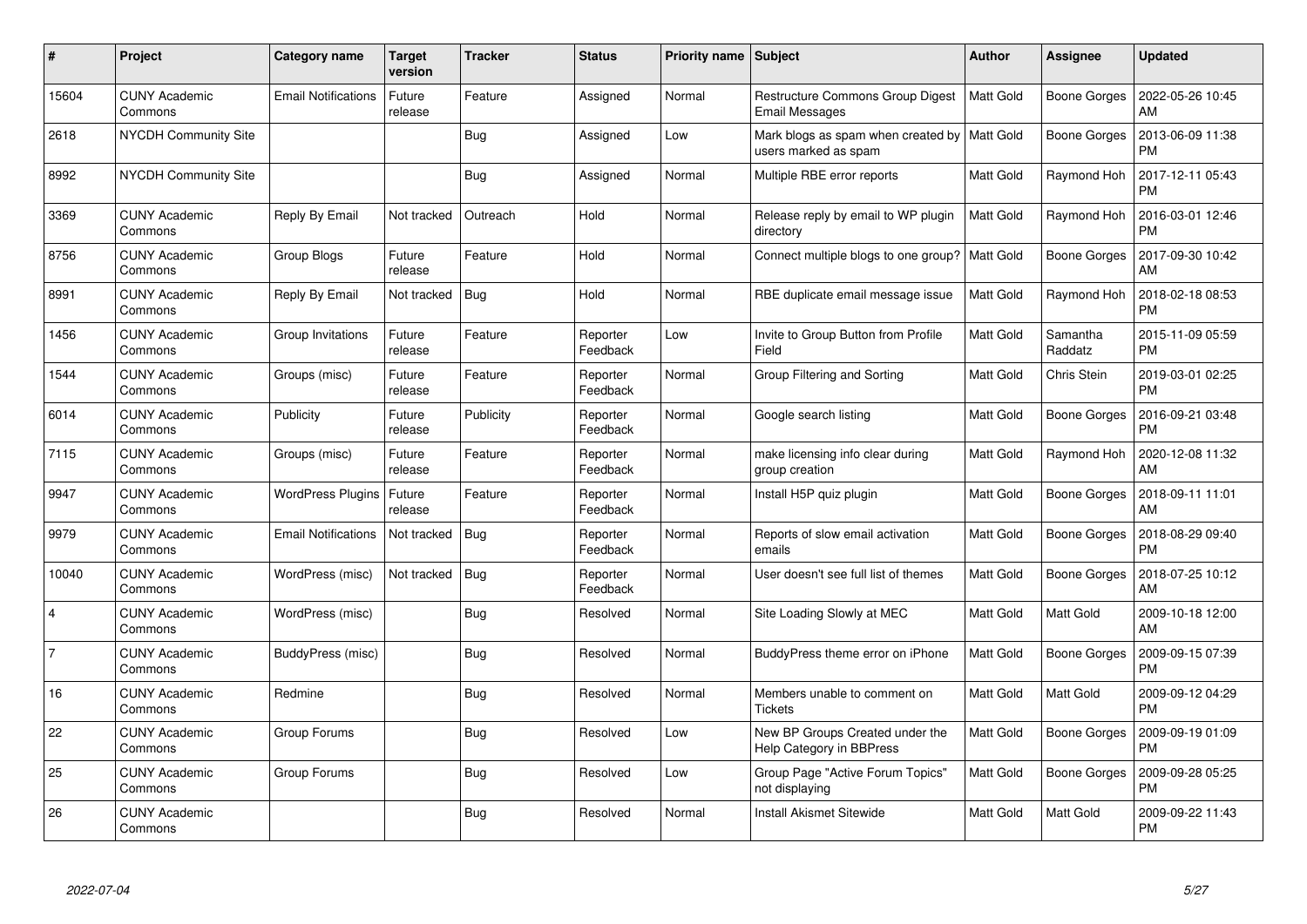| #  | Project                         | Category name           | Target<br>version | <b>Tracker</b> | <b>Status</b> | <b>Priority name</b> | <b>Subject</b>                                                       | <b>Author</b>    | <b>Assignee</b>     | <b>Updated</b>                |
|----|---------------------------------|-------------------------|-------------------|----------------|---------------|----------------------|----------------------------------------------------------------------|------------------|---------------------|-------------------------------|
| 28 | <b>CUNY Academic</b><br>Commons | Group Forums            | 1.7               | Feature        | Resolved      | Low                  | Add threaded replies to forum posts                                  | <b>Matt Gold</b> | Raymond Hoh         | 2014-10-13 09:38<br><b>PM</b> |
| 29 | <b>CUNY Academic</b><br>Commons | Group Forums            |                   | Bug            | Resolved      | Low                  | Change user name display on<br><b>BbPress</b>                        | Matt Gold        | <b>Boone Gorges</b> | 2009-10-19 03:27<br><b>PM</b> |
| 30 | <b>CUNY Academic</b><br>Commons | BuddyPress (misc)       |                   | <b>Bug</b>     | Resolved      | Normal               | Hidden Forum Activity Showing up in<br>News Feed                     | <b>Matt Gold</b> | Boone Gorges        | 2009-09-30 02:51<br><b>PM</b> |
| 31 | <b>CUNY Academic</b><br>Commons | BuddyPress (misc)       |                   | Feature        | Resolved      | Low                  | Upgrade to BuddyPress 1.1                                            | Matt Gold        | Boone Gorges        | 2009-12-08 04:00<br><b>PM</b> |
| 32 | <b>CUNY Academic</b><br>Commons | BuddyPress (misc)   1.1 |                   | Feature        | Resolved      | Low                  | Add BP External Group Blogs Plugin                                   | <b>Matt Gold</b> | Boone Gorges        | 2010-10-06 05:12<br><b>PM</b> |
| 33 | <b>CUNY Academic</b><br>Commons | Group Forums            |                   | <b>Bug</b>     | Resolved      | Low                  | New Groups Added to Help Category                                    | Matt Gold        | Boone Gorges        | 2009-10-19 04:06<br><b>PM</b> |
| 34 | <b>CUNY Academic</b><br>Commons | BuddyPress (misc)       |                   | Feature        | Resolved      | Low                  | Create Privacy Settings for Profile<br>Data                          | <b>Matt Gold</b> | <b>Boone Gorges</b> | 2010-05-11 06:52<br><b>PM</b> |
| 35 | <b>CUNY Academic</b><br>Commons | Group Forums            |                   | Bug            | Resolved      | Normal               | 404 Email Notification Settings Links                                | Matt Gold        | Boone Gorges        | 2009-12-10 09:24<br><b>PM</b> |
| 36 | <b>CUNY Academic</b><br>Commons | BuddyPress (misc)   1.1 |                   | Feature        | Resolved      | Normal               | Digest Version of Group Forums<br><b>Notification Plugin</b>         | <b>Matt Gold</b> | <b>Boone Gorges</b> | 2010-09-26 11:10<br>AM        |
| 37 | <b>CUNY Academic</b><br>Commons | BuddyPress (misc)       |                   | Feature        | Resolved      | Low                  | Move Member Search up on Member<br>page                              | <b>Matt Gold</b> | Boone Gorges        | 2009-12-07 08:20<br>AM        |
| 41 | <b>CUNY Academic</b><br>Commons | BuddyPress (misc)       |                   | Bug            | Resolved      | Normal               | User listed twice in group                                           | Matt Gold        | Matt Gold           | 2009-12-08 07:35<br><b>PM</b> |
| 43 | <b>CUNY Academic</b><br>Commons | Group Forums            |                   | Feature        | Resolved      | Normal               | "Topic not found" Message for<br>non-logged in users                 | Matt Gold        | <b>Boone Gorges</b> | 2009-10-20 10:33<br>AM        |
| 44 | <b>CUNY Academic</b><br>Commons | Group Forums            |                   | <b>Bug</b>     | Resolved      | Normal               | WPMu avatars don't show up on<br><b>BbPress</b>                      | <b>Matt Gold</b> | Lucas<br>Thurston   | 2009-12-13 10:45<br>AM        |
| 47 | <b>CUNY Academic</b><br>Commons | BuddyPress (misc)       |                   | Bug            | Resolved      | Normal               | Request to Join Group Lost                                           | Matt Gold        |                     | 2009-10-19 04:08<br><b>PM</b> |
| 48 | <b>CUNY Academic</b><br>Commons | Group Forums            |                   | <b>Bug</b>     | Resolved      | High                 | <b>Unsubscribed Users Receiving</b><br>Commons Forum Posts via Email | Matt Gold        | Boone Gorges        | 2009-10-17 07:01<br><b>PM</b> |
| 49 | <b>CUNY Academic</b><br>Commons |                         |                   | <b>Bug</b>     | Resolved      | High                 | Development Site Showing Up in<br>Google Results                     | Matt Gold        | Zach Davis          | 2009-10-20 06:23<br><b>PM</b> |
| 50 | <b>CUNY Academic</b><br>Commons | BuddyPress (misc)       |                   | Feature        | Resolved      | Low                  | Give Group Moderators Additional<br>Privileges                       | <b>Matt Gold</b> | <b>Boone Gorges</b> | 2009-12-08 02:23<br><b>PM</b> |
| 53 | <b>CUNY Academic</b><br>Commons | BuddyPress (misc)       |                   | Bug            | Resolved      | Normal               | Search on Group Page Not Working,<br>Leads to Home Page              | <b>Matt Gold</b> | Boone Gorges        | 2009-10-22 10:51<br>AM        |
| 55 | <b>CUNY Academic</b><br>Commons | BuddyPress (misc)       |                   | Feature        | Resolved      | Low                  | Length of RSS feed on News page                                      | Matt Gold        | <b>Boone Gorges</b> | 2009-10-22 10:32<br>AM        |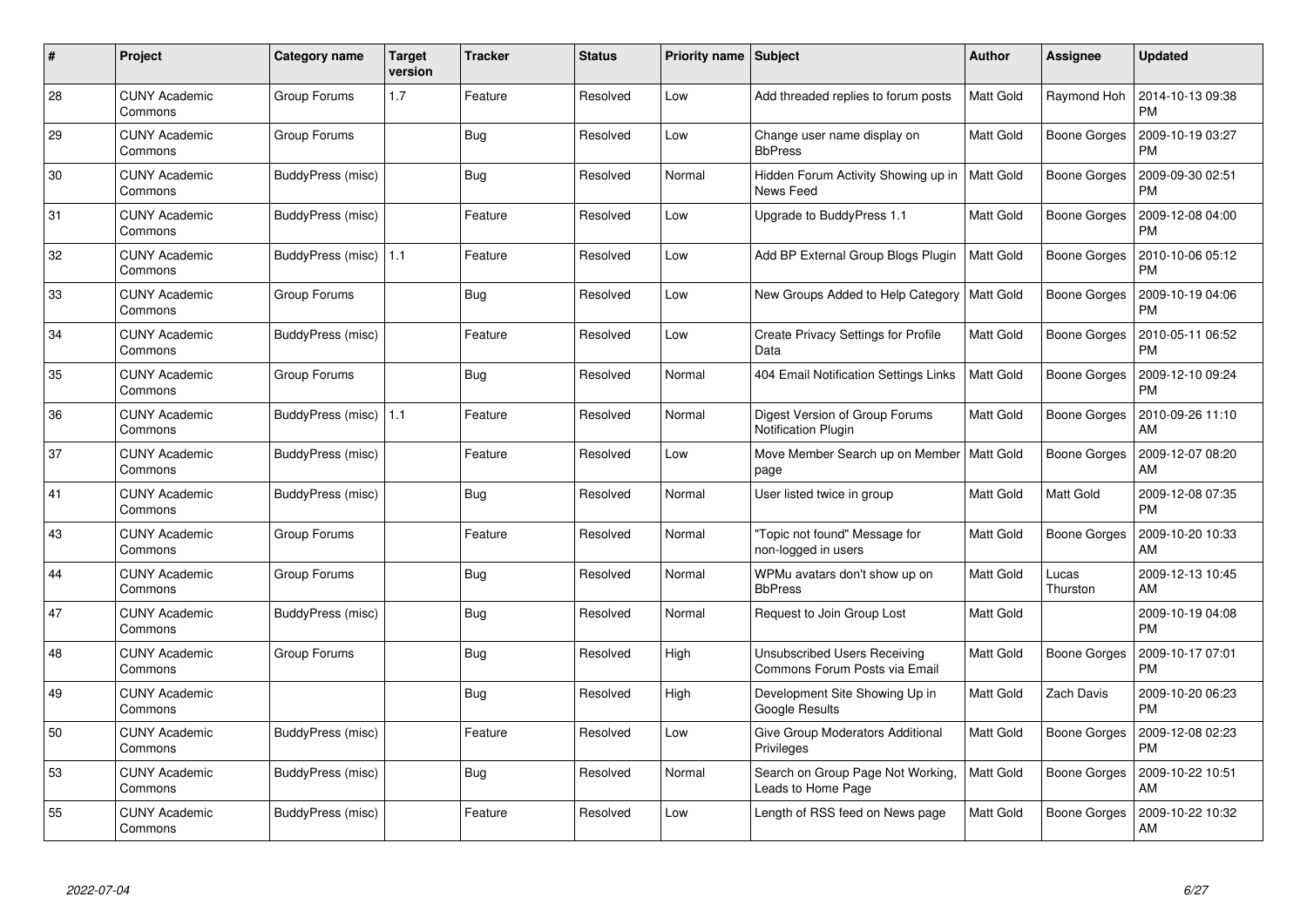| $\#$ | Project                         | Category name     | <b>Target</b><br>version | <b>Tracker</b> | <b>Status</b> | <b>Priority name</b> | <b>Subject</b>                                                      | <b>Author</b>    | Assignee            | <b>Updated</b>                |
|------|---------------------------------|-------------------|--------------------------|----------------|---------------|----------------------|---------------------------------------------------------------------|------------------|---------------------|-------------------------------|
| 56   | <b>CUNY Academic</b><br>Commons | BuddyPress (misc) |                          | <b>Bug</b>     | Resolved      | Normal               | Addition of a Profile Field Option<br>Removes Existing One          | <b>Matt Gold</b> | Zach Davis          | 2009-10-27 05:14<br><b>PM</b> |
| 57   | <b>CUNY Academic</b><br>Commons | WordPress (misc)  |                          | Bug            | Resolved      | Normal               | User reports being blocked by spam<br>filter                        | <b>Matt Gold</b> | Lucas<br>Thurston   | 2009-11-30 01:05<br><b>PM</b> |
| 64   | <b>CUNY Academic</b><br>Commons | BuddyPress (misc) |                          | Feature        | Resolved      | Normal               | Create links to file attachments in BP<br>Forum Subscription Plugin | <b>Matt Gold</b> | <b>Boone Gorges</b> | 2009-12-10 01:29<br><b>PM</b> |
| 65   | <b>CUNY Academic</b><br>Commons | WordPress (misc)  |                          | <b>Bug</b>     | Resolved      | Normal               | Blogs not accepting doc and docx<br>files as extensions             | Matt Gold        | Matt Gold           | 2009-11-17 10:04<br><b>PM</b> |
| 66   | <b>CUNY Academic</b><br>Commons | BuddyPress (misc) |                          | Feature        | Resolved      | Normal               | Remove "Popular" listing from<br>Members Widget                     | <b>Matt Gold</b> | <b>Boone Gorges</b> | 2009-11-18 09:20<br>AM        |
| 67   | <b>CUNY Academic</b><br>Commons | BuddyPress (misc) |                          | Feature        | Resolved      | Low                  | Who's Online                                                        | Matt Gold        | Boone Gorges        | 2009-12-08 07:33<br><b>PM</b> |
| 68   | <b>CUNY Academic</b><br>Commons |                   |                          | Feature        | Resolved      | Normal               | Email Addresses for the Commons                                     | Matt Gold        |                     | 2010-03-01 12:18<br><b>PM</b> |
| 69   | <b>CUNY Academic</b><br>Commons | BuddyPress (misc) |                          | <b>Bug</b>     | Resolved      | Normal               | UserName doesn't appear in News<br>Feed Wiki Edit                   | Matt Gold        | Boone Gorges        | 2009-12-03 09:33<br>AM        |
| 70   | <b>CUNY Academic</b><br>Commons | WordPress (misc)  |                          | Feature        | Resolved      | Low                  | Add @cunycommons twitter feed to<br>News page sidebar               | Matt Gold        | <b>Boone Gorges</b> | 2009-12-09 12:23<br><b>PM</b> |
| 71   | <b>CUNY Academic</b><br>Commons | Group Forums      |                          | <b>Bug</b>     | Resolved      | Urgent               | Forum of Private Group Not Hidden                                   | <b>Matt Gold</b> | <b>Boone Gorges</b> | 2009-11-24 10:15<br><b>PM</b> |
| 72   | <b>CUNY Academic</b><br>Commons | Upgrades          |                          | Feature        | Resolved      | Low                  | Create Fifth Slide for News Post on<br>New Design and Features      | Matt Gold        | CIC Michael         | 2009-12-02 08:16<br><b>PM</b> |
| 73   | <b>CUNY Academic</b><br>Commons | Upgrades          |                          | <b>Bug</b>     | Resolved      | Normal               | Take the Tour link                                                  | Matt Gold        | CIC Michael         | 2009-12-02 06:41<br><b>PM</b> |
| 74   | <b>CUNY Academic</b><br>Commons | Upgrades          |                          | Bug            | Resolved      | Low                  | Join/Login Link Weirdness                                           | <b>Matt Gold</b> | <b>CIC Michael</b>  | 2010-05-11 04:42<br><b>PM</b> |
| 75   | <b>CUNY Academic</b><br>Commons | Upgrades          |                          | Feature        | Resolved      | Normal               | Create buttons for join/login/tour                                  | <b>Matt Gold</b> | CIC Michael         | 2009-12-03 04:29<br><b>PM</b> |
| 76   | <b>CUNY Academic</b><br>Commons | Upgrades          | Not tracked              | Feature        | Resolved      | Low                  | Image Credits                                                       | <b>Matt Gold</b> | Matt Gold           | 2010-09-01 12:17<br><b>PM</b> |
| 77   | <b>CUNY Academic</b><br>Commons | Upgrades          |                          | Feature        | Resolved      | Normal               | Add Help link to BP admin bar under<br><b>CUNY Academic Commons</b> | <b>Matt Gold</b> | CIC Michael         | 2009-12-02 06:46<br><b>PM</b> |
| 78   | <b>CUNY Academic</b><br>Commons | Upgrades          |                          | Bug            | Resolved      | Normal               | Slideshow links                                                     | <b>Matt Gold</b> | <b>CIC Michael</b>  | 2009-12-03 03:08<br>AM        |
| 80   | <b>CUNY Academic</b><br>Commons | Upgrades          |                          | <b>Bug</b>     | Resolved      | Normal               | Extra Wrap Element on Home Page<br>Groups Loader                    | <b>Matt Gold</b> | CIC Michael         | 2009-12-03 04:23<br><b>PM</b> |
| 81   | <b>CUNY Academic</b><br>Commons | Upgrades          |                          | Bug            | Resolved      | Normal               | Create a blog template                                              | Matt Gold        | <b>CIC Michael</b>  | 2009-12-02 08:17<br>PM        |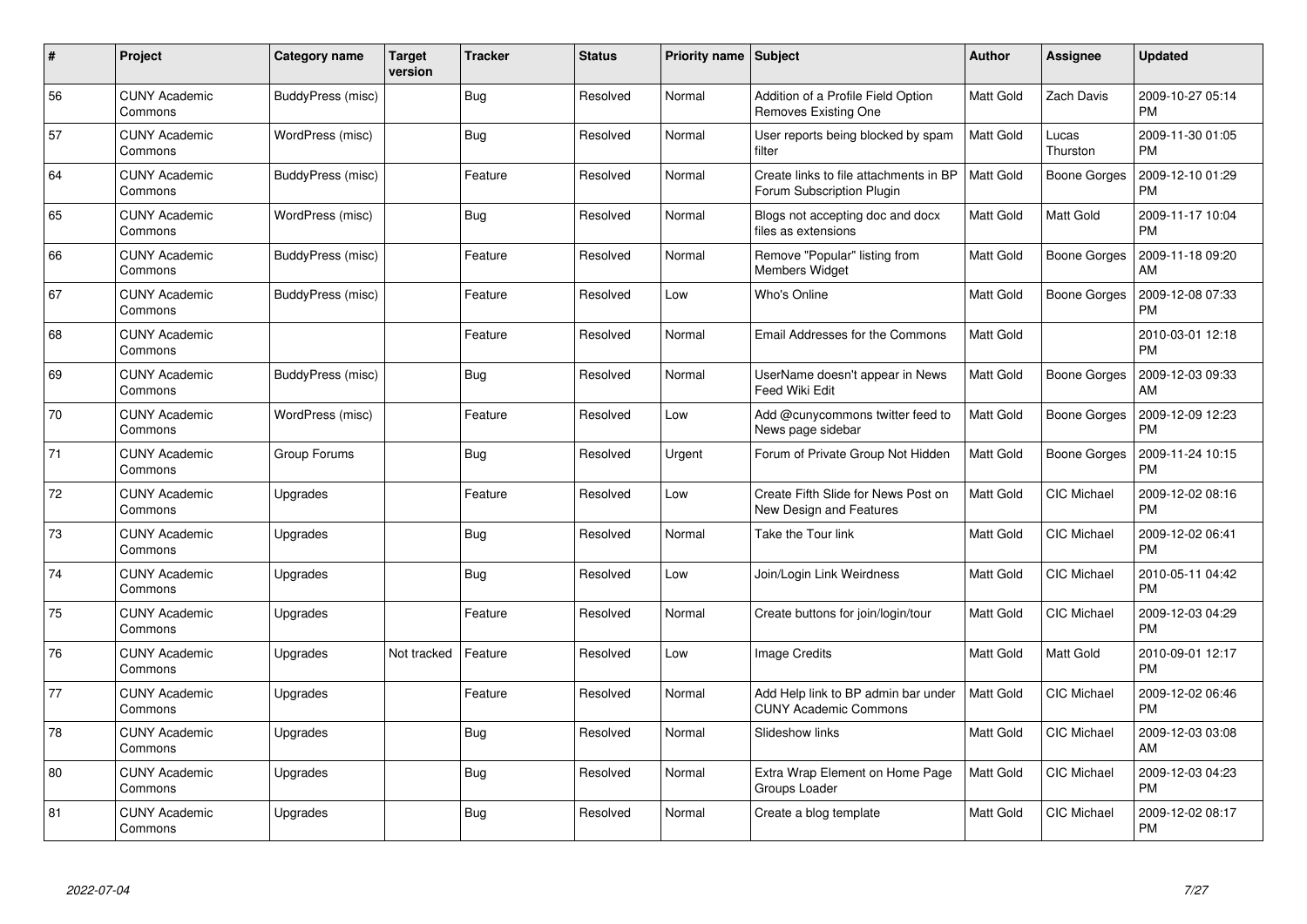| #   | Project                         | Category name    | <b>Target</b><br>version | <b>Tracker</b> | <b>Status</b> | <b>Priority name</b> | <b>Subject</b>                              | <b>Author</b>    | <b>Assignee</b>     | <b>Updated</b>                |
|-----|---------------------------------|------------------|--------------------------|----------------|---------------|----------------------|---------------------------------------------|------------------|---------------------|-------------------------------|
| 82  | <b>CUNY Academic</b><br>Commons | Upgrades         |                          | <b>Bug</b>     | Resolved      | Normal               | BP Admin Styles/Subdomain blogs             | Matt Gold        | <b>CIC Michael</b>  | 2010-05-20 03:10<br><b>PM</b> |
| 83  | <b>CUNY Academic</b><br>Commons | Upgrades         |                          | Bug            | Resolved      | Normal               | Static Pages under About (and Help<br>page) | <b>Matt Gold</b> | <b>CIC Michael</b>  | 2009-12-02 09:31<br><b>PM</b> |
| 84  | <b>CUNY Academic</b><br>Commons | Upgrades         |                          | Bug            | Resolved      | Normal               | Additional QA round                         | <b>Matt Gold</b> | Zach Davis          | 2010-05-11 04:54<br><b>PM</b> |
| 85  | <b>CUNY Academic</b><br>Commons | WordPress (misc) | 1.5                      | Feature        | Resolved      | Low                  | Twitter List Page                           | <b>Matt Gold</b> | Dominic Giglio      | 2013-08-22 10:11<br>AM        |
| 86  | <b>CUNY Academic</b><br>Commons | Upgrades         |                          | <b>Bug</b>     | Resolved      | Normal               | Fix width of feed column on news<br>page    | <b>Matt Gold</b> | <b>Boone Gorges</b> | 2009-12-09 12:26<br><b>PM</b> |
| 87  | <b>CUNY Academic</b><br>Commons | Upgrades         |                          | <b>Bug</b>     | Resolved      | High                 | Upgrade MediaWiki Skin                      | Matt Gold        | <b>Boone Gorges</b> | 2009-12-03 08:24<br>AM        |
| 88  | <b>CUNY Academic</b><br>Commons | Upgrades         |                          | Bug            | Resolved      | Normal               | Group Admin Screens                         | <b>Matt Gold</b> | <b>CIC Michael</b>  | 2009-12-03 08:20<br><b>PM</b> |
| 89  | <b>CUNY Academic</b><br>Commons | Upgrades         |                          | Bug            | Resolved      | Normal               | Document Core Changes                       | <b>Matt Gold</b> | <b>Boone Gorges</b> | 2010-05-11 04:41<br><b>PM</b> |
| 90  | <b>CUNY Academic</b><br>Commons | Upgrades         |                          | <b>Bug</b>     | Resolved      | Normal               | Reminder about div.content-header           | <b>Matt Gold</b> | CIC Michael         | 2009-12-03 08:21<br><b>PM</b> |
| 91  | <b>CUNY Academic</b><br>Commons | Upgrades         |                          | Bug            | Resolved      | Normal               | Check Plugin Styling                        | Matt Gold        | Chris Stein         | 2010-05-11 05:02<br><b>PM</b> |
| 92  | <b>CUNY Academic</b><br>Commons | Upgrades         |                          | Feature        | Resolved      | Low                  | Work on Default Page Template               | <b>Matt Gold</b> | <b>Boone Gorges</b> | 2009-12-13 06:27<br><b>PM</b> |
| 93  | <b>CUNY Academic</b><br>Commons | Upgrades         |                          | Feature        | Resolved      | Normal               | Incorporate UserVoice into Site             | <b>Matt Gold</b> | Zach Davis          | 2010-05-11 07:02<br><b>PM</b> |
| 95  | <b>CUNY Academic</b><br>Commons | Upgrades         |                          | Bug            | Resolved      | Normal               | Add News/Dev Blog feeds to News<br>Page     | <b>Matt Gold</b> | <b>Boone Gorges</b> | 2009-12-09 12:23<br><b>PM</b> |
| 97  | <b>CUNY Academic</b><br>Commons | Upgrades         |                          | Feature        | Resolved      | Normal               | Edit<br>bp get create blog link custom      | Matt Gold        | <b>CIC Michael</b>  | 2009-12-03 02:32<br><b>PM</b> |
| 98  | <b>CUNY Academic</b><br>Commons | Wiki             |                          | <b>Bug</b>     | Resolved      | High                 | CICDev Authentication request on<br>wiki    | <b>Matt Gold</b> | Lucas<br>Thurston   | 2009-12-03 11:45<br>AM        |
| 99  | <b>CUNY Academic</b><br>Commons | Upgrades         |                          | <b>Bug</b>     | Resolved      | Normal               | Wiki Fixes                                  | <b>Matt Gold</b> | Boone Gorges        | 2009-12-03 09:31<br>AM        |
| 100 | <b>CUNY Academic</b><br>Commons | Upgrades         |                          | Bug            | Resolved      | High                 | Unclickable title links on group forum      | Matt Gold        | Boone Gorges        | 2009-12-03 09:19<br>AM        |
| 101 | <b>CUNY Academic</b><br>Commons | Upgrades         |                          | <b>Bug</b>     | Resolved      | Normal               | <b>Help Pages</b>                           | Matt Gold        | Matt Gold           | 2009-12-08 07:34<br><b>PM</b> |
| 103 | <b>CUNY Academic</b><br>Commons | Upgrades         |                          | Bug            | Resolved      | Normal               | Repeat Forum Pagination at bottom           | <b>Matt Gold</b> | Boone Gorges        | 2010-03-02 08:08<br>PM        |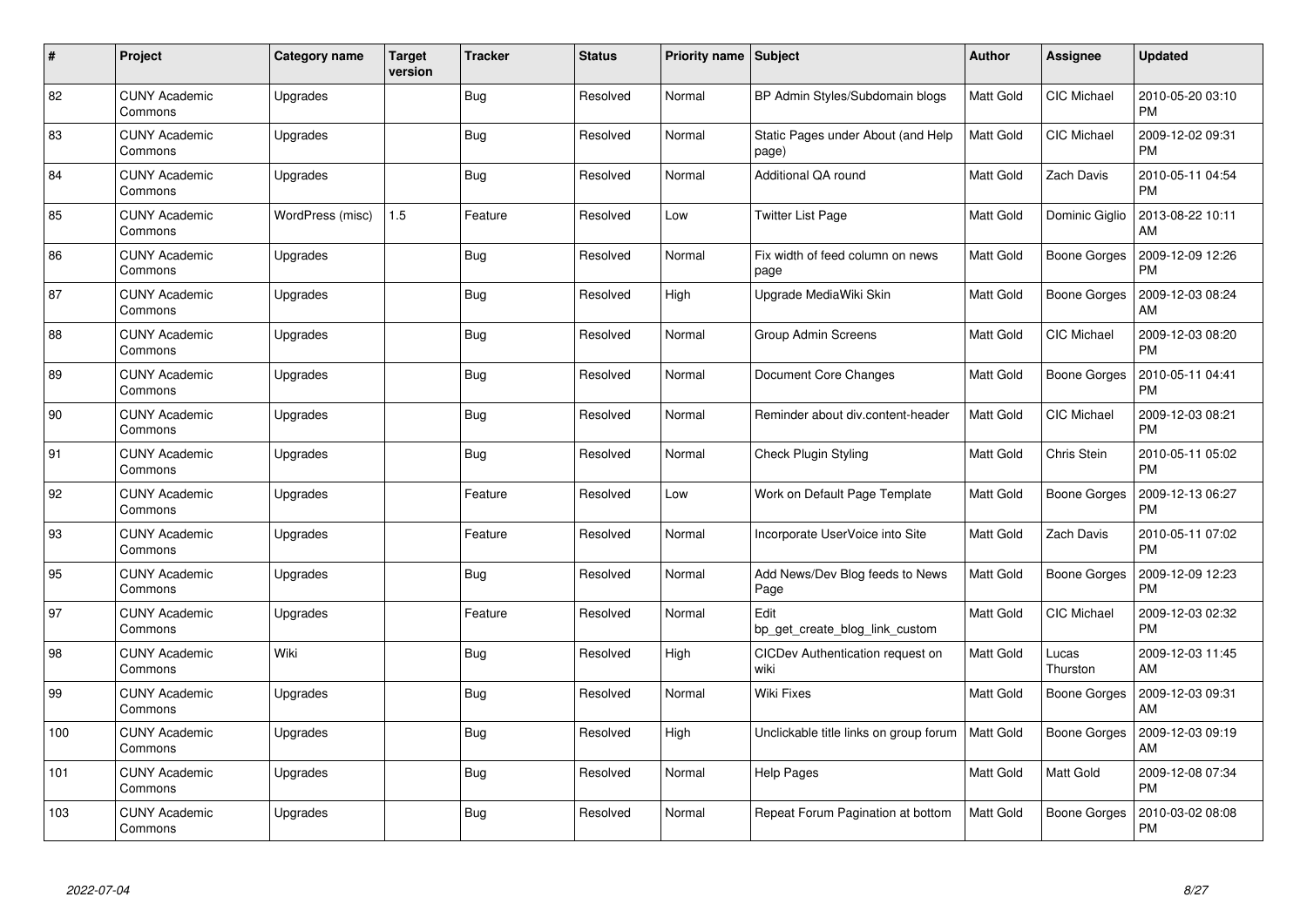| #   | Project                         | Category name           | Target<br>version | <b>Tracker</b> | <b>Status</b> | <b>Priority name</b> | <b>Subject</b>                                                         | <b>Author</b>    | <b>Assignee</b>     | <b>Updated</b>                |
|-----|---------------------------------|-------------------------|-------------------|----------------|---------------|----------------------|------------------------------------------------------------------------|------------------|---------------------|-------------------------------|
| 104 | <b>CUNY Academic</b><br>Commons | Upgrades                |                   | Bug            | Resolved      | Low                  | Forum Tag Cloud Problems                                               | <b>Matt Gold</b> | <b>Boone Gorges</b> | 2010-05-11 04:32<br><b>PM</b> |
| 105 | <b>CUNY Academic</b><br>Commons | Upgrades                |                   | Bug            | Resolved      | Low                  | Shift in Header upon Page Load                                         | <b>Matt Gold</b> | <b>CIC Michael</b>  | 2010-05-20 03:05<br><b>PM</b> |
| 106 | <b>CUNY Academic</b><br>Commons | Upgrades                |                   | Bug            | Resolved      | High                 | <b>ITPF09 Forum Issue</b>                                              | Matt Gold        | <b>Boone Gorges</b> | 2009-12-03 04:49<br><b>PM</b> |
| 107 | <b>CUNY Academic</b><br>Commons | Upgrades                |                   | Bug            | Resolved      | High                 | Log In Problem                                                         | <b>Matt Gold</b> | Boone Gorges        | 2009-12-04 12:02<br>AM        |
| 108 | <b>CUNY Academic</b><br>Commons | Upgrades                |                   | Feature        | Resolved      | Normal               | Note CUNY email address<br>requirement on signup page                  | Matt Gold        | Boone Gorges        | 2009-12-08 11:25<br>AM        |
| 109 | <b>CUNY Academic</b><br>Commons | Upgrades                |                   | Bug            | Resolved      | Normal               | BP Admin Bar doesn't appear on<br>login screen                         | Matt Gold        | Boone Gorges        | 2010-05-11 05:21<br><b>PM</b> |
| 110 | <b>CUNY Academic</b><br>Commons | Upgrades                |                   | <b>Bug</b>     | Resolved      | Normal               | New Password through BP Settings<br>Not Taking                         | Matt Gold        | Boone Gorges        | 2010-03-02 08:12<br><b>PM</b> |
| 111 | <b>CUNY Academic</b><br>Commons | Upgrades                |                   | Bug            | Resolved      | High                 | More Privacy Options and BP Feed                                       | Matt Gold        | Boone Gorges        | 2010-02-25 12:24<br><b>PM</b> |
| 115 | <b>CUNY Academic</b><br>Commons | Upgrades                |                   | Bug            | Resolved      | High                 | Alliw spreadsheet attachments on<br>forum posts                        | <b>Matt Gold</b> | <b>Boone Gorges</b> | 2009-12-06 12:13<br>AM        |
| 116 | <b>CUNY Academic</b><br>Commons | Upgrades                |                   | Bug            | Resolved      | Low                  | Comment Out Popular Listing of<br>Members on Homepage                  | Matt Gold        | Boone Gorges        | 2009-12-09 12:51<br><b>PM</b> |
| 119 | <b>CUNY Academic</b><br>Commons | Upgrades                |                   | <b>Bug</b>     | Resolved      | Normal               | Add "Create a Group" to BP Admin<br>bar at bottom of My Groups listing | Matt Gold        | CIC Michael         | 2010-05-11 04:40<br><b>PM</b> |
| 120 | <b>CUNY Academic</b><br>Commons | BuddyPress (misc)   1.4 |                   | Feature        | Resolved      | Normal               | <b>Consider Adding Privacy Options</b><br>Plugin for Profiles          | Matt Gold        | <b>Boone Gorges</b> | 2015-11-12 01:02<br>AM        |
| 121 | <b>CUNY Academic</b><br>Commons | Upgrades                |                   | Feature        | Resolved      | Normal               | Create Domain Aliasing for<br>UserVoice Account                        | <b>Matt Gold</b> |                     | 2010-03-01 12:34<br><b>PM</b> |
| 123 | <b>CUNY Academic</b><br>Commons | Upgrades                |                   | Feature        | Resolved      | High                 | Install Bug Report code onto<br>Homepage                               | Matt Gold        | CIC Michael         | 2010-05-20 05:42<br><b>PM</b> |
| 124 | <b>CUNY Academic</b><br>Commons | Upgrades                |                   | <b>Bug</b>     | Resolved      | Low                  | Mulitple Wiki Edits Showing Up in<br>News Feed                         | Matt Gold        | <b>Boone Gorges</b> | 2009-12-13 06:25<br><b>PM</b> |
| 126 | <b>CUNY Academic</b><br>Commons | Upgrades                |                   | Bug            | Resolved      | Urgent               | Report of Lost Forum Attachments<br>after Upgrade                      | Matt Gold        | Boone Gorges        | 2009-12-09 03:23<br><b>PM</b> |
| 127 | <b>CUNY Academic</b><br>Commons | Upgrades                |                   | <b>Bug</b>     | Resolved      | Normal               | My-Groups Page Link on BP Admin<br><b>Bar Deadends</b>                 | <b>Matt Gold</b> | CIC Michael         | 2010-05-11 04:41<br><b>PM</b> |
| 128 | <b>CUNY Academic</b><br>Commons | Upgrades                |                   | <b>Bug</b>     | Resolved      | Normal               | SPS Profile Field Description                                          | <b>Matt Gold</b> | Matt Gold           | 2009-12-07 08:55<br>AM        |
| 129 | <b>CUNY Academic</b><br>Commons | Wiki                    |                   | Feature        | Resolved      | Normal               | Change wiki admin                                                      | Matt Gold        | Lucas<br>Thurston   | 2010-05-11 09:57<br><b>PM</b> |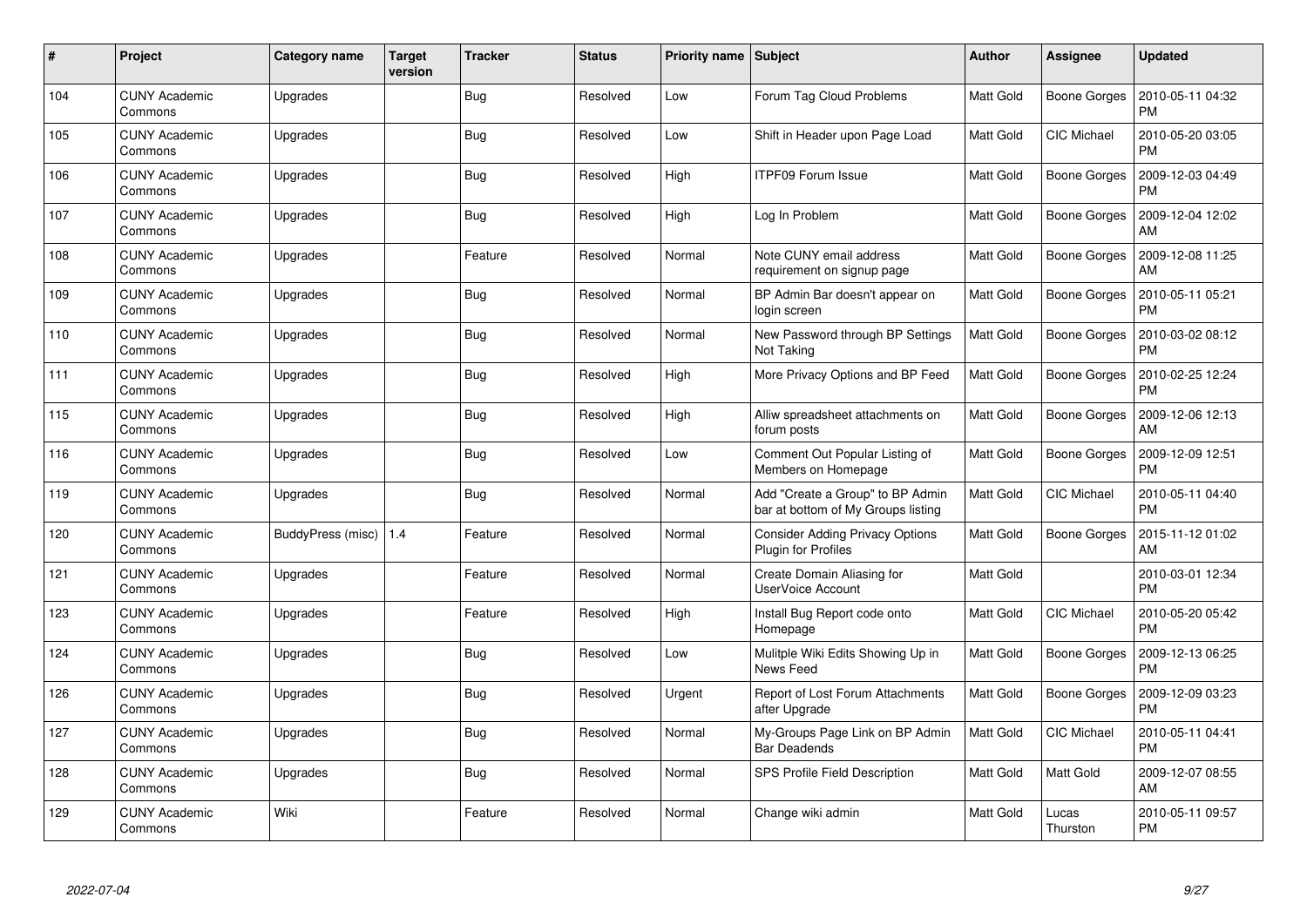| #   | Project                         | Category name            | <b>Target</b><br>version | <b>Tracker</b> | <b>Status</b> | <b>Priority name</b> | <b>Subject</b>                                                           | <b>Author</b>    | Assignee            | <b>Updated</b>                |
|-----|---------------------------------|--------------------------|--------------------------|----------------|---------------|----------------------|--------------------------------------------------------------------------|------------------|---------------------|-------------------------------|
| 130 | <b>CUNY Academic</b><br>Commons | <b>BuddyPress (misc)</b> |                          | Bug            | Resolved      | Normal               | Link to Blog on Group Pages leads<br>back to Group                       | <b>Matt Gold</b> | <b>Boone Gorges</b> | 2009-12-10 01:28<br><b>PM</b> |
| 133 | <b>CUNY Academic</b><br>Commons |                          |                          | Feature        | Resolved      | Low                  | Add TinyMCE to BP Profiles?                                              | <b>Matt Gold</b> | Boone Gorges        | 2010-01-07 01:59<br><b>PM</b> |
| 134 | <b>CUNY Academic</b><br>Commons | <b>BuddyPress (misc)</b> |                          | <b>Bug</b>     | Resolved      | Low                  | Div Overflow Issue on Mail Interface                                     | <b>Matt Gold</b> | Boone Gorges        | 2009-12-13 06:28<br><b>PM</b> |
| 137 | <b>CUNY Academic</b><br>Commons | Upgrades                 |                          | <b>Bug</b>     | Resolved      | High                 | Reports of Inability to<br>Attach/Download Attachments to<br>Forum Posts | <b>Matt Gold</b> | Boone Gorges        | 2009-12-10 11:41<br>AM        |
| 138 | <b>CUNY Academic</b><br>Commons | BuddyPress (misc)        |                          | Bug            | Resolved      | Normal               | Broken Links in Forum Notification<br>Emails                             | Matt Gold        | Boone Gorges        | 2010-03-02 07:59<br><b>PM</b> |
| 139 | <b>CUNY Academic</b><br>Commons | Group Forums             |                          | Feature        | Resolved      | Normal               | Increase size limits for forum<br>attachments                            | Matt Gold        | <b>Boone Gorges</b> | 2009-12-10 01:01<br><b>PM</b> |
| 143 | <b>CUNY Academic</b><br>Commons | BuddyPress (misc)        |                          | Bug            | Resolved      | Normal               | <b>Friendship Acceptance Error</b><br>Message                            | <b>Matt Gold</b> | <b>Boone Gorges</b> | 2010-05-11 04:44<br><b>PM</b> |
| 145 | <b>CUNY Academic</b><br>Commons | BuddyPress (misc)        |                          | <b>Bug</b>     | Resolved      | Normal               | Trackbacks are being attributed to<br>'ungooglable'                      | Matt Gold        | Boone Gorges        | 2010-05-20 03:07<br><b>PM</b> |
| 146 | <b>CUNY Academic</b><br>Commons | Wiki                     |                          | Feature        | Resolved      | Normal               | Upgrade WYSIWYG Editor on<br><b>MediaWiki</b>                            | <b>Matt Gold</b> | Boone Gorges        | 2010-05-11 06:53<br>PM        |
| 147 | <b>CUNY Academic</b><br>Commons | Group Forums             |                          | Bug            | Resolved      | Normal               | <b>Character Limit on Forum Post Titles</b>                              | <b>Matt Gold</b> | Boone Gorges        | 2009-12-22 10:38<br><b>PM</b> |
| 148 | <b>CUNY Academic</b><br>Commons | BuddyPress (misc)        |                          | <b>Bug</b>     | Resolved      | Normal               | TinyMCE Problem with URLs in<br>Posts                                    | Matt Gold        | Boone Gorges        | 2010-02-25 12:22<br><b>PM</b> |
| 149 | <b>CUNY Academic</b><br>Commons | BuddyPress (misc)        |                          | Bug            | Resolved      | Normal               | <b>Email Notifications and TinyMCE</b>                                   | Matt Gold        | Boone Gorges        | 2010-01-08 09:33<br><b>PM</b> |
| 152 | <b>CUNY Academic</b><br>Commons | <b>BuddyPress (misc)</b> |                          | Bug            | Resolved      | Normal               | <b>HTML Tags Added to Email</b><br><b>Notifications</b>                  | <b>Matt Gold</b> | <b>Boone Gorges</b> | 2010-05-11 04:52<br><b>PM</b> |
| 153 | <b>CUNY Academic</b><br>Commons | BuddyPress (misc)        |                          | <b>Bug</b>     | Resolved      | Normal               | User Asked to login again while<br>trying to submit wire post            | <b>Matt Gold</b> | Boone Gorges        | 2010-05-11 04:48<br><b>PM</b> |
| 154 | <b>CUNY Academic</b><br>Commons | BuddyPress (misc)        |                          | Bug            | Resolved      | Low                  | Order of posts on Forum page                                             | Matt Gold        | Boone Gorges        | 2010-05-11 04:53<br>PM        |
| 155 | <b>CUNY Academic</b><br>Commons | <b>BuddyPress (misc)</b> |                          | <b>Bug</b>     | Resolved      | Normal               | Problem with Group Blog<br><b>BuddyPress Plugin</b>                      | Matt Gold        | Boone Gorges        | 2010-01-23 07:19<br>AM        |
| 156 | <b>CUNY Academic</b><br>Commons | <b>BuddyPress (misc)</b> |                          | <b>Bug</b>     | Resolved      | Low                  | <b>Sticky Posts and Recently Active</b><br><b>Topics List</b>            | <b>Matt Gold</b> | Boone Gorges        | 2010-05-11 05:22<br><b>PM</b> |
| 158 | <b>CUNY Academic</b><br>Commons | WordPress (misc)         |                          | Feature        | Resolved      | High                 | Create Featured Group Widget for<br>Homepage                             | <b>Matt Gold</b> | Boone Gorges        | 2010-06-22 06:53<br><b>PM</b> |
| 159 | <b>CUNY Academic</b><br>Commons | <b>BuddyPress (misc)</b> |                          | <b>Bug</b>     | Resolved      | Normal               | Member reports trouble with<br><b>Notification Settings</b>              | Matt Gold        | Boone Gorges        | 2010-05-11 04:50<br><b>PM</b> |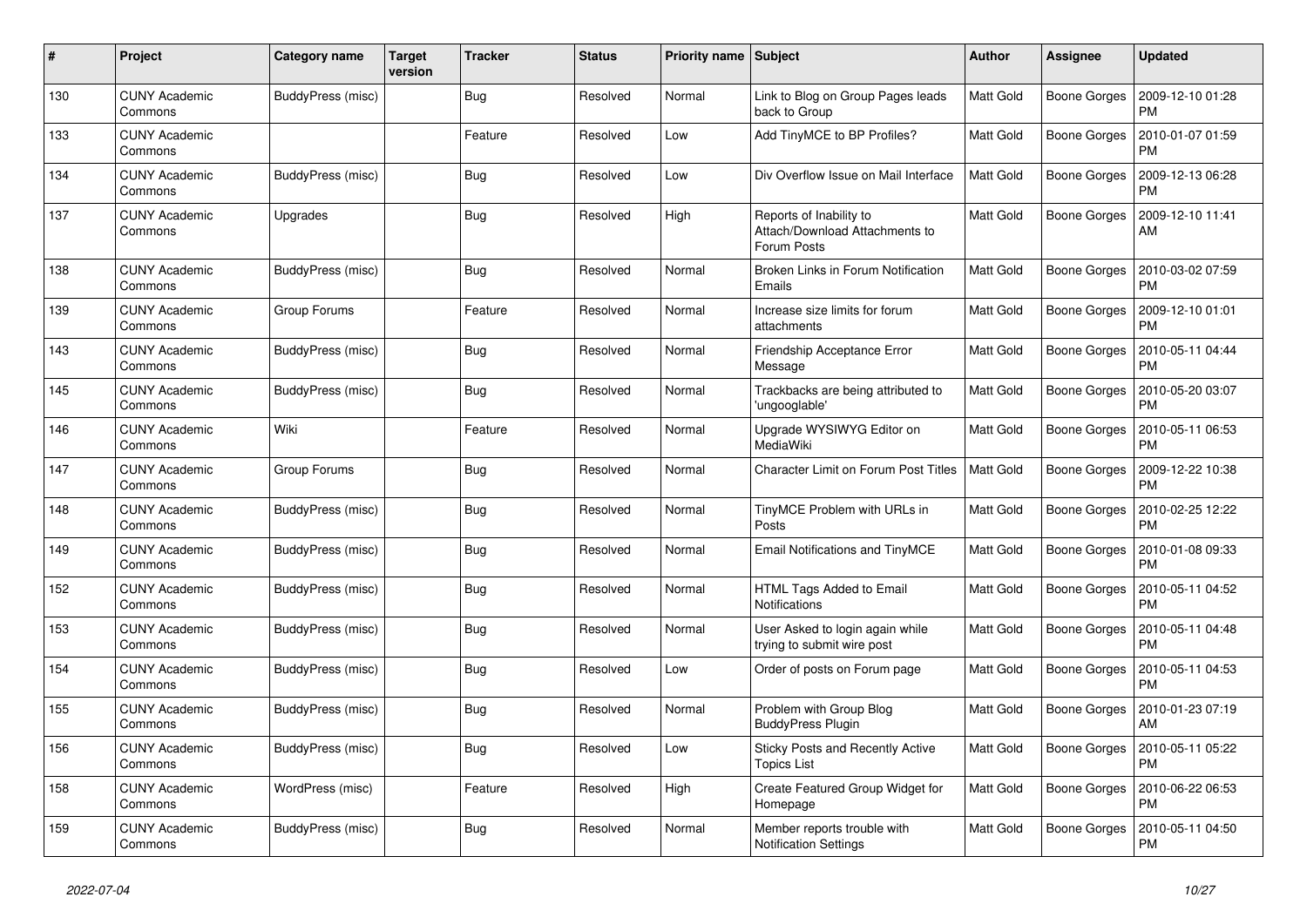| #   | Project                         | Category name            | <b>Target</b><br>version | <b>Tracker</b> | <b>Status</b> | <b>Priority name</b> | <b>Subject</b>                                                                  | <b>Author</b>    | <b>Assignee</b>     | <b>Updated</b>                |
|-----|---------------------------------|--------------------------|--------------------------|----------------|---------------|----------------------|---------------------------------------------------------------------------------|------------------|---------------------|-------------------------------|
| 160 | <b>CUNY Academic</b><br>Commons | <b>BuddyPress (misc)</b> |                          | <b>Bug</b>     | Resolved      | Low                  | <b>Sticky Posts and Recently Active</b><br><b>Topics List</b>                   | <b>Matt Gold</b> | <b>Boone Gorges</b> | 2010-01-21 02:02<br><b>PM</b> |
| 162 | <b>CUNY Academic</b><br>Commons | WordPress (misc)         |                          | <b>Bug</b>     | Resolved      | Normal               | File Size Error on Upload                                                       | Matt Gold        |                     | 2010-03-22 03:49<br><b>PM</b> |
| 163 | <b>CUNY Academic</b><br>Commons | WordPress (misc)         |                          | Bug            | Resolved      | High                 | Missing plugins                                                                 | Matt Gold        | Boone Gorges        | 2010-05-11 08:38<br>PM        |
| 165 | <b>CUNY Academic</b><br>Commons | Wiki                     |                          | Bug            | Resolved      | Urgent               | White Screen of Death on Commons<br>MediaWiki                                   | <b>Matt Gold</b> | Boone Gorges        | 2010-02-28 12:44<br><b>PM</b> |
| 166 | <b>CUNY Academic</b><br>Commons | WordPress (misc)         |                          | <b>Bug</b>     | Resolved      | Normal               | Twitter Tools Posts Links to Tags<br>Blog                                       | Matt Gold        | Boone Gorges        | 2010-05-11 05:25<br><b>PM</b> |
| 170 | <b>CUNY Academic</b><br>Commons | WordPress (misc)         |                          | <b>Bug</b>     | Resolved      | Normal               | Security Certificate Out of Date                                                | Matt Gold        |                     | 2010-05-11 05:28<br><b>PM</b> |
| 171 | <b>CUNY Academic</b><br>Commons | Redmine                  |                          | Bug            | Resolved      | Normal               | Redmine emails point to<br>issues.gc.cuny.edu instead of<br>redmine.gc.cuny.edu | <b>Matt Gold</b> | <b>Matt Gold</b>    | 2010-05-11 08:16<br><b>PM</b> |
| 172 | <b>CUNY Academic</b><br>Commons | BuddyPress (misc)        |                          | <b>Bug</b>     | Resolved      | Normal               | Forum Notifications not working                                                 | Matt Gold        |                     | 2010-03-04 07:28<br>AM        |
| 173 | <b>CUNY Academic</b><br>Commons | BuddyPress (misc)        |                          | <b>Bug</b>     | Resolved      | Normal               | Blockquote display cut off in mac<br>browsers                                   | Matt Gold        | Boone Gorges        | 2010-05-11 04:58<br><b>PM</b> |
| 174 | <b>CUNY Academic</b><br>Commons | BuddyPress (misc)        |                          | Bug            | Resolved      | Normal               | College names no longer active links<br>on profiles                             | <b>Matt Gold</b> | Boone Gorges        | 2010-05-11 05:00<br><b>PM</b> |
| 175 | <b>CUNY Academic</b><br>Commons | WordPress (misc)         |                          | Bug            | Resolved      | Normal               | <b>Registration issues</b>                                                      | Matt Gold        | <b>Boone Gorges</b> | 2010-05-20 12:38<br><b>PM</b> |
| 177 | <b>CUNY Academic</b><br>Commons | BuddyPress (misc)        |                          | Feature        | Resolved      | Normal               | Allow members to edit forum posts                                               | <b>Matt Gold</b> | Boone Gorges        | 2010-05-11 10:01<br><b>PM</b> |
| 180 | <b>CUNY Academic</b><br>Commons | BuddyPress (misc)        |                          | Bug            | Resolved      | Normal               | Incorrect Link on Friendship Request<br><b>Notification Issues</b>              | Matt Gold        | Boone Gorges        | 2010-03-13 08:47<br>AM        |
| 181 | <b>CUNY Academic</b><br>Commons | BuddyPress (misc)        |                          | Bug            | Resolved      | Low                  | spam comments showing up in<br>activity stream                                  | <b>Matt Gold</b> | Boone Gorges        | 2010-06-22 06:53<br><b>PM</b> |
| 184 | <b>CUNY Academic</b><br>Commons | BuddyPress (misc)        |                          | Support        | Resolved      | Normal               | Allowing Users to Delete Accounts                                               | Matt Gold        | Boone Gorges        | 2010-05-11 09:54<br>PM        |
| 185 | <b>CUNY Academic</b><br>Commons | BuddyPress (misc)        |                          | <b>Bug</b>     | Resolved      | Immediate            | Private Group Info/Documents on<br><b>Activity Stream</b>                       | Matt Gold        | <b>Boone Gorges</b> | 2010-05-11 05:01<br><b>PM</b> |
| 187 | <b>CUNY Academic</b><br>Commons | BuddyPress (misc)        |                          | Bug            | Resolved      | Normal               | Group Member unable to be<br>promoted to admin status                           | <b>Matt Gold</b> | Boone Gorges        | 2010-04-02 09:26<br><b>PM</b> |
| 188 | <b>CUNY Academic</b><br>Commons | BuddyPress (misc)        |                          | Feature        | Resolved      | Low                  | Allow Group Documents to be Sorted<br>by Date                                   | <b>Matt Gold</b> | Boone Gorges        | 2010-05-11 10:14<br><b>PM</b> |
| 189 | <b>CUNY Academic</b><br>Commons | BuddyPress (misc)        |                          | <b>Bug</b>     | Resolved      | Normal               | Trouble Uploading Document                                                      | Matt Gold        | Boone Gorges        | 2010-05-11 04:31<br><b>PM</b> |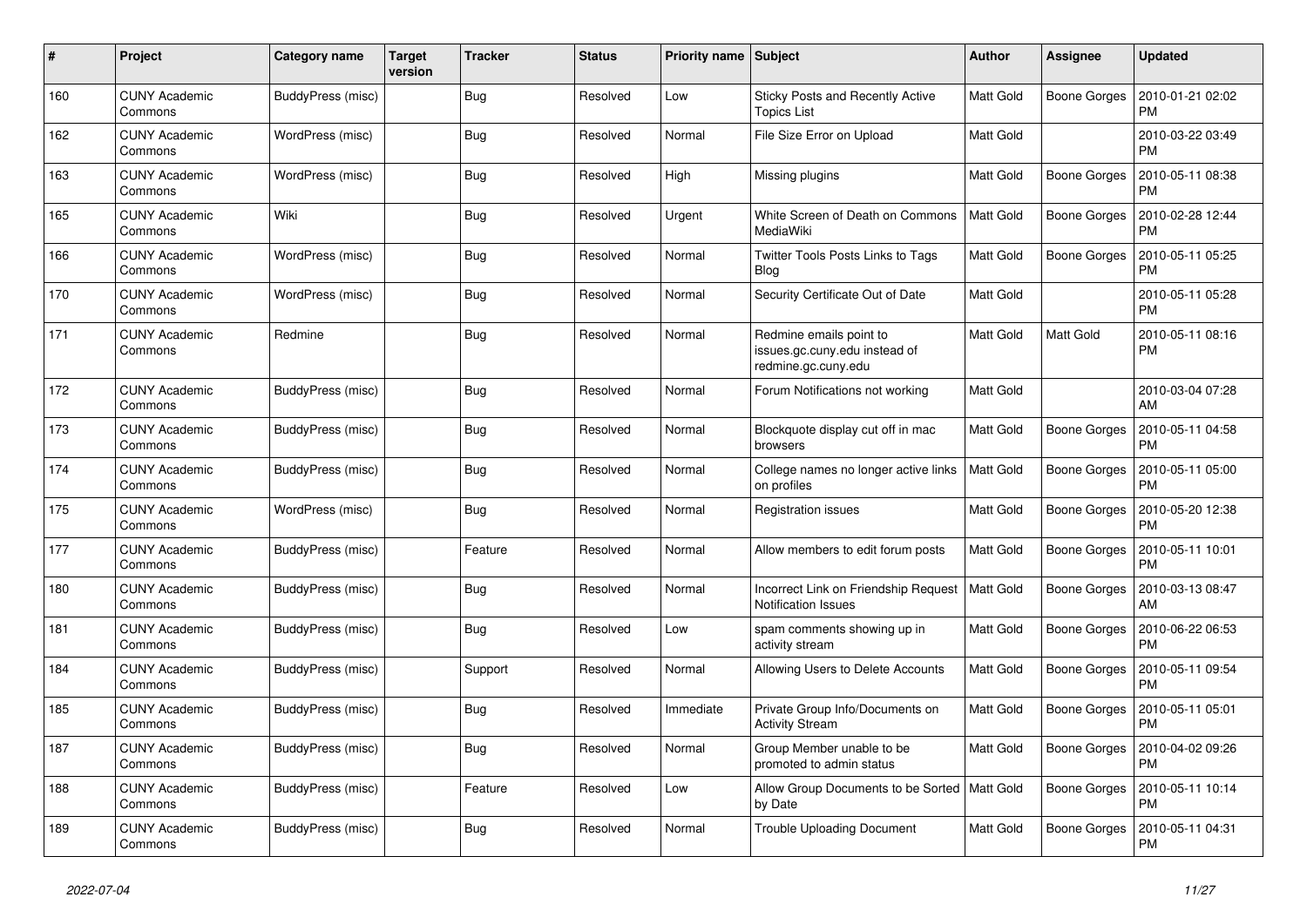| #   | <b>Project</b>                  | Category name           | Target<br>version | <b>Tracker</b> | <b>Status</b> | <b>Priority name</b> | <b>Subject</b>                                                        | <b>Author</b>    | Assignee            | Updated                       |
|-----|---------------------------------|-------------------------|-------------------|----------------|---------------|----------------------|-----------------------------------------------------------------------|------------------|---------------------|-------------------------------|
| 204 | <b>CUNY Academic</b><br>Commons | BuddyPress (misc)       |                   | Bug            | Resolved      | Normal               | Embiggen list of my groups                                            | <b>Matt Gold</b> | Boone Gorges        | 2010-05-11 05:13<br><b>PM</b> |
| 205 | <b>CUNY Academic</b><br>Commons | BuddyPress (misc)       |                   | Bug            | Resolved      | High                 | <b>Cannot Create Account</b>                                          | <b>Matt Gold</b> | <b>Boone Gorges</b> | 2010-05-20 03:18<br><b>PM</b> |
| 208 | <b>CUNY Academic</b><br>Commons | WordPress (misc)        |                   | Feature        | Resolved      | Normal               | Add slide to homepage                                                 | <b>Matt Gold</b> | <b>Boone Gorges</b> | 2010-05-05 07:07<br><b>PM</b> |
| 209 | <b>CUNY Academic</b><br>Commons | BuddyPress (misc)       |                   | <b>Bug</b>     | Resolved      | High                 | Members Report that Forum<br>Attachments not working                  | <b>Matt Gold</b> | Boone Gorges        | 2010-05-14 12:13<br><b>PM</b> |
| 211 | <b>CUNY Academic</b><br>Commons |                         |                   | <b>Bug</b>     | Resolved      | Normal               | Weird Display of Text on Homepage<br>Load                             | Matt Gold        |                     | 2010-05-06 11:45<br>AM        |
| 212 | <b>CUNY Academic</b><br>Commons | BuddyPress (misc)       |                   | Feature        | Resolved      | High                 | Create a way for group members to<br>send out email announcements     | <b>Matt Gold</b> | Boone Gorges        | 2010-05-12 10:11<br>AM        |
| 215 | <b>CUNY Academic</b><br>Commons | BuddyPress (misc)       |                   | Bug            | Resolved      | Low                  | Inaccurate dates on group page`                                       | <b>Matt Gold</b> | Boone Gorges        | 2010-05-12 12:11<br><b>PM</b> |
| 218 | <b>CUNY Academic</b><br>Commons | BuddyPress (misc)       |                   | Feature        | Resolved      | Normal               | Who's Online listing on homepage                                      | Matt Gold        | Boone Gorges        | 2010-05-20 05:49<br><b>PM</b> |
| 219 | <b>CUNY Academic</b><br>Commons | WordPress (misc)        |                   | <b>Bug</b>     | Resolved      | Low                  | Left Margin Padding on sign-in page                                   | Matt Gold        | Boone Gorges        | 2010-05-11 05:14<br><b>PM</b> |
| 220 | <b>CUNY Academic</b><br>Commons | BuddyPress (misc)       |                   | Bug            | Resolved      | High                 | Hidden Groups showing up in<br>homepage group listing                 | Matt Gold        | <b>Boone Gorges</b> | 2010-05-07 10:30<br>AM        |
| 221 | <b>CUNY Academic</b><br>Commons | WordPress (misc)        |                   | Bug            | Resolved      | Normal               | Report a Bug link missing from<br>UserVoice feedback tab              | <b>Matt Gold</b> | Matt Gold           | 2010-05-09 07:43<br>AM        |
| 222 | <b>CUNY Academic</b><br>Commons | BuddyPress (misc)       |                   | <b>Bug</b>     | Resolved      | High                 | No way for group admins to invite<br>new members                      | Matt Gold        | <b>Boone Gorges</b> | 2010-05-11 09:02<br><b>PM</b> |
| 223 | <b>CUNY Academic</b><br>Commons | BuddyPress (misc)       |                   | <b>Bug</b>     | Resolved      | Normal               | Uploaded Group Document Failed to<br><b>Create Email Notification</b> | <b>Matt Gold</b> | Boone Gorges        | 2010-05-11 10:12<br><b>PM</b> |
| 224 | <b>CUNY Academic</b><br>Commons | BuddyPress (misc)       |                   | Feature        | Resolved      | Low                  | Sort Group Documents                                                  | Matt Gold        | Boone Gorges        | 2010-05-11 07:36<br><b>PM</b> |
| 231 | <b>CUNY Academic</b><br>Commons | BuddyPress (misc)       |                   | Feature        | Resolved      | Normal               | Select from all groups on email<br>invites                            | <b>Matt Gold</b> | Boone Gorges        | 2010-05-12 10:08<br>AM        |
| 232 | <b>CUNY Academic</b><br>Commons | WordPress (misc)        | 1.0.1             | Feature        | Resolved      | Normal               | Replace Photos on Homepage and<br>Add Credits to Text Overlay         | <b>Matt Gold</b> | Matt Gold           | 2010-08-29 01:06<br><b>PM</b> |
| 233 | <b>CUNY Academic</b><br>Commons | BuddyPress (misc)   1.0 |                   | Feature        | Resolved      | Low                  | Add time limit to forum post editing<br>capabilities                  | Matt Gold        | Boone Gorges        | 2010-08-29 02:09<br><b>PM</b> |
| 235 | <b>CUNY Academic</b><br>Commons | BuddyPress (misc)       |                   | Bug            | Resolved      | Normal               | BP Admin Bar Not Appearing on<br>Help Blog                            | Matt Gold        | <b>Boone Gorges</b> | 2010-05-20 06:15<br><b>PM</b> |
| 236 | <b>CUNY Academic</b><br>Commons | WordPress (misc)        | 1.1               | Feature        | Resolved      | Normal               | Add WooThemes to Site                                                 | <b>Matt Gold</b> | Matt Gold           | 2010-12-03 08:00<br>AM        |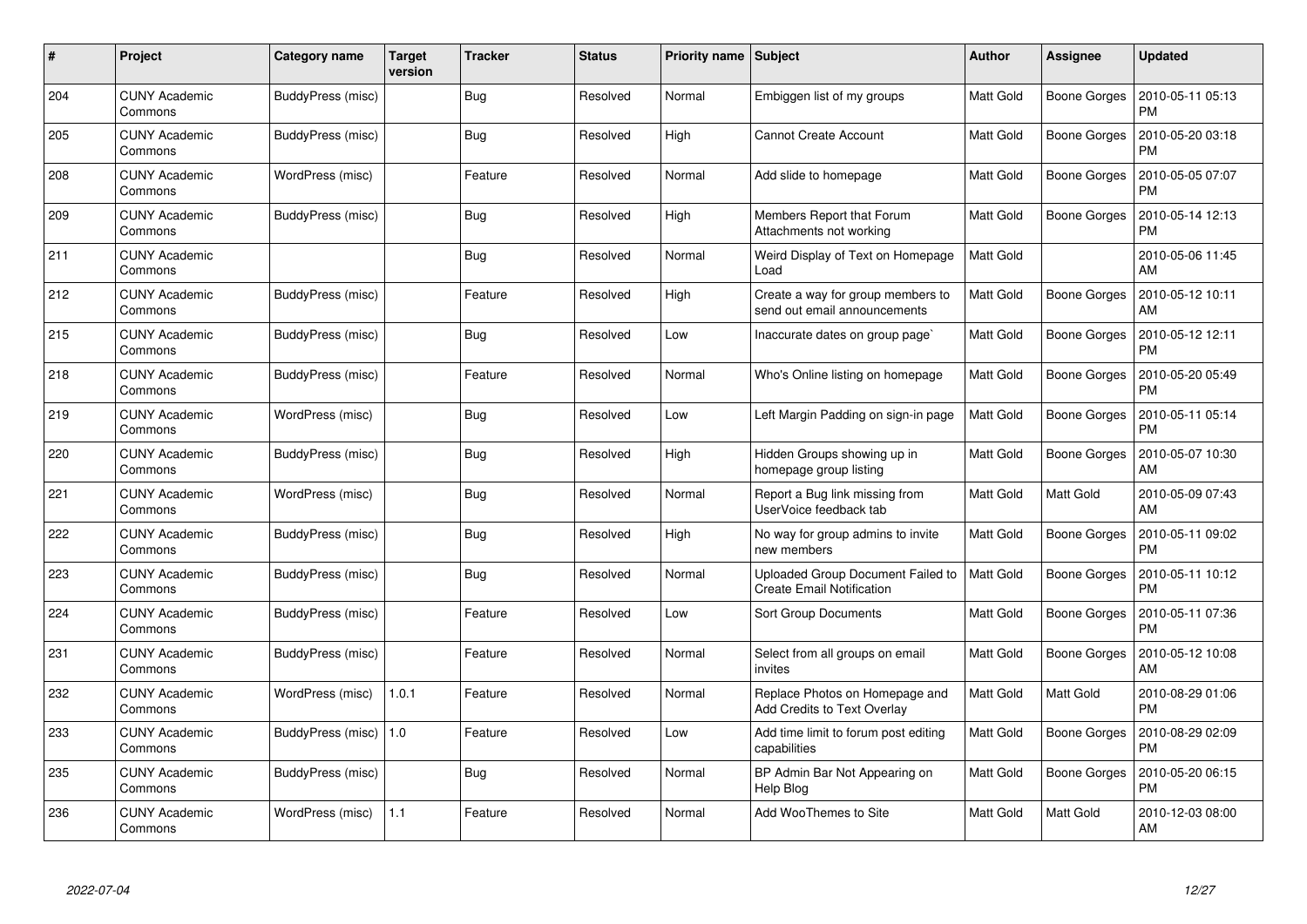| #   | Project                         | Category name     | Target<br>version | <b>Tracker</b> | <b>Status</b> | <b>Priority name</b> | <b>Subject</b>                                                                                                               | Author           | Assignee            | Updated                       |
|-----|---------------------------------|-------------------|-------------------|----------------|---------------|----------------------|------------------------------------------------------------------------------------------------------------------------------|------------------|---------------------|-------------------------------|
| 237 | <b>CUNY Academic</b><br>Commons | BuddyPress (misc) |                   | Feature        | Resolved      | Low                  | Change Subject Line of Emailed<br><b>Group Updates</b>                                                                       | <b>Matt Gold</b> | Boone Gorges        | 2010-05-12 11:24<br>AM        |
| 238 | <b>CUNY Academic</b><br>Commons | BuddyPress (misc) |                   | Feature        | Resolved      | Low                  | Change Subject Line of Group<br><b>Document Emails</b>                                                                       | <b>Matt Gold</b> | <b>Boone Gorges</b> | 2010-05-12 11:27<br>AM        |
| 239 | <b>CUNY Academic</b><br>Commons | BuddyPress (misc) |                   | <b>Bug</b>     | Resolved      | Normal               | Forum Post Error                                                                                                             | Matt Gold        | <b>Boone Gorges</b> | 2010-05-12 11:48<br>AM        |
| 240 | <b>CUNY Academic</b><br>Commons | BuddyPress (misc) |                   | <b>Bug</b>     | Resolved      | Normal               | Invite Anyone - CUNY email domain<br>produces error                                                                          | Matt Gold        | Boone Gorges        | 2010-05-14 12:39<br><b>PM</b> |
| 241 | <b>CUNY Academic</b><br>Commons | BuddyPress (misc) |                   | <b>Bug</b>     | Resolved      | Normal               | <b>Emailed Group Activity Updates</b><br><b>Contain Escape Characters</b>                                                    | Matt Gold        | Boone Gorges        | 2010-08-25 01:30<br><b>PM</b> |
| 247 | <b>CUNY Academic</b><br>Commons | BuddyPress (misc) |                   | Bug            | Resolved      | Normal               | Email problem on signup                                                                                                      | <b>Matt Gold</b> | Boone Gorges        | 2010-05-18 03:09<br><b>PM</b> |
| 249 | <b>CUNY Academic</b><br>Commons | BuddyPress (misc) |                   | Bug            | Resolved      | Normal               | New group contains activity stream<br>post from older group                                                                  | <b>Matt Gold</b> | Boone Gorges        | 2010-05-20 03:00<br><b>PM</b> |
| 252 | <b>CUNY Academic</b><br>Commons | WordPress (misc)  |                   | Feature        | Resolved      | Normal               | Recent blog post listing                                                                                                     | Matt Gold        | <b>CIC Michael</b>  | 2010-05-21 07:51<br>AM        |
| 254 | <b>CUNY Academic</b><br>Commons | BuddyPress (misc) |                   | Feature        | Resolved      | Normal               | Move "Upload a New Document" link                                                                                            | Matt Gold        | <b>Boone Gorges</b> | 2010-06-22 06:53<br><b>PM</b> |
| 256 | <b>CUNY Academic</b><br>Commons | BuddyPress (misc) | Not tracked       | <b>Bug</b>     | Resolved      | High                 | Security warnings on site                                                                                                    | <b>Matt Gold</b> | <b>Boone Gorges</b> | 2014-05-01 09:23<br>AM        |
| 257 | <b>CUNY Academic</b><br>Commons | BuddyPress (misc) | 1.1               | Feature        | Resolved      | Normal               | Add avatar dimensions to the<br>Change Avatar page.                                                                          | Matt Gold        | Chris Stein         | 2010-11-16 03:58<br><b>PM</b> |
| 258 | <b>CUNY Academic</b><br>Commons | BuddyPress (misc) | $\vert$ 1.0       | Feature        | Resolved      | Normal               | Remove posting text box on group<br>homepages                                                                                | Matt Gold        | Boone Gorges        | 2010-08-23 04:09<br><b>PM</b> |
| 259 | <b>CUNY Academic</b><br>Commons | BuddyPress (misc) |                   | Feature        | Resolved      | Normal               | Send group document description<br>with email notification                                                                   | <b>Matt Gold</b> | Boone Gorges        | 2010-06-24 03:46<br><b>PM</b> |
| 261 | <b>CUNY Academic</b><br>Commons | BuddyPress (misc) |                   | Feature        | Resolved      | Normal               | Add "more groups" and "more blogs"<br>and "more members" links to<br>homepage under lists of recently<br>active groups/blogs | Matt Gold        | Boone Gorges        | 2010-06-24 03:44<br><b>PM</b> |
| 263 | <b>CUNY Academic</b><br>Commons | WordPress (misc)  |                   | <b>Bug</b>     | Resolved      | Normal               | site is slooooooow                                                                                                           | Matt Gold        |                     | 2010-06-21 03:01<br><b>PM</b> |
| 264 | <b>CUNY Academic</b><br>Commons | BuddyPress (misc) |                   | <b>Bug</b>     | Resolved      | Normal               | user reports receiving two<br>notifications for each new group<br>forum post                                                 | <b>Matt Gold</b> | <b>Boone Gorges</b> | 2010-08-26 02:57<br><b>PM</b> |
| 265 | <b>CUNY Academic</b><br>Commons | WordPress (misc)  |                   | <b>Bug</b>     | Resolved      | Normal               | Site hanging                                                                                                                 | Matt Gold        | <b>Boone Gorges</b> | 2010-07-15 05:26<br><b>PM</b> |
| 266 | <b>CUNY Academic</b><br>Commons | BuddyPress (misc) | 1.0.1             | <b>Bug</b>     | Resolved      | Normal               | <b>Account Deletion Process</b>                                                                                              | <b>Matt Gold</b> | <b>Boone Gorges</b> | 2010-07-19 11:07<br>AM        |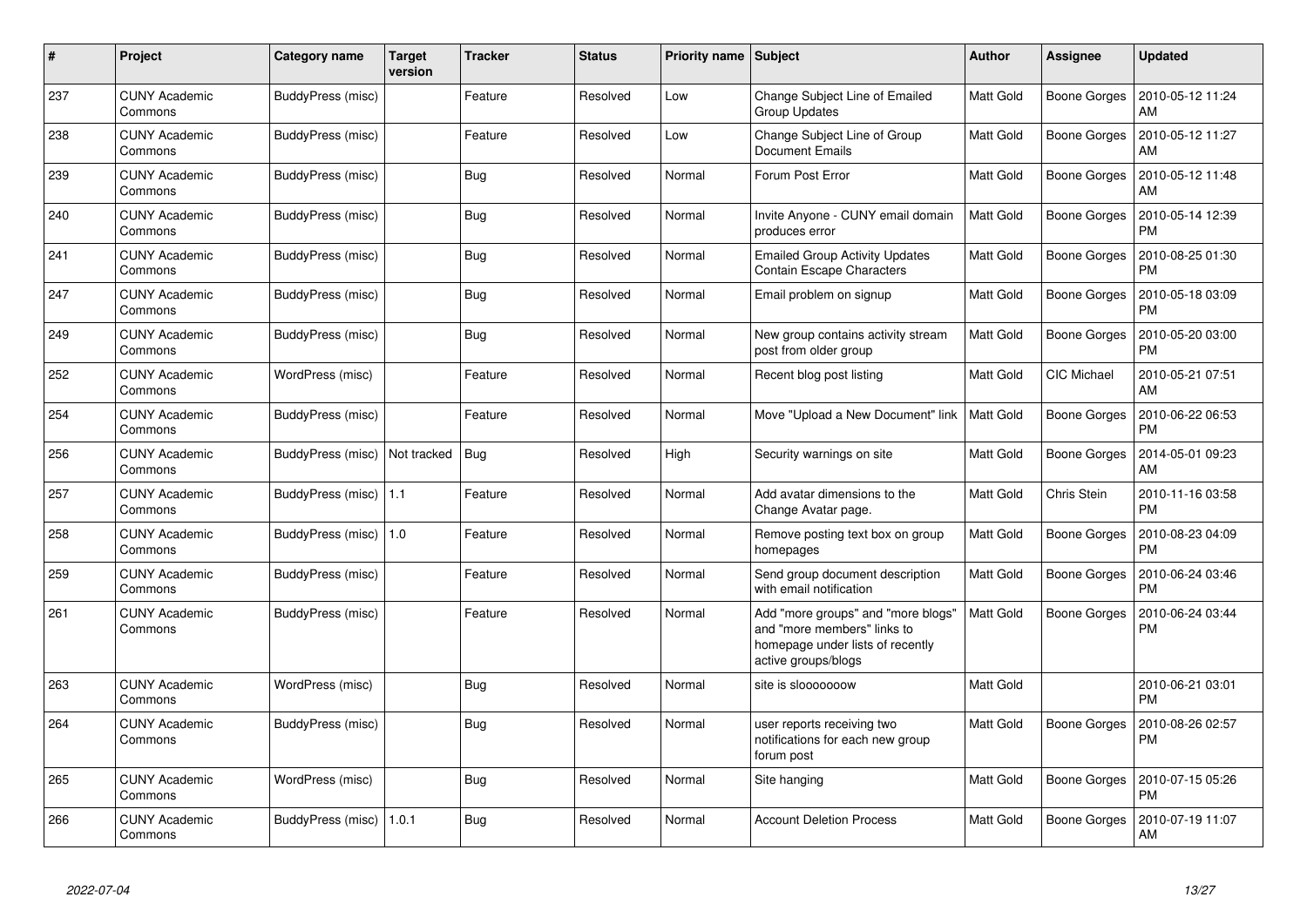| $\#$ | Project                         | Category name             | <b>Target</b><br>version | <b>Tracker</b> | <b>Status</b> | <b>Priority name</b> | <b>Subject</b>                                                   | <b>Author</b>    | Assignee            | <b>Updated</b>                |
|------|---------------------------------|---------------------------|--------------------------|----------------|---------------|----------------------|------------------------------------------------------------------|------------------|---------------------|-------------------------------|
| 276  | <b>CUNY Academic</b><br>Commons | Wiki                      | 1.1.5                    | Feature        | Resolved      | Normal               | Install PDF Book extension for<br>MediaWiki                      | <b>Matt Gold</b> | <b>Boone Gorges</b> | 2010-12-20 10:59<br>AM        |
| 278  | <b>CUNY Academic</b><br>Commons | BuddyPress (misc)   1.0.1 |                          | Bug            | Resolved      | Normal               | Group Blog plugin creates<br>subdirectory, not subdomain blogs   | <b>Matt Gold</b> | Boone Gorges        | 2010-08-29 01:52<br><b>PM</b> |
| 280  | <b>CUNY Academic</b><br>Commons | BuddyPress (misc)         |                          | Support        | Resolved      | Normal               | Prospective Member has trouble<br>signing up                     | Matt Gold        | <b>Boone Gorges</b> | 2010-07-27 09:41<br>AM        |
| 281  | <b>CUNY Academic</b><br>Commons | BuddyPress (misc)   1.1   |                          | Feature        | Resolved      | Low                  | Change "Kick and Ban" terminology<br>in Group Interface          | Matt Gold        | Boone Gorges        | 2010-09-08 06:14<br>PM        |
| 282  | <b>CUNY Academic</b><br>Commons | BuddyPress (misc)   1.1   |                          | Feature        | Resolved      | Normal               | Alter "Kick and Ban" Group<br>Functionality                      | <b>Matt Gold</b> | Boone Gorges        | 2010-09-08 06:14<br><b>PM</b> |
| 286  | <b>CUNY Academic</b><br>Commons | WordPress (misc)          | 1.1                      | Feature        | Resolved      | Normal               | Edit content of account activation<br>email                      | <b>Matt Gold</b> | Boone Gorges        | 2010-12-06 02:03<br><b>PM</b> |
| 289  | <b>CUNY Academic</b><br>Commons | WordPress (misc)          |                          | Bug            | Resolved      | Normal               | User encounters Blank Screen after<br>changing theme             | Matt Gold        | Boone Gorges        | 2010-07-28 07:24<br>AM        |
| 295  | <b>CUNY Academic</b><br>Commons | WordPress (misc)          | 1.0                      | Bug            | Resolved      | Normal               | Unable to change Featured Post                                   | Matt Gold        | Boone Gorges        | 2010-08-18 05:37<br><b>PM</b> |
| 296  | <b>CUNY Academic</b><br>Commons | WordPress (misc)          | 1.1                      | Feature        | Resolved      | Normal               | Selective plugin activation                                      | <b>Matt Gold</b> | Boone Gorges        | 2010-12-02 04:17<br><b>PM</b> |
| 297  | <b>CUNY Academic</b><br>Commons | Wiki                      |                          | <b>Bug</b>     | Resolved      | Normal               | Lost write privileges to wiki images<br>directory                | <b>Matt Gold</b> |                     | 2010-08-25 05:47<br><b>PM</b> |
| 298  | <b>CUNY Academic</b><br>Commons | WordPress (misc)          |                          | Bug            | Resolved      | Normal               | User Reports Problem Uploading<br>Images to Blog                 | Matt Gold        |                     | 2010-08-25 12:10<br><b>PM</b> |
| 300  | <b>CUNY Academic</b><br>Commons | WordPress (misc)          | Not tracked              | Feature        | Resolved      | Normal               | Release Featured Content Widget as<br>a Plugin                   | Matt Gold        | Zach Davis          | 2010-11-16 04:39<br><b>PM</b> |
| 301  | <b>CUNY Academic</b><br>Commons | BuddyPress (misc)         |                          | <b>Bug</b>     | Resolved      | High                 | User unable to upload documents                                  | Matt Gold        | <b>Boone Gorges</b> | 2010-08-25 12:06<br><b>PM</b> |
| 303  | <b>CUNY Academic</b><br>Commons | WordPress (misc)          | 1.0.1                    | Feature        | Resolved      | Normal               | Special Request: Change links on<br>Maintenance slide            | Matt Gold        | <b>Boone Gorges</b> | 2010-08-29 01:03<br><b>PM</b> |
| 305  | <b>CUNY Academic</b><br>Commons | WordPress (misc)          | Not tracked              | <b>Bug</b>     | Resolved      | Normal               | Confirmation emails not received                                 | Matt Gold        | Boone Gorges        | 2010-09-08 11:00<br>AM        |
| 307  | <b>CUNY Academic</b><br>Commons | BuddyPress (misc)   1.1   |                          | Feature        | Resolved      | Low                  | Possible to Change in Group Slug?                                | Matt Gold        | Boone Gorges        | 2010-11-20 09:12<br>AM        |
| 311  | <b>CUNY Academic</b><br>Commons | Redmine                   | Not tracked              | <b>Bug</b>     | Resolved      | Low                  | Redmine user getting all email<br>notifications                  | <b>Matt Gold</b> | <b>Zach Davis</b>   | 2010-12-21 07:28<br><b>PM</b> |
| 312  | <b>CUNY Academic</b><br>Commons | WordPress (misc)          | 1.0.3                    | Feature        | Resolved      | Normal               | Upgrade Plugins                                                  | <b>Matt Gold</b> | <b>Boone Gorges</b> | 2010-09-08 02:47<br><b>PM</b> |
| 313  | <b>CUNY Academic</b><br>Commons | WordPress (misc)          | 1.1                      | Feature        | Resolved      | Normal               | Create Plugin/Widget for Hero Image<br>Space on Commons Homepage | <b>Matt Gold</b> | Ron Rennick         | 2010-10-06 12:41<br>PM        |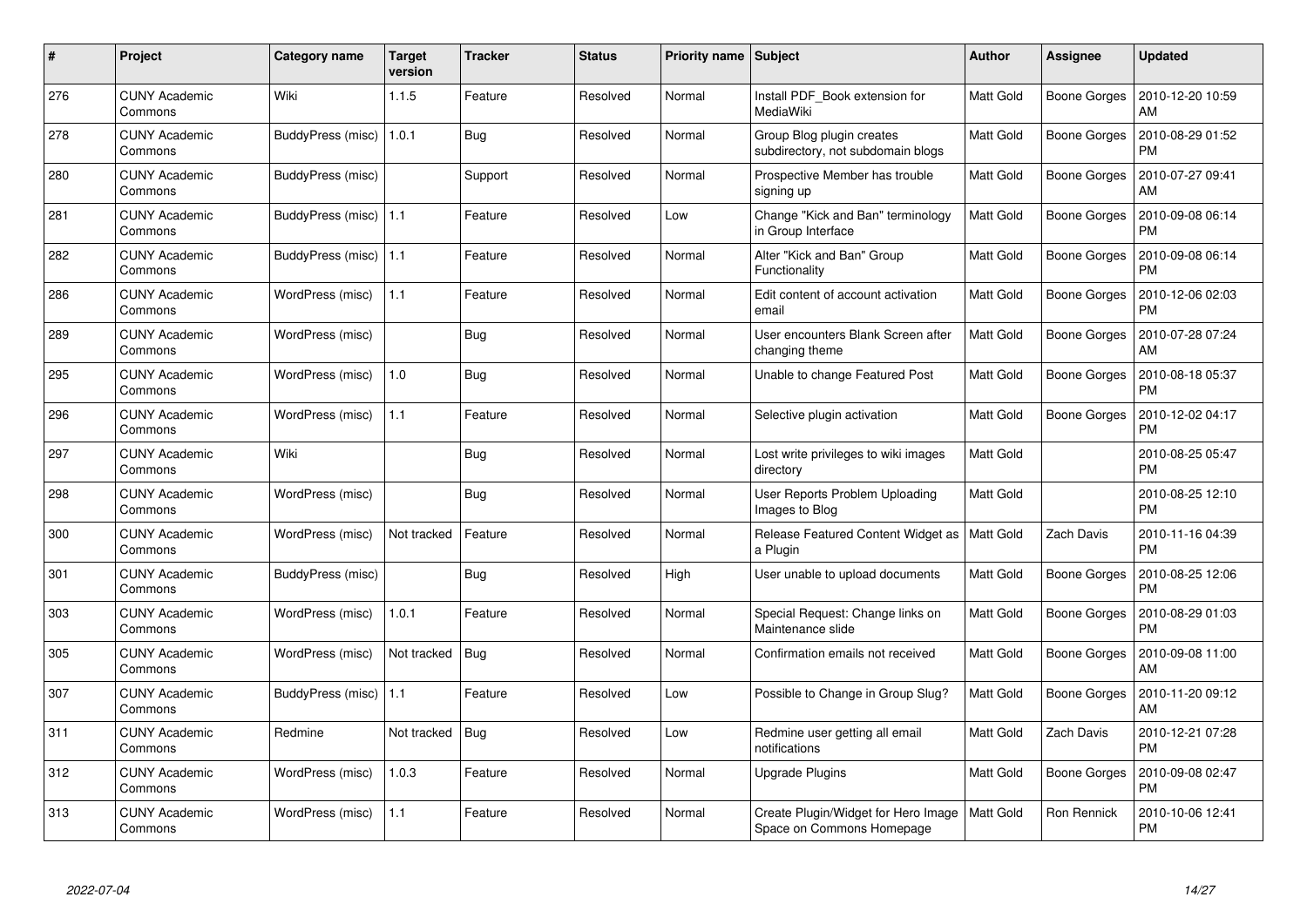| #   | Project                         | Category name            | <b>Target</b><br>version | <b>Tracker</b> | <b>Status</b> | <b>Priority name</b> | <b>Subject</b>                                                                                     | <b>Author</b>    | <b>Assignee</b>     | <b>Updated</b>                |
|-----|---------------------------------|--------------------------|--------------------------|----------------|---------------|----------------------|----------------------------------------------------------------------------------------------------|------------------|---------------------|-------------------------------|
| 314 | <b>CUNY Academic</b><br>Commons | BuddyPress (misc)        | 1.0.2                    | <b>Bug</b>     | Resolved      | Normal               | Changing Blog Title in BuddyPress<br>Menus                                                         | <b>Matt Gold</b> | Boone Gorges        | 2010-09-02 10:59<br>AM        |
| 315 | <b>CUNY Academic</b><br>Commons | WordPress (misc)         | 1.0.3                    | Bug            | Resolved      | Normal               | Can't upload images to gallery                                                                     | <b>Matt Gold</b> | Boone Gorges        | 2010-09-08 02:24<br><b>PM</b> |
| 318 | <b>CUNY Academic</b><br>Commons | Upgrades                 | 1.0.1                    | Feature        | Resolved      | Normal               | Blog post on 1.01?                                                                                 | Matt Gold        | Boone Gorges        | 2010-08-31 09:40<br>AM        |
| 319 | <b>CUNY Academic</b><br>Commons | WordPress (misc)         | 1.1                      | Feature        | Resolved      | Normal               | Remove "Forums" from Nav Bar                                                                       | <b>Matt Gold</b> | Boone Gorges        | 2010-09-15 10:44<br>AM        |
| 320 | <b>CUNY Academic</b><br>Commons | <b>BuddyPress (misc)</b> | Not tracked              | Bug            | Resolved      | Normal               | Multiple listings of account in BP<br>group                                                        | Matt Gold        | Boone Gorges        | 2010-09-01 07:37<br>AM        |
| 322 | <b>CUNY Academic</b><br>Commons | BuddyPress (misc)        | 1.0.2                    | Feature        | Resolved      | High                 | Raising Limitation on Emailed Invites                                                              | <b>Matt Gold</b> | Boone Gorges        | 2010-09-03 07:07<br>AM        |
| 323 | <b>CUNY Academic</b><br>Commons | BuddyPress (misc)        | 1.0.3                    | Bug            | Resolved      | Normal               | Multiple listings of member account<br>in BP group                                                 | <b>Matt Gold</b> | Boone Gorges        | 2010-09-08 02:40<br><b>PM</b> |
| 325 | <b>CUNY Academic</b><br>Commons | BuddyPress (misc)        | $\vert$ 1.3              | Feature        | Resolved      | Normal               | Add folder hierarchies to Group<br>Documents plugin                                                | <b>Matt Gold</b> | Boone Gorges        | 2011-05-23 01:33<br>AM        |
| 329 | <b>CUNY Academic</b><br>Commons |                          | Not tracked              | Support        | Resolved      | Normal               | 10 Things to Do After You Sign Up                                                                  | Matt Gold        | <b>Brian Foote</b>  | 2016-01-26 10:51<br>AM        |
| 330 | <b>CUNY Academic</b><br>Commons | BuddyPress (misc)        | Not tracked              | Feature        | Resolved      | Low                  | Create avatar/gravatar for Commons<br>WP profile page                                              | <b>Matt Gold</b> | Boone Gorges        | 2010-09-10 03:36<br><b>PM</b> |
| 331 | <b>CUNY Academic</b><br>Commons | WordPress (misc)         | 1.1                      | Feature        | Resolved      | Normal               | Edit confirmation page after user sign   Matt Gold<br>up.                                          |                  | Chris Stein         | 2010-11-03 11:50<br>AM        |
| 332 | <b>CUNY Academic</b><br>Commons | BuddyPress (misc)        | 1.0.3                    | Feature        | Resolved      | Low                  | Embed Links in Forum Notification<br>Posts                                                         | <b>Matt Gold</b> | Boone Gorges        | 2010-09-14 09:34<br>AM        |
| 340 | <b>CUNY Academic</b><br>Commons | BuddyPress (misc)   1.1  |                          | <b>Bug</b>     | Resolved      | High                 | BP Admin Bar Menu Mouseover<br>Areas Too Sensitive                                                 | Matt Gold        | Boone Gorges        | 2010-12-01 09:48<br>AM        |
| 342 | <b>CUNY Academic</b><br>Commons | Blogs<br>(BuddyPress)    | 1.10.2                   | Feature        | Resolved      | Low                  | <b>Blog Listing Displays User Avatars</b><br><b>Instead of Blog Avatars</b>                        | Matt Gold        | Boone Gorges        | 2019-12-06 11:08<br>AM        |
| 343 | <b>CUNY Academic</b><br>Commons | Wiki                     | 1.3                      | Bug            | Resolved      | Low                  | <b>FCKEditor Preferences</b>                                                                       | <b>Matt Gold</b> | <b>Boone Gorges</b> | 2011-11-30 11:55<br>AM        |
| 344 | <b>CUNY Academic</b><br>Commons | Wiki                     | Not tracked              | Bug            | Resolved      | Low                  | Reports of Logout Problems with<br>WP-MW Single Sign On                                            | Matt Gold        | Lucas<br>Thurston   | 2014-05-01 09:35<br>AM        |
| 345 | <b>CUNY Academic</b><br>Commons | WordPress (misc)         | 1.1                      | <b>Bug</b>     | Resolved      | Low                  | Order of Comments in Carrington<br>Theme                                                           | <b>Matt Gold</b> | Boone Gorges        | 2010-11-16 04:31<br><b>PM</b> |
| 346 | <b>CUNY Academic</b><br>Commons | BuddyPress (misc)        | 1.0.3                    | Bug            | Resolved      | High                 | News Nav Bar Link on Wiki Pages<br>Points to Wrong Page                                            | <b>Matt Gold</b> | Boone Gorges        | 2010-09-20 05:28<br><b>PM</b> |
| 348 | <b>CUNY Academic</b><br>Commons | BuddyPress (misc)   1.2  |                          | Feature        | Resolved      | Normal               | Create status marker to show which<br>invited group members have already<br>received group invites | Matt Gold        | Boone Gorges        | 2011-03-08 09:08<br><b>PM</b> |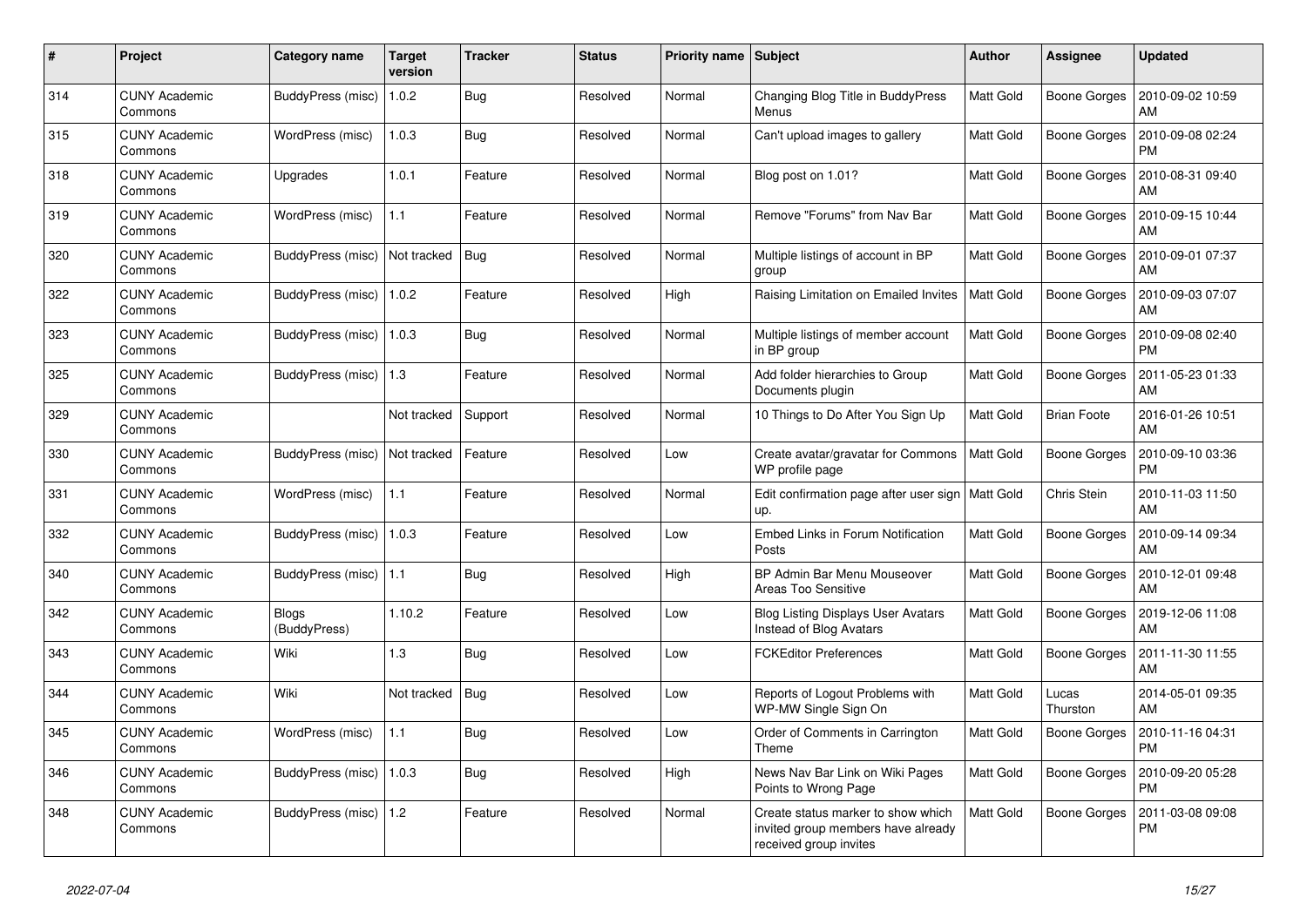| #   | Project                         | Category name            | <b>Target</b><br>version | <b>Tracker</b> | <b>Status</b> | <b>Priority name</b> | <b>Subject</b>                                                  | <b>Author</b>    | <b>Assignee</b>     | <b>Updated</b>                |
|-----|---------------------------------|--------------------------|--------------------------|----------------|---------------|----------------------|-----------------------------------------------------------------|------------------|---------------------|-------------------------------|
| 349 | <b>CUNY Academic</b><br>Commons | BuddyPress (misc)        | 1.2                      | Feature        | Resolved      | Normal               | Add explanatory note to Group Send<br><b>Invites Page</b>       | <b>Matt Gold</b> | <b>Boone Gorges</b> | 2011-03-08 08:44<br><b>PM</b> |
| 350 | <b>CUNY Academic</b><br>Commons | BuddyPress (misc)        | $\vert$ 1.2              | Feature        | Resolved      | Normal               | Move "Send Invites" Button                                      | Matt Gold        | Boone Gorges        | 2010-12-20 11:29<br>AM        |
| 352 | <b>CUNY Academic</b><br>Commons | BuddyPress (misc)        | 1.1                      | Bug            | Resolved      | Normal               | Member reports problems with avatar<br>cropping                 | <b>Matt Gold</b> | Boone Gorges        | 2010-11-16 05:07<br><b>PM</b> |
| 360 | <b>CUNY Academic</b><br>Commons | BuddyPress (misc)        | 11.0.3                   | <b>Bug</b>     | Resolved      | High                 | <b>Activity Feed Problems</b>                                   | <b>Matt Gold</b> | Boone Gorges        | 2010-09-28 11:45<br>AM        |
| 361 | <b>CUNY Academic</b><br>Commons | BuddyPress (misc)   1.1  |                          | Feature        | Resolved      | Normal               | Change Wording of Options on<br><b>Friend Request Responses</b> | <b>Matt Gold</b> | Chris Stein         | 2010-11-24 01:42<br><b>PM</b> |
| 362 | <b>CUNY Academic</b><br>Commons | BuddyPress (misc)        | $\vert$ 1.2              | Feature        | Resolved      | Low                  | Require Confirmation on Leaving a<br>Group                      | Matt Gold        | Boone Gorges        | 2011-02-21 02:51<br><b>PM</b> |
| 363 | <b>CUNY Academic</b><br>Commons | BuddyPress (misc)        | Not tracked              | Bug            | Resolved      | Normal               | Member listed twice in group                                    | Matt Gold        | Boone Gorges        | 2010-10-06 10:35<br>AM        |
| 374 | <b>CUNY Academic</b><br>Commons | WordPress (misc)         | Not tracked              | Support        | Resolved      | Normal               | <b>Ask CUNY Campuses to Whitelist</b><br>Commons Domain         | Matt Gold        | Sarah<br>Morgano    | 2013-09-08 10:12<br><b>PM</b> |
| 376 | <b>CUNY Academic</b><br>Commons | WordPress (misc)         | 1.1                      | <b>Bug</b>     | Resolved      | Normal               | Errant Subscribe2 Global Posts<br>Notification                  | <b>Matt Gold</b> | <b>Boone Gorges</b> | 2010-11-16 04:59<br><b>PM</b> |
| 379 | <b>CUNY Academic</b><br>Commons | WordPress (misc)         | 1.0.4                    | Feature        | Resolved      | Normal               | Install Featured Content Plugin                                 | Matt Gold        | <b>Boone Gorges</b> | 2010-11-10 09:37<br>AM        |
| 380 | <b>CUNY Academic</b><br>Commons | WordPress (misc)         | 1.1                      | Feature        | Resolved      | Normal               | Add New Themes to Site                                          | Matt Gold        | Matt Gold           | 2010-12-03 02:13<br>AM        |
| 381 | <b>CUNY Academic</b><br>Commons | WordPress (misc)         | 1.1                      | Bug            | Resolved      | Normal               | Cull old themes from site                                       | <b>Matt Gold</b> | Matt Gold           | 2010-12-03 02:06<br>AM        |
| 382 | <b>CUNY Academic</b><br>Commons | WordPress (misc)         | 1.1                      | Feature        | Resolved      | Normal               | Install Category Page plugin on site                            | Matt Gold        | Matt Gold           | 2010-12-02 02:21<br><b>PM</b> |
| 387 | <b>CUNY Academic</b><br>Commons | <b>BuddyPress (misc)</b> | 1.1                      | Bug            | Resolved      | Normal               | Disable activity replies for group<br>announcements             | Matt Gold        | Boone Gorges        | 2010-11-16 04:20<br><b>PM</b> |
| 391 | <b>CUNY Academic</b><br>Commons | BuddyPress (misc)        | Not tracked              | Feature        | Resolved      | Normal               | Announce changes to Group<br>Interface                          | <b>Matt Gold</b> | <b>Brian Foote</b>  | 2010-12-09 05:18<br><b>PM</b> |
| 393 | <b>CUNY Academic</b><br>Commons | WordPress (misc)         | 1.1                      | Feature        | Resolved      | Normal               | Install Category Exlude plugin                                  | <b>Matt Gold</b> | Chris Stein         | 2010-11-16 04:52<br><b>PM</b> |
| 399 | <b>CUNY Academic</b><br>Commons | WordPress (misc)         | 1.1                      | Feature        | Resolved      | Normal               | Add Widgetize Google Plugin                                     | Matt Gold        | Boone Gorges        | 2010-11-23 05:40<br><b>PM</b> |
| 402 | <b>CUNY Academic</b><br>Commons | <b>BuddyPress (misc)</b> | Not tracked              | Support        | Resolved      | Normal               | Name Change Request                                             | Matt Gold        | Boone Gorges        | 2016-01-26 12:15<br>AM        |
| 410 | CUNY Academic<br>Commons        | WordPress (misc)         | 1.1                      | Support        | Resolved      | Normal               | Problems embedding audio file                                   | <b>Matt Gold</b> | Boone Gorges        | 2010-11-23 02:01<br><b>PM</b> |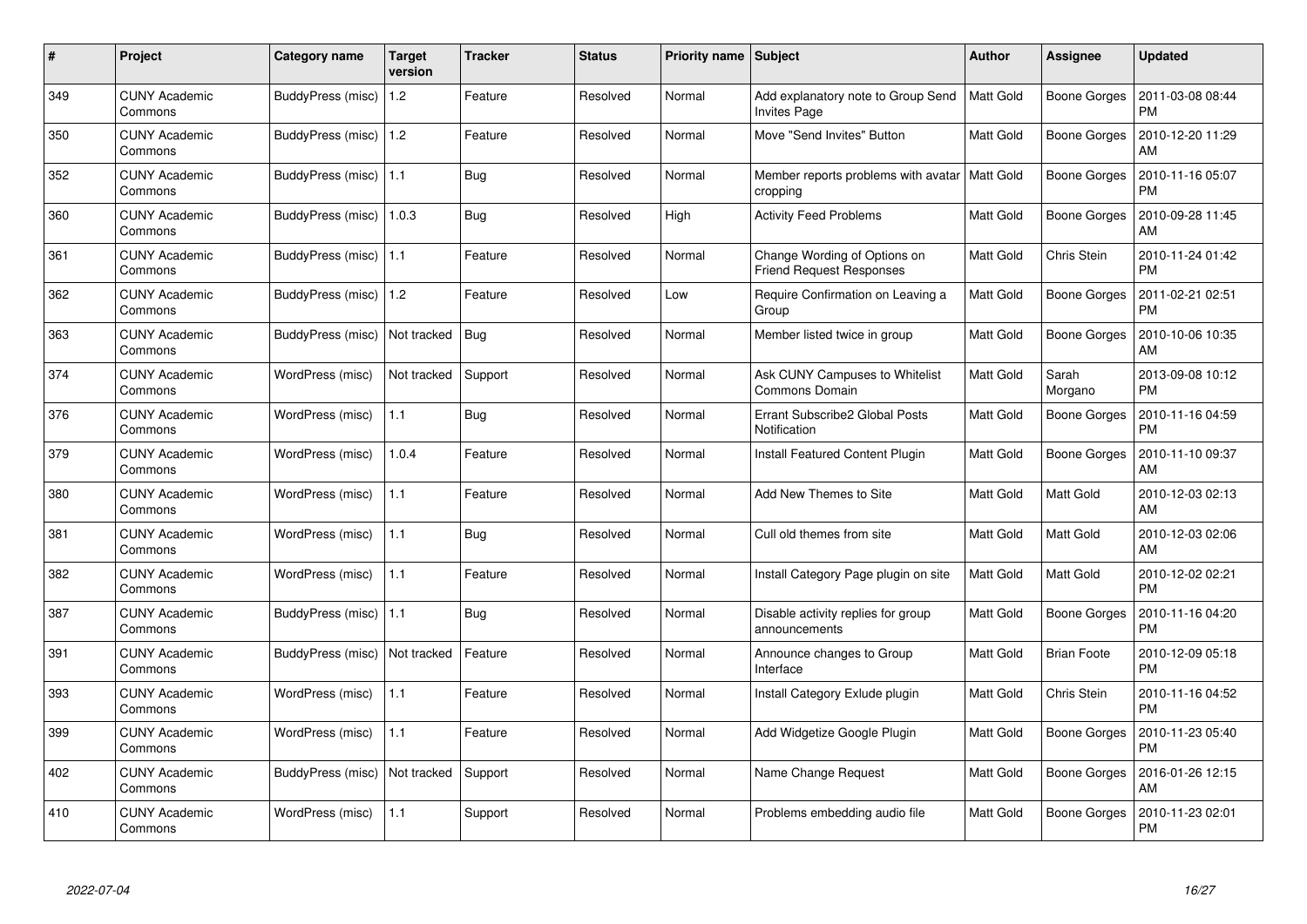| #   | Project                         | Category name     | Target<br>version | <b>Tracker</b> | <b>Status</b> | <b>Priority name</b> | <b>Subject</b>                                                     | Author           | Assignee            | <b>Updated</b>                |
|-----|---------------------------------|-------------------|-------------------|----------------|---------------|----------------------|--------------------------------------------------------------------|------------------|---------------------|-------------------------------|
| 415 | <b>CUNY Academic</b><br>Commons | WordPress (misc)  | 1.1               | Feature        | Resolved      | Normal               | Add text sizer plugin to Commons                                   | <b>Matt Gold</b> | <b>Boone Gorges</b> | 2010-12-02 03:58<br><b>PM</b> |
| 419 | <b>CUNY Academic</b><br>Commons | WordPress (misc)  | 1.1.1             | Bug            | Resolved      | Normal               | <b>Blog/Blog Post Featured Content</b><br><b>Widget Errors</b>     | <b>Matt Gold</b> | <b>CIC Michael</b>  | 2010-12-07 08:14<br>AM        |
| 420 | <b>CUNY Academic</b><br>Commons | WordPress (misc)  | 1.1               | Feature        | Resolved      | Normal               | WP 3.0.2 Update                                                    | Matt Gold        | <b>Boone Gorges</b> | 2010-12-02 02:04<br><b>PM</b> |
| 423 | <b>CUNY Academic</b><br>Commons | WordPress (misc)  | 1.1               | Feature        | Resolved      | Normal               | Remove Unfiltered-MU from<br><b>Commons Plugins</b>                | Matt Gold        | Boone Gorges        | 2010-12-02 04:24<br><b>PM</b> |
| 424 | <b>CUNY Academic</b><br>Commons | WordPress (misc)  | 1.1               | Feature        | Resolved      | Normal               | Merge Newthemes branch with<br>Master branch on Git                | Matt Gold        | Boone Gorges        | 2010-12-03 07:27<br>AM        |
| 425 | <b>CUNY Academic</b><br>Commons | WordPress (misc)  | 1.2               | Feature        | Resolved      | Normal               | Edit "Not Found" text on new blogs                                 | Matt Gold        | Raymond Hoh         | 2011-04-26 08:16<br>AM        |
| 426 | <b>CUNY Academic</b><br>Commons | WordPress (misc)  | Not tracked       | Feature        | Resolved      | Normal               | Change default blog theme once<br>WooThemes are installed          | <b>Matt Gold</b> | Matt Gold           | 2010-12-21 12:42<br><b>PM</b> |
| 427 | <b>CUNY Academic</b><br>Commons | WordPress (misc)  | 1.2               | Feature        | Resolved      | Normal               | Remove Ability to Post Status<br>Updates from Edit Profile Page    | <b>Matt Gold</b> | Boone Gorges        | 2010-12-22 12:16<br><b>PM</b> |
| 428 | <b>CUNY Academic</b><br>Commons | BuddyPress (misc) | 1.2               | Feature        | Resolved      | Normal               | Consider adding Log Out button to<br><b>BP Admin Bar</b>           | <b>Matt Gold</b> | Boone Gorges        | 2010-12-22 12:12<br><b>PM</b> |
| 436 | <b>CUNY Academic</b><br>Commons | BuddyPress (misc) | 1.1.1             | Bug            | Resolved      | Normal               | Who's Online Widget                                                | Matt Gold        | <b>Boone Gorges</b> | 2010-12-07 08:14<br>AM        |
| 440 | <b>CUNY Academic</b><br>Commons | WordPress (misc)  | 1.1.1             | <b>Bug</b>     | Resolved      | Normal               | Conflict between Image Uploader<br>and CAC Featured Content Plugin | <b>Matt Gold</b> | CIC Michael         | 2010-12-08 02:25<br><b>PM</b> |
| 444 | <b>CUNY Academic</b><br>Commons | WordPress (misc)  | 1.1.1             | Bug            | Resolved      | High                 | Hero Slides Not Showing Up in<br>Firefox                           | Matt Gold        | <b>Boone Gorges</b> | 2010-12-08 08:41<br>AM        |
| 446 | <b>CUNY Academic</b><br>Commons | WordPress (misc)  | 1.8               | Feature        | Resolved      | Normal               | Create better account activation error<br>messages                 | <b>Matt Gold</b> | Daniel Jones        | 2015-03-05 11:23<br>AM        |
| 451 | <b>CUNY Academic</b><br>Commons | BuddyPress (misc) | Not tracked       | <b>Bug</b>     | Resolved      | High                 | Members Unable to Upload<br>Documents to Groups                    | <b>Matt Gold</b> | Boone Gorges        | 2010-12-09 12:32<br><b>PM</b> |
| 455 | <b>CUNY Academic</b><br>Commons | WordPress (misc)  |                   | <b>Bug</b>     | Resolved      | High                 | Fix errors caused by More Privacy<br><b>Options Disabling</b>      | <b>Matt Gold</b> | Boone Gorges        | 2010-12-08 10:47<br><b>PM</b> |
| 456 | <b>CUNY Academic</b><br>Commons | BuddyPress (misc) | Not tracked       | Bug            | Resolved      | Normal               | <b>Check Sitewide Plugins</b>                                      | <b>Matt Gold</b> | Boone Gorges        | 2010-12-21 12:31<br><b>PM</b> |
| 457 | <b>CUNY Academic</b><br>Commons | BuddyPress (misc) | 1.1.2             | Bug            | Resolved      | High                 | Unable to Upload Documents as<br>Forum Attachments                 | <b>Matt Gold</b> | Boone Gorges        | 2010-12-10 06:56<br><b>PM</b> |
| 458 | <b>CUNY Academic</b><br>Commons | BuddyPress (misc) | 1.1.3             | <b>Bug</b>     | Resolved      | Normal               | Notifications Not Received for Own<br>Messages                     | Matt Gold        | <b>Boone Gorges</b> | 2010-12-13 08:28<br><b>PM</b> |
| 467 | <b>CUNY Academic</b><br>Commons | BuddyPress (misc) | Not tracked       | <b>Bug</b>     | Resolved      | Low                  | CAC Blog no longer listed on<br>BP-Admin Bar "My Blogs" list       | <b>Matt Gold</b> | Boone Gorges        | 2010-12-21 12:38<br>PM        |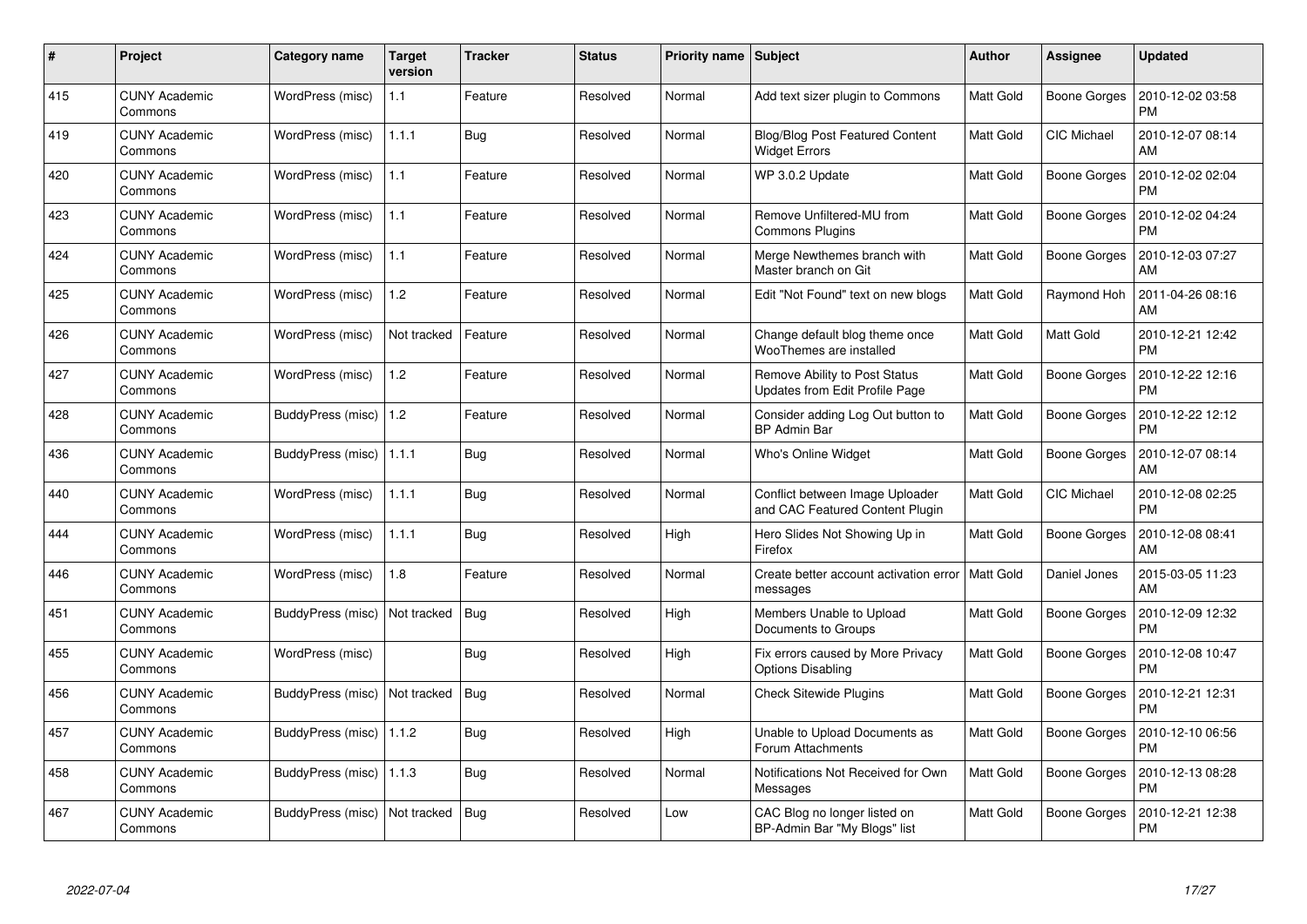| #   | Project                         | Category name            | <b>Target</b><br>version | <b>Tracker</b> | <b>Status</b> | <b>Priority name</b> | <b>Subject</b>                                                           | <b>Author</b>    | Assignee            | <b>Updated</b>                |
|-----|---------------------------------|--------------------------|--------------------------|----------------|---------------|----------------------|--------------------------------------------------------------------------|------------------|---------------------|-------------------------------|
| 469 | <b>CUNY Academic</b><br>Commons | WordPress (misc)         | Not tracked              | <b>Bug</b>     | Resolved      | High                 | Help with a blog using a deleted<br>theme                                | <b>Matt Gold</b> | Boone Gorges        | 2010-12-13 05:09<br><b>PM</b> |
| 472 | <b>CUNY Academic</b><br>Commons | WordPress (misc)         | Not tracked              | Bug            | Resolved      | Normal               | Spelling Error in Email Notification                                     | <b>Matt Gold</b> | Boone Gorges        | 2010-12-13 02:56<br><b>PM</b> |
| 476 | <b>CUNY Academic</b><br>Commons | WordPress (misc)         | 1.1.3                    | Bug            | Resolved      | High                 | <b>Limited Email Domains List Empty</b><br>After Site Upgrade            | <b>Matt Gold</b> | Boone Gorges        | 2010-12-13 07:02<br><b>PM</b> |
| 482 | <b>CUNY Academic</b><br>Commons | WordPress (misc)         | 1.1.4                    | <b>Bug</b>     | Resolved      | Normal               | BP Admin Bar Display Error                                               | Matt Gold        | Boone Gorges        | 2010-12-16 08:45<br>AM        |
| 486 | <b>CUNY Academic</b><br>Commons | <b>BuddyPress (misc)</b> | 1.1.4                    | Feature        | Resolved      | Normal               | Add "Post Topic" to Group Forum<br>pages                                 | <b>Matt Gold</b> | <b>Boone Gorges</b> | 2010-12-16 11:13<br>AM        |
| 487 | <b>CUNY Academic</b><br>Commons | WordPress (misc)         | 1.3                      | Bug            | Resolved      | Normal               | Replace Backtype Connect with<br>something that works                    | Matt Gold        | Boone Gorges        | 2011-05-26 08:47<br>AM        |
| 489 | <b>CUNY Academic</b><br>Commons | WordPress (misc)         | 1.1.4                    | Feature        | Resolved      | Normal               | Drag and Drop Ordering on Gallery<br>Post Plugin                         | <b>Matt Gold</b> | Ron Rennick         | 2010-12-18 08:13<br><b>PM</b> |
| 491 | <b>CUNY Academic</b><br>Commons | WordPress (misc)         | Not tracked              | Support        | Resolved      | Normal               | Create better/more visible<br>documentation for WooThemes                | <b>Matt Gold</b> | scott voth          | 2011-03-12 12:27<br><b>PM</b> |
| 492 | <b>CUNY Academic</b><br>Commons | WordPress (misc)         | 1.2                      | Feature        | Resolved      | Normal               | Upgrade CommentPress to latest<br>edition                                | <b>Matt Gold</b> | <b>Boone Gorges</b> | 2011-03-08 09:23<br><b>PM</b> |
| 496 | <b>CUNY Academic</b><br>Commons | WordPress (misc)         | 1.1.5                    | Feature        | Resolved      | Normal               | Add wp-resume Plugin to Site                                             | <b>Matt Gold</b> | Boone Gorges        | 2010-12-20 10:09<br>AM        |
| 499 | <b>CUNY Academic</b><br>Commons | WordPress (misc)         | 1.1.6                    | <b>Bug</b>     | Resolved      | Normal               | Help with Atahualpa Issues                                               | Matt Gold        | scott voth          | 2010-12-21 07:30<br><b>PM</b> |
| 501 | <b>CUNY Academic</b><br>Commons | WordPress (misc)         | 1.2                      | Feature        | Resolved      | Normal               | Install WP Site Template Plugin                                          | <b>Matt Gold</b> | Boone Gorges        | 2011-03-16 03:31<br><b>PM</b> |
| 503 | <b>CUNY Academic</b><br>Commons | WordPress (misc)         | 1.1.6                    | <b>Bug</b>     | Resolved      | Normal               | <b>Explore and Possibly Remove</b><br><b>WP-Cron Reminder</b>            | <b>Matt Gold</b> | Boone Gorges        | 2010-12-21 11:55<br>AM        |
| 504 | <b>CUNY Academic</b><br>Commons | WordPress (misc)         | Not tracked              | Feature        | Resolved      | Normal               | Create a page on the news blog to<br>highlight stories about the Commons | Matt Gold        | scott voth          | 2011-03-14 10:07<br><b>PM</b> |
| 507 | <b>CUNY Academic</b><br>Commons | BuddyPress (misc)        | 1.1.6                    | <b>Bug</b>     | Resolved      | High                 | Invite Anyone Rejects CUNY Email<br>Addresses                            | Matt Gold        | Boone Gorges        | 2010-12-21 11:26<br>AM        |
| 509 | <b>CUNY Academic</b><br>Commons | WordPress (misc)         | 1.1.7                    | Bug            | Resolved      | Low                  | User reports problem with Google<br>Calendar widget                      | <b>Matt Gold</b> | Boone Gorges        | 2011-01-04 06:17<br><b>PM</b> |
| 510 | <b>CUNY Academic</b><br>Commons | BuddyPress (misc)        | $\vert$ 1.2              | Feature        | Resolved      | Normal               | Change group slug placement on<br>group admin menu                       | <b>Matt Gold</b> | Boone Gorges        | 2011-02-21 04:51<br><b>PM</b> |
| 513 | <b>CUNY Academic</b><br>Commons | WordPress (misc)         | 1.1.7                    | Feature        | Resolved      | Low                  | Plugin Request: Install meebo me                                         | Matt Gold        | Boone Gorges        | 2011-01-04 05:56<br><b>PM</b> |
| 526 | CUNY Academic<br>Commons        | WordPress (misc)         | 1.2                      | <b>Bug</b>     | Resolved      | Low                  | Next/Previous Links Don't Appear on<br>All Hero Slides                   | <b>Matt Gold</b> | Raymond Hoh         | 2011-04-22 03:56<br>AM        |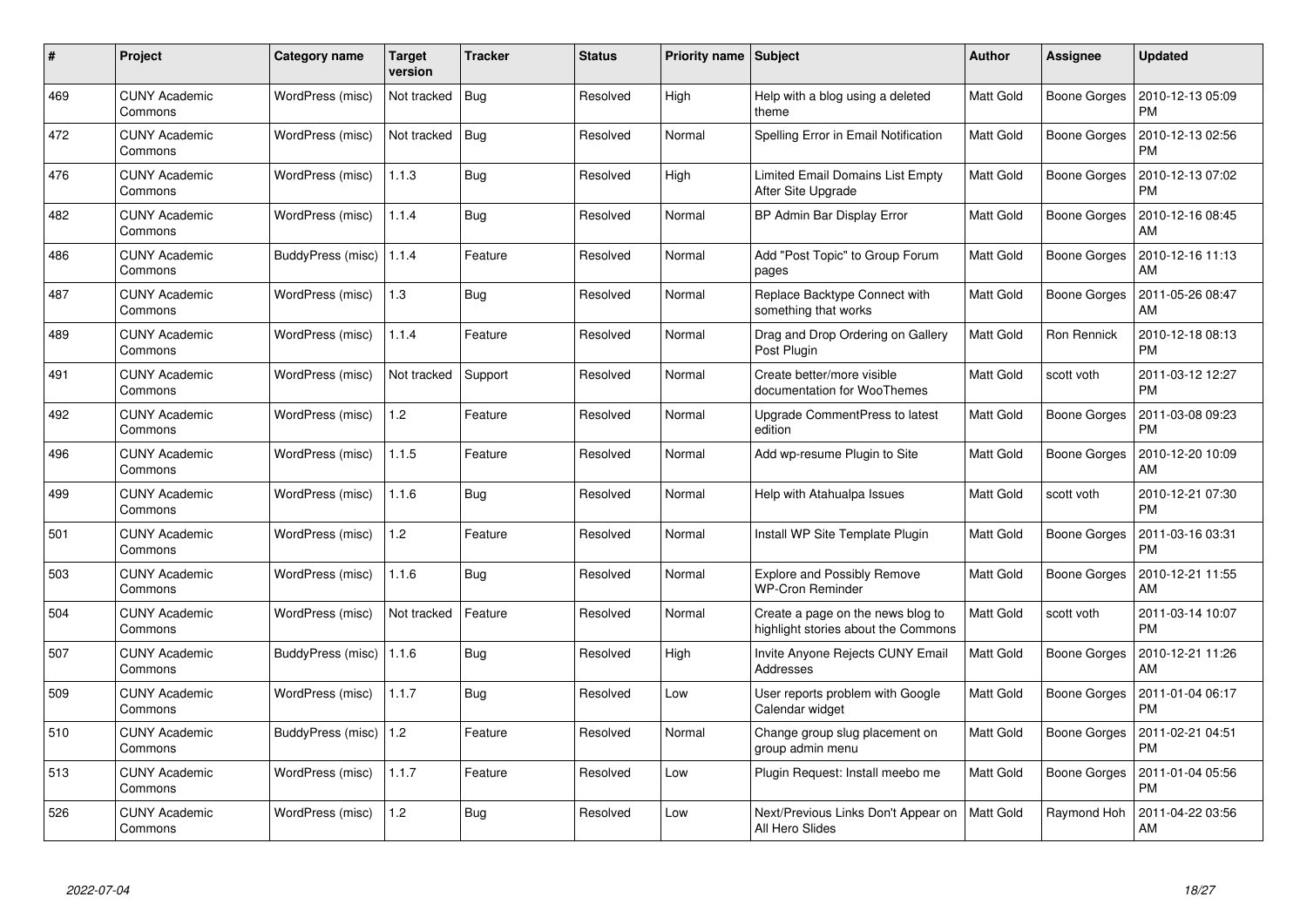| $\pmb{\sharp}$ | Project                         | Category name              | <b>Target</b><br>version | <b>Tracker</b> | <b>Status</b> | <b>Priority name</b> | <b>Subject</b>                                                                             | <b>Author</b>    | Assignee            | <b>Updated</b>                |
|----------------|---------------------------------|----------------------------|--------------------------|----------------|---------------|----------------------|--------------------------------------------------------------------------------------------|------------------|---------------------|-------------------------------|
| 527            | <b>CUNY Academic</b><br>Commons | BuddyPress (misc)   1.1.7  |                          | Bug            | Resolved      | Low                  | BP Admin Bar Doesn't Show up on<br>Cityscape Theme                                         | <b>Matt Gold</b> | Boone Gorges        | 2011-01-04 03:39<br><b>PM</b> |
| 531            | <b>CUNY Academic</b><br>Commons | BuddyPress (misc)   1.1.7  |                          | <b>Bug</b>     | Resolved      | Low                  | Member reports problems with avatar<br>cropping                                            | Matt Gold        | <b>Boone Gorges</b> | 2011-01-04 05:10<br><b>PM</b> |
| 532            | <b>CUNY Academic</b><br>Commons | BuddyPress (misc)          | 1.3                      | Feature        | Resolved      | Normal               | Allow members to paste in a group of<br>email addresses when sending<br>invites            | <b>Matt Gold</b> | <b>Boone Gorges</b> | 2011-09-13 01:12<br><b>PM</b> |
| 533            | <b>CUNY Academic</b><br>Commons | BuddyPress (misc)          | 1.1.8                    | <b>Bug</b>     | Resolved      | Normal               | Minor CSS issue on group page                                                              | Matt Gold        | <b>Boone Gorges</b> | 2011-02-02 09:44<br>AM        |
| 534            | <b>CUNY Academic</b><br>Commons | WordPress (misc)           | 1.1.10                   | Feature        | Resolved      | Normal               | Add an apple-touch-icon.pgn of the<br>CUNY Favicon.ico to the root<br>directory at 114x114 | <b>Matt Gold</b> | Matt Gold           | 2011-03-08 07:34<br>AM        |
| 538            | <b>CUNY Academic</b><br>Commons | BuddyPress (misc)          | 1.1.8                    | Bug            | Resolved      | Normal               | News feed assigns incorrect<br>trackback origins                                           | <b>Matt Gold</b> | <b>Boone Gorges</b> | 2011-02-02 11:22<br>AM        |
| 540            | <b>CUNY Academic</b><br>Commons | BuddyPress (misc)   1.1.8  |                          | <b>Bug</b>     | Resolved      | Normal               | Long BP Group Doc Names Hide<br>Edit/Delete Options                                        | Matt Gold        | Boone Gorges        | 2011-02-02 10:58<br>AM        |
| 544            | <b>CUNY Academic</b><br>Commons | WordPress (misc)           | 1.1.8                    | Feature        | Resolved      | Normal               | Add Elegant Themes themepack to<br>site                                                    | Matt Gold        | Matt Gold           | 2011-01-25 01:40<br>AM        |
| 545            | <b>CUNY Academic</b><br>Commons | WordPress (misc)           | 1.1.8                    | <b>Bug</b>     | Resolved      | Normal               | <b>Test Elegant Themes</b>                                                                 | Matt Gold        | Matt Gold           | 2011-01-25 01:41<br>AM        |
| 546            | <b>CUNY Academic</b><br>Commons | BuddyPress (misc)   1.1.8  |                          | Bug            | Resolved      | Normal               | Add Group/Group Blog Author<br>Syncing on an Automated Basis to<br>the Group Blog Plugin   | Matt Gold        | Boone Gorges        | 2011-02-03 08:44<br>AM        |
| 547            | <b>CUNY Academic</b><br>Commons | WordPress (misc)           | 1.1.8                    | Feature        | Resolved      | Normal               | Add new themes                                                                             | Matt Gold        | Matt Gold           | 2011-01-27 01:52<br><b>PM</b> |
| 556            | <b>CUNY Academic</b><br>Commons | WordPress (misc)           |                          | <b>Bug</b>     | Resolved      | Normal               | Default Theme Broken after Upgrade                                                         | Matt Gold        | Matt Gold           | 2011-02-05 09:44<br>AM        |
| 561            | <b>CUNY Academic</b><br>Commons | BuddyPress (misc)          |                          | <b>Bug</b>     | Resolved      | Normal               | Copyright Violation                                                                        | Matt Gold        | Matt Gold           | 2011-02-05 03:10<br><b>PM</b> |
| 566            | <b>CUNY Academic</b><br>Commons | WordPress (misc)           | 1.1.10                   | Feature        | Resolved      | Normal               | Add The Morning After Theme                                                                | Matt Gold        | Matt Gold           | 2011-02-06 11:40<br><b>PM</b> |
| 567            | <b>CUNY Academic</b><br>Commons | WordPress (misc)           | 1.1.10                   | Feature        | Resolved      | Normal               | Add WPFolio and Bibliotype Themes                                                          | Matt Gold        | Matt Gold           | 2011-02-21 04:16<br>PM        |
| 568            | <b>CUNY Academic</b><br>Commons | BuddyPress (misc)   1.1.10 |                          | Bug            | Resolved      | High                 | Member reports trouble uploading<br>documents to groups                                    | Matt Gold        | <b>Boone Gorges</b> | 2011-02-10 02:33<br><b>PM</b> |
| 574            | <b>CUNY Academic</b><br>Commons | BuddyPress (misc)          | 1.1.10                   | <b>Bug</b>     | Resolved      | High                 | Members unable to read documents<br>posted to groups                                       | <b>Matt Gold</b> | <b>Boone Gorges</b> | 2011-02-10 03:01<br><b>PM</b> |
| 588            | <b>CUNY Academic</b><br>Commons | Group Forums               | 1.11                     | Feature        | Resolved      | Low                  | Quote feature on forums                                                                    | Matt Gold        | Raymond Hoh         | 2017-05-18 12:49<br>PM        |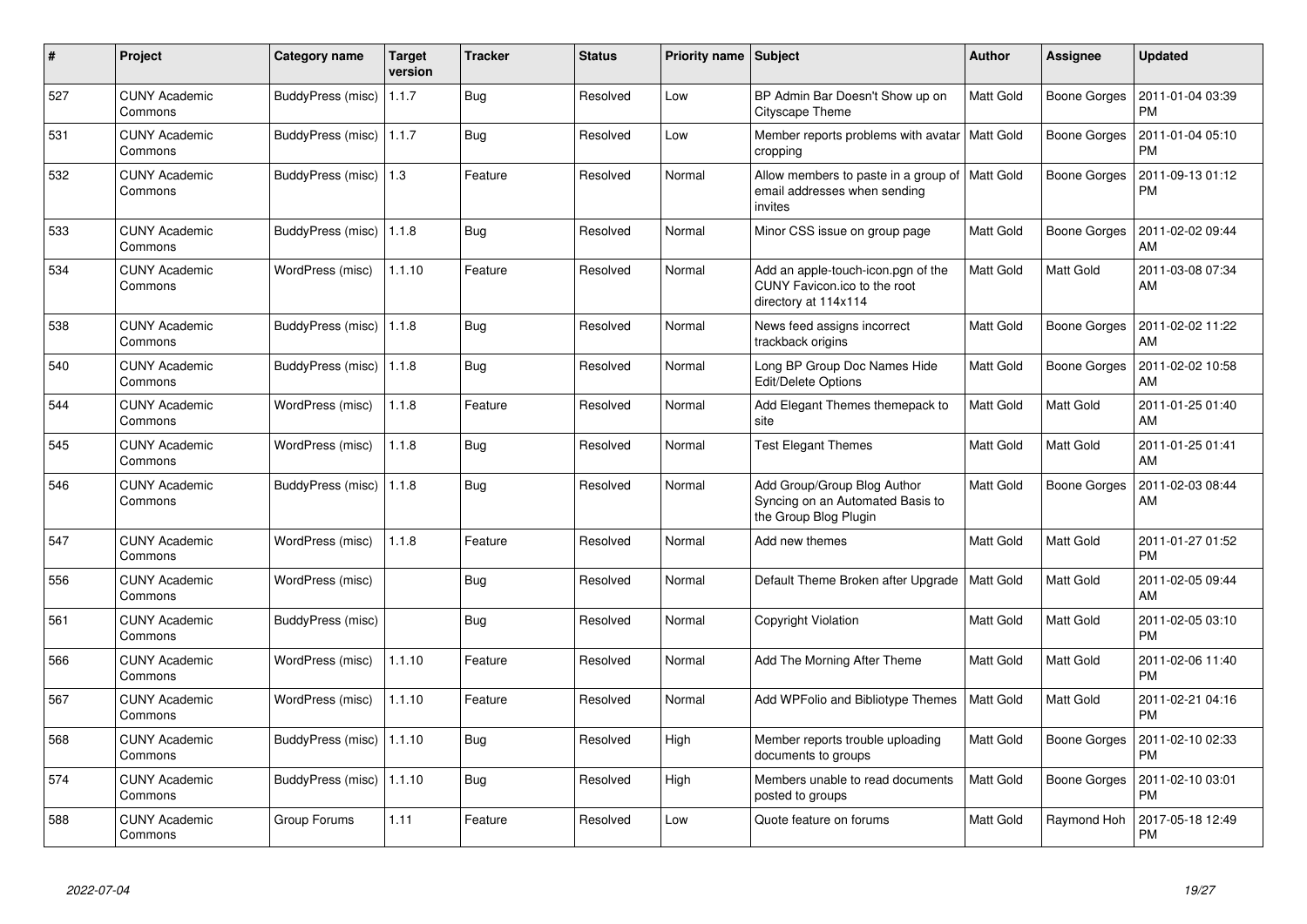| #   | Project                         | Category name           | <b>Target</b><br>version | <b>Tracker</b> | <b>Status</b> | <b>Priority name</b> | <b>Subject</b>                                                                         | Author           | Assignee            | <b>Updated</b>                |
|-----|---------------------------------|-------------------------|--------------------------|----------------|---------------|----------------------|----------------------------------------------------------------------------------------|------------------|---------------------|-------------------------------|
| 589 | <b>CUNY Academic</b><br>Commons | Group Forums            | 1.6                      | Feature        | Resolved      | Normal               | Preview of Forum Posts                                                                 | <b>Matt Gold</b> | <b>Boone Gorges</b> | 2014-03-27 03:11<br><b>PM</b> |
| 590 | <b>CUNY Academic</b><br>Commons | BuddyPress (misc)       | Not tracked              | Bug            | Resolved      | Normal               | Roadmap Discussion                                                                     | Matt Gold        | <b>Boone Gorges</b> | 2011-08-22 06:51<br><b>PM</b> |
| 595 | <b>CUNY Academic</b><br>Commons | Upgrades                | 1.2                      | Feature        | Resolved      | Normal               | Formalize Browser/OS Testing<br>procedures                                             | Matt Gold        | <b>Boone Gorges</b> | 2011-04-20 06:40<br><b>PM</b> |
| 596 | <b>CUNY Academic</b><br>Commons | WordPress (misc)        | Not tracked              | Support        | Resolved      | Normal               | Document Subscribe2 Plugin/Update<br>Help Group Post                                   | <b>Matt Gold</b> | scott voth          | 2011-04-17 11:34<br>AM        |
| 597 | <b>CUNY Academic</b><br>Commons | WordPress (misc)        | Not tracked              | Support        | Resolved      | Normal               | Assist Lehman Project with Account<br>Registrations                                    | Matt Gold        | <b>Matt Gold</b>    | 2011-11-03 10:20<br><b>PM</b> |
| 611 | <b>CUNY Academic</b><br>Commons | Wiki                    | Not tracked              | <b>Bug</b>     | Resolved      | Low                  | Remove references to the wire from<br>wiki support pages                               | <b>Matt Gold</b> | scott voth          | 2011-03-12 12:29<br><b>PM</b> |
| 612 | <b>CUNY Academic</b><br>Commons | BuddyPress (misc)       | 1.1.10                   | <b>Bug</b>     | Resolved      | Normal               | Member reports trouble uploading<br>documents to groups                                | <b>Matt Gold</b> | <b>Boone Gorges</b> | 2011-03-07 10:12<br><b>PM</b> |
| 613 | <b>CUNY Academic</b><br>Commons | BuddyPress (misc)       | 1.1.10                   | <b>Bug</b>     | Resolved      | Normal               | Member reports group blog / group<br>member syncing                                    | Matt Gold        | <b>Boone Gorges</b> | 2011-03-03 09:26<br>AM        |
| 623 | <b>CUNY Academic</b><br>Commons | BuddyPress (misc)       | $\vert$ 1.2              | Feature        | Resolved      | Normal               | <b>BuddyPress Docs: Move</b><br>Paste-from-Word Icon Into Top Row<br>of Tiny-MCE icons | <b>Matt Gold</b> | <b>Boone Gorges</b> | 2011-02-28 06:33<br><b>PM</b> |
| 626 | <b>CUNY Academic</b><br>Commons | BuddyPress (misc)       | Not tracked              | Bug            | Resolved      | Normal               | Edit Help Blog Post on Syncing<br>Group/Blog Authorship                                | <b>Matt Gold</b> | Sarah<br>Morgano    | 2011-10-13 11:29<br>AM        |
| 627 | <b>CUNY Academic</b><br>Commons | BuddyPress (misc)       | 1.2                      | Feature        | Resolved      | Normal               | Add LaTeX support for BP Group<br>Forums                                               | Matt Gold        | <b>Boone Gorges</b> | 2011-05-09 05:21<br><b>PM</b> |
| 628 | <b>CUNY Academic</b><br>Commons | Wiki                    | 1.2.1                    | <b>Bug</b>     | Resolved      | Normal               | LaTeX support for MediaWiki                                                            | <b>Matt Gold</b> | <b>Boone Gorges</b> | 2011-05-11 09:50<br><b>PM</b> |
| 629 | <b>CUNY Academic</b><br>Commons | BuddyPress (misc)       | $\vert$ 1.2              | Feature        | Resolved      | Normal               | Create Required Profile Field to<br>Define User Status                                 | <b>Matt Gold</b> | <b>Matt Gold</b>    | 2011-03-17 06:34<br><b>PM</b> |
| 637 | <b>CUNY Academic</b><br>Commons | WordPress (misc)        | Not tracked              | Outreach       | Resolved      | Normal               | Create Table of Contents for<br>Hour-Long Commons presentation                         | <b>Matt Gold</b> | Michael Smith       | 2016-01-26 10:55<br>AM        |
| 638 | <b>CUNY Academic</b><br>Commons | BuddyPress (misc)       | 1.1.11                   | <b>Bug</b>     | Resolved      | Normal               | Email Notifications Include Odd<br>Characters                                          | <b>Matt Gold</b> | Boone Gorges        | 2011-03-16 11:06<br>AM        |
| 639 | <b>CUNY Academic</b><br>Commons | WordPress (misc)        | 1.1.11                   | Feature        | Resolved      | Low                  | <b>Consider WP Comment Remix</b><br>Plugin                                             | Matt Gold        | <b>Boone Gorges</b> | 2011-03-17 05:43<br><b>PM</b> |
| 640 | <b>CUNY Academic</b><br>Commons | WordPress (misc)        | $\vert$ 1.2              | Feature        | Resolved      | Normal               | Add Clean Home Theme to Site                                                           | <b>Matt Gold</b> | Matt Gold           | 2011-04-20 06:55<br><b>PM</b> |
| 642 | <b>CUNY Academic</b><br>Commons | BuddyPress (misc)       | Not tracked              | Feature        | Resolved      | Normal               | Create new BuddyPress Profile Field   Matt Gold<br>to Designate Role                   |                  | Matt Gold           | 2011-09-24 03:22<br><b>PM</b> |
| 643 | <b>CUNY Academic</b><br>Commons | BuddyPress (misc)   1.3 |                          | Feature        | Resolved      | Normal               | Create Mechanism to Require<br>People to Fill Out New Identity Profile<br>Field        | Matt Gold        | <b>Boone Gorges</b> | 2011-10-19 01:50<br>PM        |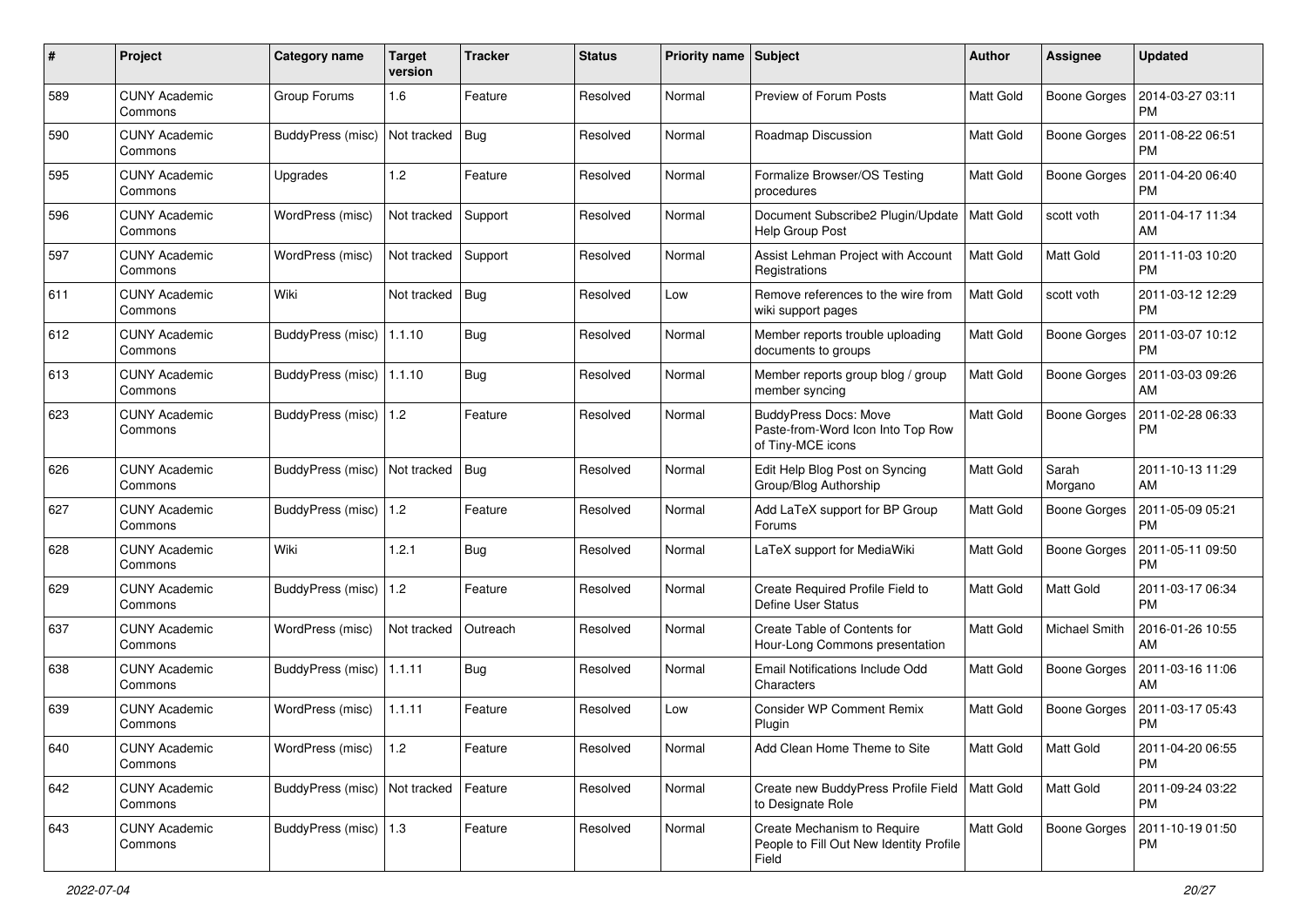| #   | Project                         | <b>Category name</b>     | <b>Target</b><br>version | <b>Tracker</b> | <b>Status</b> | <b>Priority name</b> | Subject                                                                                               | <b>Author</b>    | <b>Assignee</b>     | <b>Updated</b>                |
|-----|---------------------------------|--------------------------|--------------------------|----------------|---------------|----------------------|-------------------------------------------------------------------------------------------------------|------------------|---------------------|-------------------------------|
| 646 | <b>CUNY Academic</b><br>Commons | <b>BuddyPress</b> (misc) | 1.2                      | <b>Bug</b>     | Resolved      | Low                  | Change Error Message Non<br>Logged-In Users See When<br>Authorized Page is Requested<br>Without Login | <b>Matt Gold</b> | <b>Boone Gorges</b> | 2011-03-22 10:28<br>AM        |
| 647 | <b>CUNY Academic</b><br>Commons | WordPress (misc)         | 1.2                      | Feature        | Resolved      | Normal               | <b>Add Antisnews Theme</b>                                                                            | Matt Gold        | <b>Boone Gorges</b> | 2011-03-26 07:58<br><b>PM</b> |
| 648 | <b>CUNY Academic</b><br>Commons | BuddyPress (misc)        | $\vert$ 1.3              | Feature        | Resolved      | Normal               | Create Print functionality for<br><b>BuddyPress Docs</b>                                              | Matt Gold        | <b>Boone Gorges</b> | 2011-07-19 11:46<br>AM        |
| 649 | <b>CUNY Academic</b><br>Commons | BuddyPress (misc)   1.3  |                          | Feature        | Resolved      | Normal               | Create Copy All button for<br><b>BuddyPress Docs</b>                                                  | <b>Matt Gold</b> | <b>Boone Gorges</b> | 2011-09-13 11:59<br>AM        |
| 651 | <b>CUNY Academic</b><br>Commons | <b>BuddyPress (misc)</b> | Not tracked              | Feature        | Resolved      | Normal               | Update Roadmap                                                                                        | <b>Matt Gold</b> | <b>Boone Gorges</b> | 2011-03-26 07:20<br><b>PM</b> |
| 656 | <b>CUNY Academic</b><br>Commons | BuddyPress (misc)   1.2  |                          | Bug            | Resolved      | Low                  | <b>Conflicting Email Subscription</b><br>Messages                                                     | <b>Matt Gold</b> | <b>Boone Gorges</b> | 2011-04-10 10:10<br><b>PM</b> |
| 657 | <b>CUNY Academic</b><br>Commons | WordPress (misc)         | 1.2.1                    | <b>Bug</b>     | Resolved      | Normal               | Problems with WordPress Wiki<br>Plugin                                                                | <b>Matt Gold</b> | <b>Boone Gorges</b> | 2011-05-11 11:29<br>AM        |
| 660 | <b>CUNY Academic</b><br>Commons | BuddyPress (misc)   1.2  |                          | Bug            | Resolved      | Low                  | HTML Markup appears in activity<br>comment                                                            | Matt Gold        | Boone Gorges        | 2011-04-04 02:39<br><b>PM</b> |
| 661 | <b>CUNY Academic</b><br>Commons | BuddyPress (misc)        | 1.2                      | <b>Bug</b>     | Resolved      | Low                  | HTML Special Characters Appear in<br><b>Email Notification Text</b>                                   | <b>Matt Gold</b> | Raymond Hoh         | 2011-05-04 08:55<br>AM        |
| 697 | <b>CUNY Academic</b><br>Commons | BuddyPress (misc)        | $\vert$ 1.3              | Feature        | Resolved      | Normal               | Member request: Indented text in<br>Forum Posts                                                       | Matt Gold        | <b>Boone Gorges</b> | 2011-09-13 03:29<br><b>PM</b> |
| 699 | <b>CUNY Academic</b><br>Commons | WordPress (misc)         | 1.2                      | Feature        | Resolved      | Normal               | Add BTCNew Plugin to the<br>Commons                                                                   | <b>Matt Gold</b> | Raymond Hoh         | 2011-04-24 04:15<br><b>PM</b> |
| 701 | <b>CUNY Academic</b><br>Commons | Wiki                     | Not tracked              | Feature        | Resolved      | Normal               | Create Wikipedia Page for the CUNY<br><b>Academic Commons</b>                                         | Matt Gold        | scott voth          | 2011-06-05 10:39<br>AM        |
| 704 | <b>CUNY Academic</b><br>Commons | WordPress (misc)         | 1.2.1                    | Feature        | Resolved      | Normal               | Plugin Request: Widget that displays<br>randomized images and captions                                | <b>Matt Gold</b> | <b>Boone Gorges</b> | 2011-05-04 11:22<br>AM        |
| 705 | <b>CUNY Academic</b><br>Commons | WordPress (misc)         | 1.2.1                    | Feature        | Resolved      | Normal               | A way to mass upload files?                                                                           | <b>Matt Gold</b> | <b>Boone Gorges</b> | 2011-04-27 12:04<br>AM        |
| 706 | <b>CUNY Academic</b><br>Commons | WordPress (misc)         | 1.2.1                    | Feature        | Resolved      | Normal               | Random Header Image                                                                                   | <b>Matt Gold</b> | <b>Boone Gorges</b> | 2011-05-04 01:26<br><b>PM</b> |
| 707 | <b>CUNY Academic</b><br>Commons | WordPress (misc)         | 1.2.1                    | Feature        | Resolved      | Normal               | Simple Site Visit Counter Plugin for<br><b>BIOGS</b>                                                  | Matt Gold        | Boone Gorges        | 2011-05-04 11:13<br>AM        |
| 710 | <b>CUNY Academic</b><br>Commons | WordPress (misc)         | 1.2.1                    | <b>Bug</b>     | Resolved      | Normal               | Flickr Photo Album Plugin Doesn't<br>Activate                                                         | <b>Matt Gold</b> | <b>Boone Gorges</b> | 2011-05-08 04:56<br>PM        |
| 711 | <b>CUNY Academic</b><br>Commons | WordPress (misc)         | 1.2.1                    | Feature        | Resolved      | Normal               | Add Twitter Blackbird Pie Plugin                                                                      | <b>Matt Gold</b> | <b>Boone Gorges</b> | 2011-05-04 10:17<br>AM        |
| 727 | <b>CUNY Academic</b><br>Commons | WordPress (misc)         | 1.2.1                    | <b>Bug</b>     | Resolved      | Normal               | Add The Erudite Theme                                                                                 | Matt Gold        | Raymond Hoh         | 2011-05-01 05:02<br>AM        |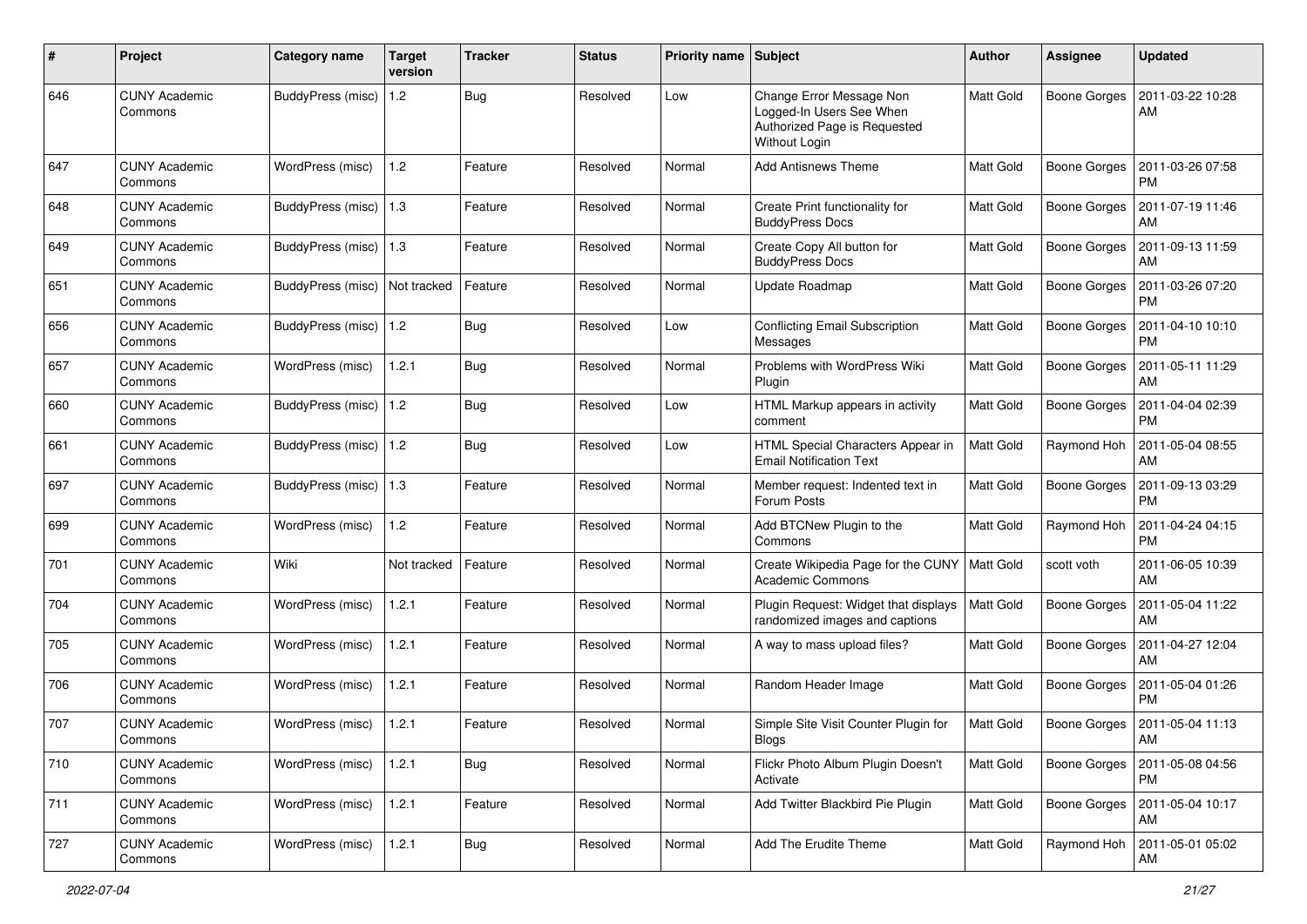| $\sharp$ | Project                         | <b>Category name</b>      | <b>Target</b><br>version | <b>Tracker</b> | <b>Status</b> | <b>Priority name</b> | <b>Subject</b>                                                                       | Author           | <b>Assignee</b>     | <b>Updated</b>                |
|----------|---------------------------------|---------------------------|--------------------------|----------------|---------------|----------------------|--------------------------------------------------------------------------------------|------------------|---------------------|-------------------------------|
| 731      | <b>CUNY Academic</b><br>Commons | <b>BuddyPress</b> (misc)  | 1.2.1                    | <b>Bug</b>     | Resolved      | Normal               | Member reports a problem posting to<br>a private group                               | <b>Matt Gold</b> | <b>Boone Gorges</b> | 2011-05-03 07:10<br><b>PM</b> |
| 735      | <b>CUNY Academic</b><br>Commons | BuddyPress (misc)   1.2.5 |                          | Feature        | Resolved      | Normal               | BP Docs - Include Check-Box to<br><b>Avoid Email Notifications of Minor</b><br>Edits | <b>Matt Gold</b> | <b>Boone Gorges</b> | 2011-07-24 11:34<br>AM        |
| 745      | <b>CUNY Academic</b><br>Commons | WordPress (misc)          | Not tracked              | Feature        | Resolved      | Normal               | Add Radical Teacher Article to<br><b>Commons Buzz</b>                                | <b>Matt Gold</b> | scott voth          | 2011-05-12 09:40<br><b>PM</b> |
| 746      | <b>CUNY Academic</b><br>Commons | BuddyPress (misc)         | 1.3                      | <b>Bug</b>     | Resolved      | Normal               | Create Pop-Up Login Overlay                                                          | Matt Gold        | Raymond Hoh         | 2011-05-16 06:32<br><b>PM</b> |
| 747      | <b>CUNY Academic</b><br>Commons | WordPress (misc)          | 1.2.3                    | Feature        | Resolved      | Normal               | Find rich-stats plugin for WordPress                                                 | Matt Gold        | <b>Boone Gorges</b> | 2011-06-02 09:19<br>AM        |
| 749      | <b>CUNY Academic</b><br>Commons | WordPress (misc)          |                          | Feature        | Resolved      | Normal               | Dev Blog Mention                                                                     | <b>Matt Gold</b> | scott voth          | 2011-05-12 09:41<br><b>PM</b> |
| 761      | <b>CUNY Academic</b><br>Commons | WordPress (misc)          | 1.3                      | <b>Bug</b>     | Resolved      | Normal               | Implement "Send a Comment"<br>Function                                               | Matt Gold        | <b>Boone Gorges</b> | 2011-06-02 04:51<br><b>PM</b> |
| 762      | <b>CUNY Academic</b><br>Commons | BuddyPress (misc)         |                          | Bug            | Resolved      | Normal               | <b>Resolve Email Notification Problems</b><br>with Lehman addresses                  | <b>Matt Gold</b> |                     | 2012-02-28 10:52<br>AM        |
| 763      | <b>CUNY Academic</b><br>Commons | BuddyPress (misc)         | 1.2.3                    | <b>Bug</b>     | Resolved      | Low                  | Resaving BP Docs Preferences on<br>Same Setting Produces Unclear<br>Error Message    | Matt Gold        | <b>Boone Gorges</b> | 2011-06-02 09:19<br>AM        |
| 764      | <b>CUNY Academic</b><br>Commons | WordPress (misc)          | 1.3                      | Feature        | Resolved      | Normal               | Install "Email Users" Plugin                                                         | <b>Matt Gold</b> | <b>Boone Gorges</b> | 2011-09-13 11:35<br>AM        |
| 773      | <b>CUNY Academic</b><br>Commons | WordPress (misc)          | 1.2.4.2                  | Feature        | Resolved      | Low                  | Adjust Featured Content Widget<br>Default Images                                     | <b>Matt Gold</b> | <b>Boone Gorges</b> | 2011-11-02 01:44<br>AM        |
| 774      | <b>CUNY Academic</b><br>Commons | BuddyPress (misc)         | 1.3                      | Feature        | Resolved      | Normal               | Consider Allowing Email to Be Sent<br><b>Between Unfriended Members</b>              | Matt Gold        | Boone Gorges        | 2011-06-16 04:06<br><b>PM</b> |
| 777      | <b>CUNY Academic</b><br>Commons | WordPress (misc)          | Not tracked              | <b>Bug</b>     | Resolved      | Normal               | Add Library Technology Journal<br>Article to Commons Buzz                            | <b>Matt Gold</b> | scott voth          | 2011-06-19 01:00<br><b>PM</b> |
| 778      | <b>CUNY Academic</b><br>Commons | BuddyPress (misc)         | 1.2.2                    | <b>Bug</b>     | Resolved      | Normal               | Private BP Docs Comment<br>Notification in RSS Feed                                  | <b>Matt Gold</b> | <b>Boone Gorges</b> | 2011-06-02 09:29<br>AM        |
| 782      | <b>CUNY Academic</b><br>Commons | BuddyPress (misc)   1.2.3 |                          | Feature        | Resolved      | Normal               | Add Captcha Plugin                                                                   | <b>Matt Gold</b> | <b>Boone Gorges</b> | 2011-06-06 10:37<br>AM        |
| 783      | <b>CUNY Academic</b><br>Commons | BuddyPress (misc)   1.2.4 |                          | Bug            | Resolved      | Normal               | <b>Broken Avatar Images</b>                                                          | <b>Matt Gold</b> | Boone Gorges        | 2011-06-06 02:49<br>PM        |
| 786      | <b>CUNY Academic</b><br>Commons | WordPress (misc)          | 1.2.3                    | <b>Bug</b>     | Resolved      | Normal               | Hero Image Slider Overlay Display<br>on IE                                           | Matt Gold        | <b>Boone Gorges</b> | 2011-06-06 09:51<br>AM        |
| 789      | <b>CUNY Academic</b><br>Commons | WordPress (misc)          | 1.2.3                    | <b>Bug</b>     | Resolved      | Normal               | Remove Sitemeter from Footer                                                         | Matt Gold        | <b>Boone Gorges</b> | 2011-06-06 09:41<br>AM        |
| 795      | <b>CUNY Academic</b><br>Commons | Wiki                      | Not tracked              | Bug            | Resolved      | Normal               | Add Links to Other Articles to<br>Wikipedia Page                                     | Matt Gold        | scott voth          | 2011-06-19 01:00<br>PM        |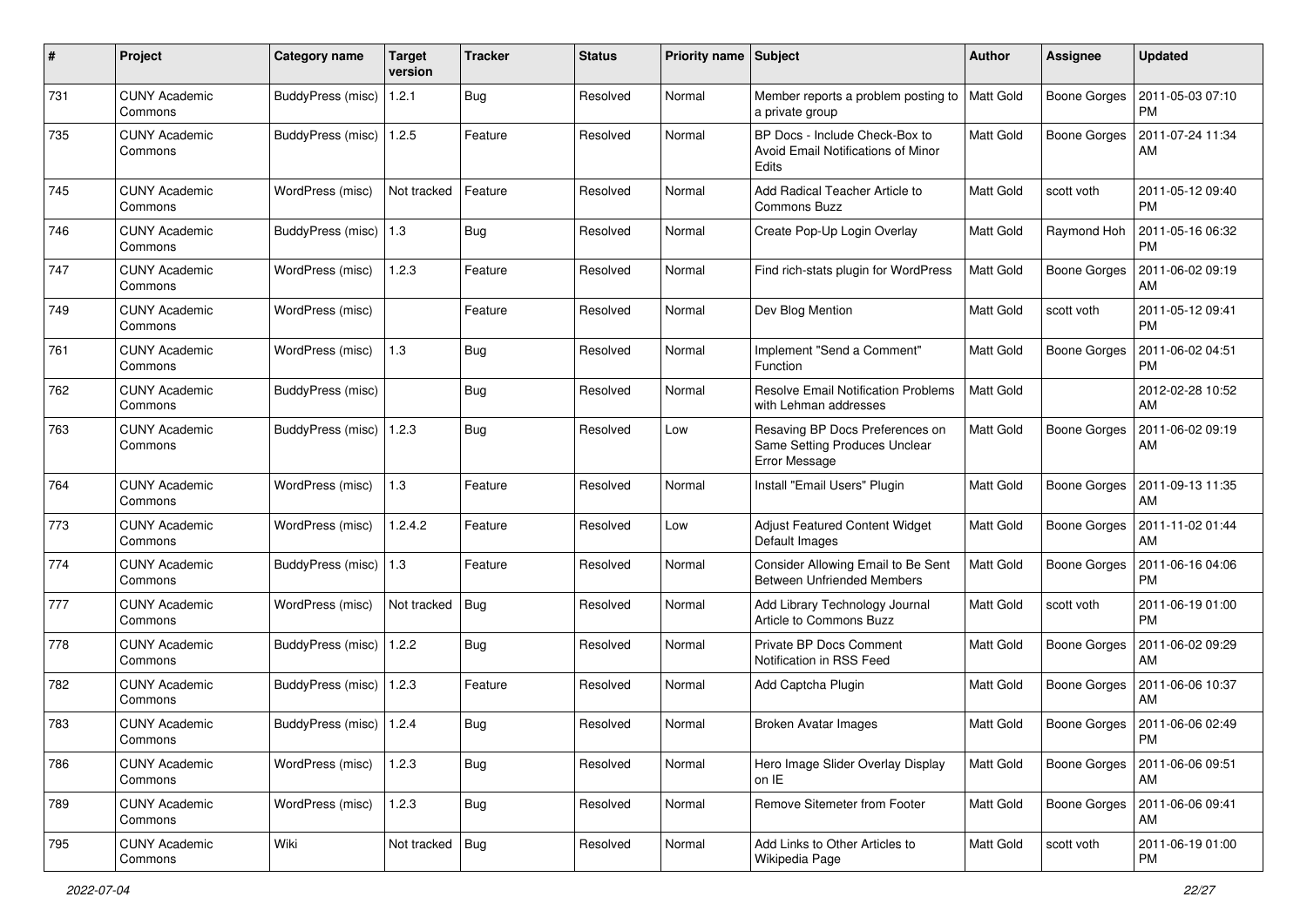| $\#$ | <b>Project</b>                  | Category name                   | <b>Target</b><br>version | <b>Tracker</b> | <b>Status</b> | <b>Priority name</b> | <b>Subject</b>                                                 | <b>Author</b>    | Assignee            | <b>Updated</b>                |
|------|---------------------------------|---------------------------------|--------------------------|----------------|---------------|----------------------|----------------------------------------------------------------|------------------|---------------------|-------------------------------|
| 796  | <b>CUNY Academic</b><br>Commons | Wiki                            | 1.2.4                    | <b>Bug</b>     | Resolved      | Normal               | BP Admin Bar Header Margin                                     | <b>Matt Gold</b> | Raymond Hoh         | 2011-06-07 02:37<br><b>PM</b> |
| 806  | <b>CUNY Academic</b><br>Commons | BuddyPress (misc)   1.2.4       |                          | Bug            | Resolved      | Normal               | <b>BP Docs Notification Throttling</b><br>Issues               | <b>Matt Gold</b> | <b>Boone Gorges</b> | 2011-06-08 12:17<br><b>PM</b> |
| 809  | <b>CUNY Academic</b><br>Commons | WordPress (misc)                | 1.2.4                    | <b>Bug</b>     | Resolved      | Low                  | Extra padding on bottom of footer                              | <b>Matt Gold</b> | <b>Boone Gorges</b> | 2011-07-12 03:23<br><b>PM</b> |
| 810  | <b>CUNY Academic</b><br>Commons | BuddyPress (misc)   1.2.4       |                          | <b>Bug</b>     | Resolved      | Normal               | Can't see all blogs in "My Blogs"                              | Matt Gold        | Boone Gorges        | 2011-07-12 10:51<br><b>PM</b> |
| 812  | <b>CUNY Academic</b><br>Commons | WordPress Plugins   Not tracked |                          | Feature        | Resolved      | Normal               | Wiki Inc on the Main Commons blog                              | Matt Gold        | <b>Boone Gorges</b> | 2016-01-26 12:19<br>AM        |
| 823  | <b>CUNY Academic</b><br>Commons | WordPress (misc)                | Not tracked              | Feature        | Resolved      | Normal               | Point cuny is domain to go site                                | <b>Matt Gold</b> | Matt Gold           | 2011-10-24 10:02<br>AM        |
| 829  | <b>CUNY Academic</b><br>Commons | WordPress (misc)                | Not tracked              | Feature        | Resolved      | Normal               | Create CUNY Job Postings Blog                                  | <b>Matt Gold</b> | scott voth          | 2011-07-04 11:20<br>AM        |
| 836  | <b>CUNY Academic</b><br>Commons | WordPress (misc)                | Not tracked              | Feature        | Resolved      | Normal               | Set order of articles on CUNY Buzz<br>to reverse chronological | <b>Matt Gold</b> | scott voth          | 2011-06-22 09:36<br><b>PM</b> |
| 841  | <b>CUNY Academic</b><br>Commons | WordPress (misc)                | Not tracked              | Feature        | Resolved      | Normal               | Add wordpressthemeshock accolade<br>to Commons Buzz            | <b>Matt Gold</b> | scott voth          | 2011-06-22 09:36<br><b>PM</b> |
| 842  | <b>CUNY Academic</b><br>Commons | WordPress (misc)                | 1.2.4                    | <b>Bug</b>     | Resolved      | Normal               | Problems adding a user to a blog                               | <b>Matt Gold</b> | Boone Gorges        | 2011-07-08 01:34<br><b>PM</b> |
| 856  | <b>CUNY Academic</b><br>Commons | BuddyPress (misc)               | 1.2.4                    | <b>Bug</b>     | Resolved      | Low                  | Text-alignment issue on group                                  | <b>Matt Gold</b> | Raymond Hoh         | 2011-06-22 10:02<br><b>PM</b> |
| 905  | <b>CUNY Academic</b><br>Commons | BuddyPress (misc)   1.2.4       |                          | <b>Bug</b>     | Resolved      | Low                  | <b>BP Docs Authentication Issue</b>                            | Matt Gold        | <b>Boone Gorges</b> | 2011-07-12 01:39<br><b>PM</b> |
| 906  | <b>CUNY Academic</b><br>Commons | BuddyPress (misc)   1.3         |                          | Feature        | Resolved      | Low                  | Allow users to edit BP Doc<br>comments                         | <b>Matt Gold</b> | Boone Gorges        | 2011-09-14 01:27<br>AM        |
| 908  | <b>CUNY Academic</b><br>Commons | BuddyPress (misc)   1.2.4       |                          | Bug            | Resolved      | Normal               | Free a BP Doc from Locked Status                               | Matt Gold        | Boone Gorges        | 2011-07-02 11:15<br><b>PM</b> |
| 929  | <b>CUNY Academic</b><br>Commons | BuddyPress (misc)               | Not tracked              | Support        | Resolved      | Normal               | Request: Change Member ID                                      | <b>Matt Gold</b> | Boone Gorges        | 2011-07-08 02:25<br><b>PM</b> |
| 991  | <b>CUNY Academic</b><br>Commons | WordPress (misc)                | 1.2.5                    | Bug            | Resolved      | Normal               | <b>Update FeedWordPress</b>                                    | <b>Matt Gold</b> | <b>Boone Gorges</b> | 2011-07-19 11:37<br>AM        |
| 992  | <b>CUNY Academic</b><br>Commons | BuddyPress (misc)   1.2.5       |                          | Bug            | Resolved      | Normal               | BP Docs comments show up on WP<br>Dashboard                    | Matt Gold        | Boone Gorges        | 2011-07-19 02:17<br><b>PM</b> |
| 993  | <b>CUNY Academic</b><br>Commons | <b>BuddyPress (misc)</b>        | 1.2.5                    | <b>Bug</b>     | Resolved      | Low                  | <b>BP Docs Notification Issue</b>                              | Matt Gold        | <b>Boone Gorges</b> | 2011-07-20 12:10<br>AM        |
| 1069 | <b>CUNY Academic</b><br>Commons | WordPress (misc)                | 1.2.5                    | Feature        | Resolved      | Normal               | Install ThreatToCreativity Theme                               | <b>Matt Gold</b> | Matt Gold           | 2011-11-14 08:14<br>PM        |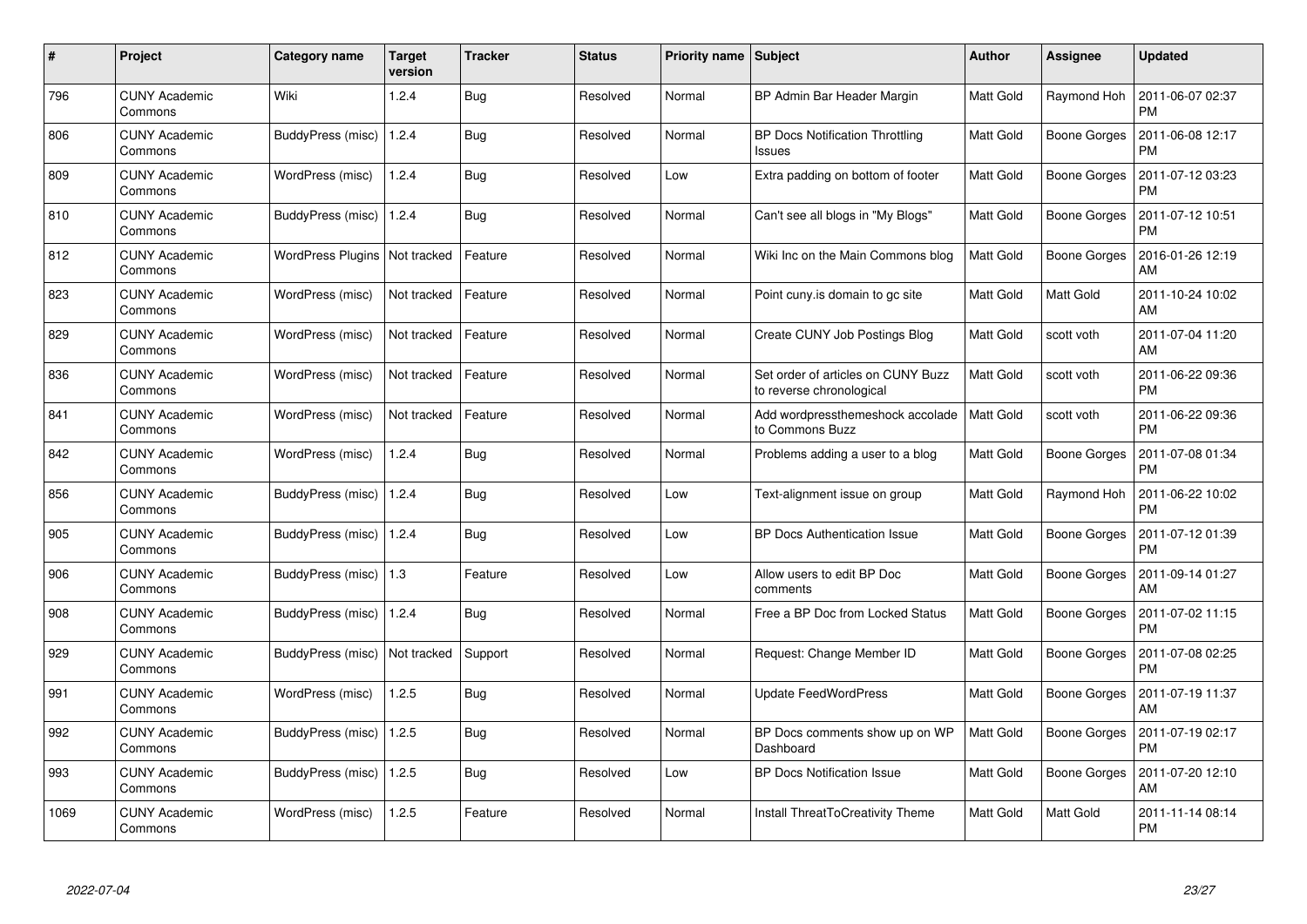| $\#$ | Project                         | Category name              | Target<br>version | <b>Tracker</b> | <b>Status</b> | <b>Priority name</b> | <b>Subject</b>                                                             | <b>Author</b>    | <b>Assignee</b>     | <b>Updated</b>                |
|------|---------------------------------|----------------------------|-------------------|----------------|---------------|----------------------|----------------------------------------------------------------------------|------------------|---------------------|-------------------------------|
| 1073 | <b>CUNY Academic</b><br>Commons | WordPress (misc)           | 1.2.5             | Feature        | Resolved      | Normal               | Add Google Plus One Plugin                                                 | <b>Matt Gold</b> | <b>Boone Gorges</b> | 2011-09-12 06:06<br><b>PM</b> |
| 1074 | <b>CUNY Academic</b><br>Commons | WordPress (misc)           | 1.2.5             | Feature        | Resolved      | Normal               | Add Facebook Page Photo Gallery<br>plugin                                  | <b>Matt Gold</b> | Boone Gorges        | 2011-09-12 06:11<br><b>PM</b> |
| 1075 | <b>CUNY Academic</b><br>Commons | WordPress (misc)           | 1.2.5             | Feature        | Resolved      | Normal               | Add Spam Free WordPress plugin                                             | Matt Gold        | <b>Boone Gorges</b> | 2011-09-12 06:08<br><b>PM</b> |
| 1093 | <b>CUNY Academic</b><br>Commons | WordPress (misc)           | 1.2.5             | Feature        | Resolved      | Normal               | Add WP-SyntaxEvolved Plugin                                                | <b>Matt Gold</b> | Boone Gorges        | 2011-09-12 06:13<br><b>PM</b> |
| 1098 | <b>CUNY Academic</b><br>Commons | Blogs<br>(BuddyPress)      | 1.6               | Feature        | Resolved      | Low                  | Create way for people to search<br>through authors on blog listings        | <b>Matt Gold</b> | Boone Gorges        | 2014-03-31 07:01<br><b>PM</b> |
| 1103 | <b>CUNY Academic</b><br>Commons | WordPress (misc)           | Not tracked       | Support        | Resolved      | Normal               | Slideshare Embeds?                                                         | Matt Gold        | Boone Gorges        | 2016-01-26 12:21<br>AM        |
| 1104 | <b>CUNY Academic</b><br>Commons | WordPress (misc)           | 1.2.4.2           | <b>Bug</b>     | Resolved      | Normal               | Remove WordPress Counter Plugin                                            | Matt Gold        | Boone Gorges        | 2011-10-31 11:00<br>AM        |
| 1106 | <b>CUNY Academic</b><br>Commons | WordPress (misc)           | 1.3               | Feature        | Resolved      | Normal               | <b>Extended Super Admins</b>                                               | Matt Gold        | Boone Gorges        | 2011-11-15 02:06<br><b>PM</b> |
| 1116 | <b>CUNY Academic</b><br>Commons | WordPress (misc)           | Not tracked       | <b>Bug</b>     | Resolved      | High                 | Image Upload Error                                                         | Matt Gold        |                     | 2011-08-27 08:44<br>AM        |
| 1117 | <b>CUNY Academic</b><br>Commons | BuddyPress (misc)   1.2.5  |                   | <b>Bug</b>     | Resolved      | Normal               | Character Display Error in Feed                                            | <b>Matt Gold</b> | <b>Boone Gorges</b> | 2011-09-12 06:29<br>PM        |
| 1127 | <b>CUNY Academic</b><br>Commons | <b>WordPress</b><br>Themes | 1.6.4             | Bug            | Resolved      | Normal               | Update WooThemes                                                           | <b>Matt Gold</b> | <b>Boone Gorges</b> | 2014-05-21 11:04<br><b>PM</b> |
| 1130 | <b>CUNY Academic</b><br>Commons | WordPress (misc)           | 1.2.5             | Feature        | Resolved      | Normal               | <b>Add PressWork Theme</b>                                                 | Matt Gold        | Boone Gorges        | 2011-11-14 08:11<br><b>PM</b> |
| 1134 | <b>CUNY Academic</b><br>Commons | WordPress (misc)           | 1.3               | Feature        | Resolved      | Normal               | <b>Build Flexibility for Image Choices</b><br>into Featured Content Widget | <b>Matt Gold</b> | Boone Gorges        | 2011-11-30 02:27<br>AM        |
| 1143 | <b>CUNY Academic</b><br>Commons | BuddyPress (misc)   1.2.5  |                   | Bug            | Resolved      | Normal               | Notifications of Old Posts                                                 | Matt Gold        |                     | 2011-08-30 09:56<br><b>PM</b> |
| 1144 | <b>CUNY Academic</b><br>Commons | WordPress (misc)           | 1.2.5             | Feature        | Resolved      | Normal               | Install Brunelleschi Theme                                                 | <b>Matt Gold</b> | Matt Gold           | 2011-11-14 08:16<br><b>PM</b> |
| 1145 | <b>CUNY Academic</b><br>Commons | BuddyPress (misc)   1.2.5  |                   | <b>Bug</b>     | Resolved      | Low                  | Alert Box on Group Join                                                    | <b>Matt Gold</b> | <b>Boone Gorges</b> | 2011-09-12 05:56<br><b>PM</b> |
| 1146 | <b>CUNY Academic</b><br>Commons | WordPress (misc)           | 1.3               | Feature        | Resolved      | Normal               | Add Shaken Grid Theme to Site                                              | <b>Matt Gold</b> | Matt Gold           | 2011-11-28 03:27<br><b>PM</b> |
| 1149 | <b>CUNY Academic</b><br>Commons | Wiki                       | Not tracked       | Support        | Resolved      | Normal               | Question about our MediaWiki setup                                         | <b>Matt Gold</b> | <b>Boone Gorges</b> | 2011-09-01 09:21<br>AM        |
| 1162 | <b>CUNY Academic</b><br>Commons | BuddyPress (misc)   1.2.5  |                   | Feature        | Resolved      | Normal               | Organization of "My Blogs"<br>Dropdown on Nav Bar                          | <b>Matt Gold</b> | Boone Gorges        | 2011-09-14 01:24<br>AM        |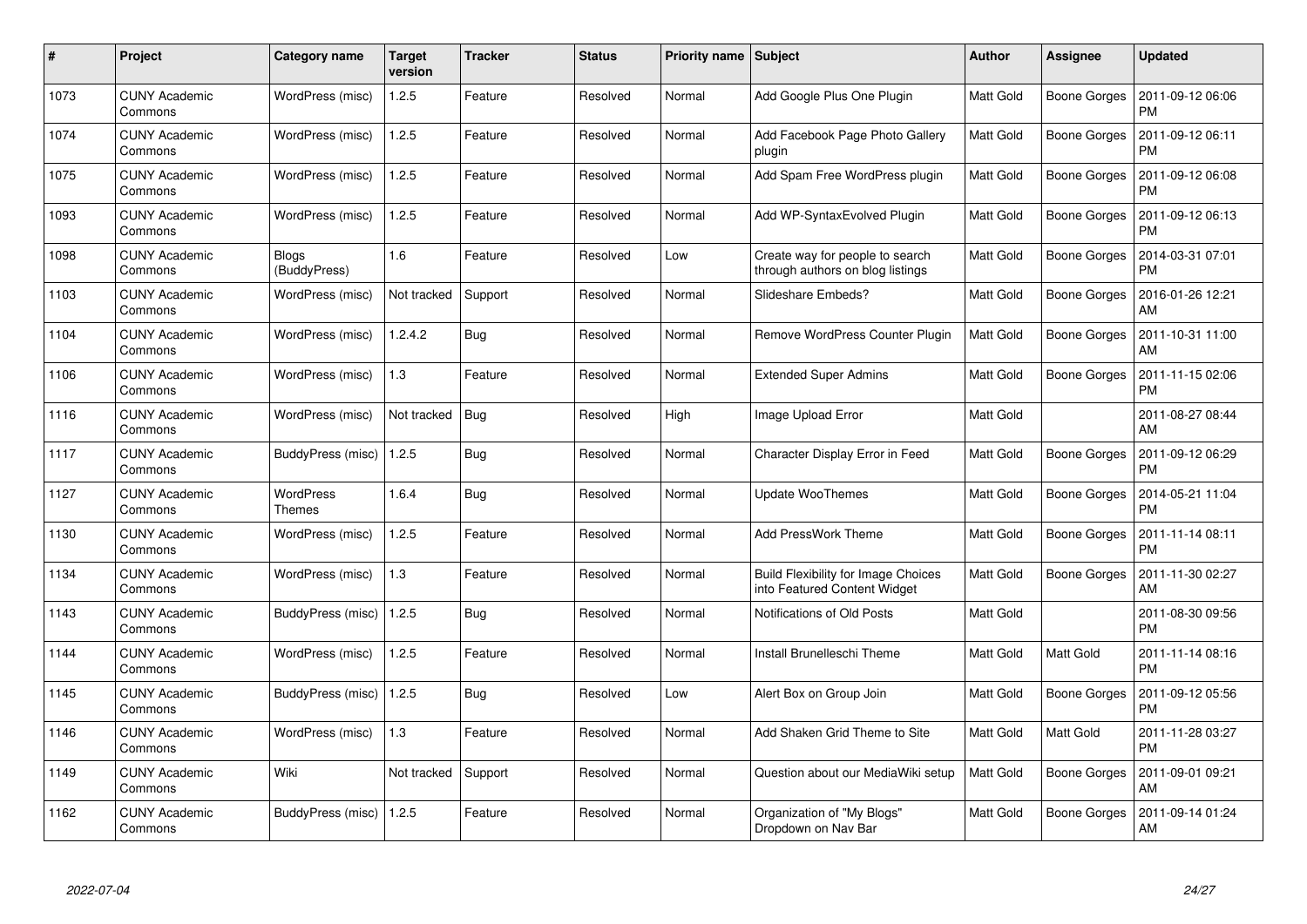| #    | Project                         | Category name     | <b>Target</b><br>version | <b>Tracker</b> | <b>Status</b> | <b>Priority name</b> | <b>Subject</b>                                                              | <b>Author</b>    | <b>Assignee</b>     | <b>Updated</b>                |
|------|---------------------------------|-------------------|--------------------------|----------------|---------------|----------------------|-----------------------------------------------------------------------------|------------------|---------------------|-------------------------------|
| 1178 | <b>CUNY Academic</b><br>Commons | WordPress (misc)  | 1.2.5                    | Feature        | Resolved      | Normal               | Add "Chunk" Theme to the<br>Commons                                         | <b>Matt Gold</b> | Boone Gorges        | 2011-11-14 08:25<br><b>PM</b> |
| 1188 | <b>CUNY Academic</b><br>Commons | WordPress (misc)  | 1.2.5                    | Feature        | Resolved      | Normal               | Add Text Expander Plugin                                                    | <b>Matt Gold</b> | <b>Boone Gorges</b> | 2011-11-14 08:21<br><b>PM</b> |
| 1197 | <b>CUNY Academic</b><br>Commons |                   | 1.3.13                   | Feature        | Resolved      | Low                  | <b>Remove Quotation Marks from Email</b><br>Notifications of Uploaded Files | <b>Matt Gold</b> | Boone Gorges        | 2012-04-16 03:11<br><b>PM</b> |
| 1199 | <b>CUNY Academic</b><br>Commons | BuddyPress (misc) | 1.4                      | Feature        | Resolved      | Normal               | Add Option for Open Text Field to BP<br>Profile Checkbox Fields             | <b>Matt Gold</b> | Boone Gorges        | 2012-08-01 05:23<br><b>PM</b> |
| 1221 | <b>CUNY Academic</b><br>Commons | WordPress (misc)  | Not tracked              | <b>Bug</b>     | Resolved      | Normal               | <b>Update CAC Featured Content</b><br>Plugin on WP Repo                     | Matt Gold        | Boone Gorges        | 2011-10-11 09:32<br>AM        |
| 1256 | <b>CUNY Academic</b><br>Commons | BuddyPress (misc) | $\vert$ 1.3              | Feature        | Resolved      | Normal               | Enable BP Docs by default on<br>Commons groups                              | <b>Matt Gold</b> | Boone Gorges        | 2011-11-15 02:27<br><b>PM</b> |
| 1258 | <b>CUNY Academic</b><br>Commons | WordPress (misc)  | Not tracked              | Feature        | Resolved      | Normal               | Add links to CAC Social Media<br><b>Accounts in Footer</b>                  | Matt Gold        | Boone Gorges        | 2011-11-16 12:28<br><b>PM</b> |
| 1260 | <b>CUNY Academic</b><br>Commons | WordPress (misc)  | Not tracked              | Outreach       | Resolved      | Normal               | Send email blast                                                            | Matt Gold        | Michael Smith       | 2016-01-26 11:01<br>AM        |
| 1294 | <b>CUNY Academic</b><br>Commons | BuddyPress (misc) | Not tracked              | <b>Bug</b>     | Resolved      | Normal               | Profile Field Search by College Not<br><b>Working Correctly</b>             | <b>Matt Gold</b> | <b>Boone Gorges</b> | 2011-12-09 07:11<br>AM        |
| 1324 | <b>CUNY Academic</b><br>Commons | WordPress (misc)  | 1.2.5                    | Feature        | Resolved      | Normal               | Change link on main nav bar for<br>"Help"                                   | Matt Gold        | Boone Gorges        | 2011-11-04 12:08<br><b>PM</b> |
| 1325 | <b>CUNY Academic</b><br>Commons | WordPress (misc)  | 1.2.5                    | Feature        | Resolved      | Normal               | Remove hard-coded copyright notice<br>from WooThemes                        | <b>Matt Gold</b> | Boone Gorges        | 2011-11-15 08:49<br>AM        |
| 1329 | <b>CUNY Academic</b><br>Commons | WordPress (misc)  | 1.3                      | Feature        | Resolved      | Normal               | Create Plugin to Make it Easier to<br>Add Users to a Blog                   | Matt Gold        | Boone Gorges        | 2011-12-15 08:43<br>AM        |
| 1344 | <b>CUNY Academic</b><br>Commons | BuddyPress (misc) | 1.3                      | <b>Bug</b>     | Resolved      | Normal               | Activity Feed Items not Appearing in<br>Group                               | Matt Gold        | Boone Gorges        | 2011-11-14 11:26<br>AM        |
| 1345 | <b>CUNY Academic</b><br>Commons | BuddyPress (misc) | $\vert$ 1.3              | Bug            | Resolved      | Normal               | Consider Adding BuddyPress Group<br>for Community Admins and Mods<br>Plugin | <b>Matt Gold</b> | Boone Gorges        | 2011-11-28 03:17<br><b>PM</b> |
| 1352 | <b>CUNY Academic</b><br>Commons | WordPress (misc)  | Not tracked              | <b>Bug</b>     | Resolved      | Normal               | Members listed as Authors on Main<br>Blog                                   | <b>Matt Gold</b> | Boone Gorges        | 2011-11-16 09:15<br>AM        |
| 1362 | <b>CUNY Academic</b><br>Commons | WordPress (misc)  | Not tracked              | Bug            | Resolved      | High                 | Google Malware Warning                                                      | Matt Gold        |                     | 2011-11-23 12:15<br><b>PM</b> |
| 1365 | <b>CUNY Academic</b><br>Commons | WordPress (misc)  | Not tracked              | Support        | Resolved      | Normal               | Revisions Screen Options not<br>checkable by non-admins?                    | Matt Gold        | Boone Gorges        | 2011-11-21 09:12<br>AM        |
| 1371 | <b>CUNY Academic</b><br>Commons | WordPress (misc)  | 1.2.6                    | Support        | Resolved      | Normal               | Not allowed to create accounts for<br><b>Non-CUNY Members</b>               | <b>Matt Gold</b> | Boone Gorges        | 2011-11-21 02:49<br><b>PM</b> |
| 1380 | <b>CUNY Academic</b><br>Commons | WordPress (misc)  | 1.2.7                    | Bug            | Resolved      | Low                  | Page background color not set lon<br>login page                             | Matt Gold        | <b>Boone Gorges</b> | 2011-11-28 07:44<br><b>PM</b> |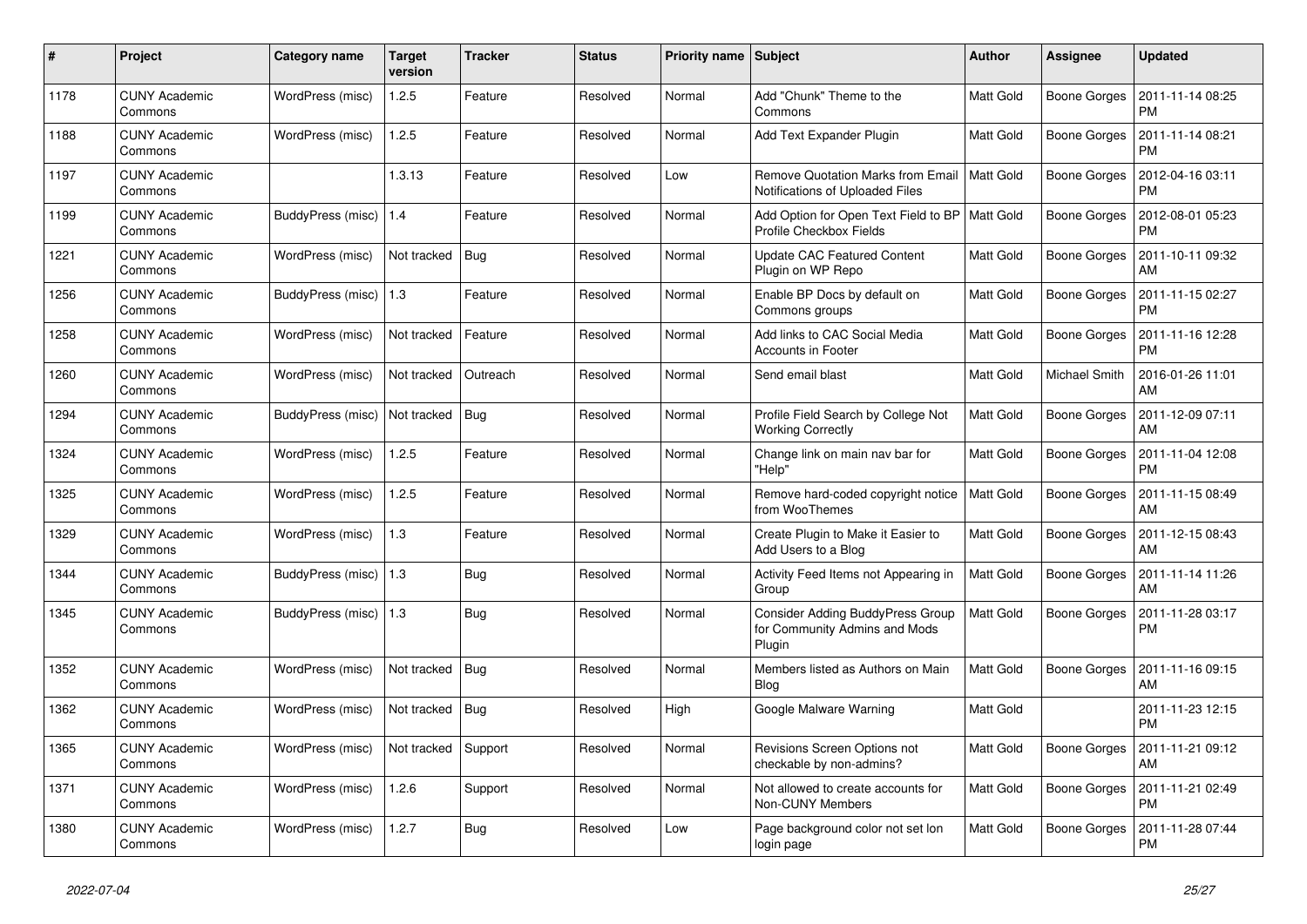| #    | Project                         | <b>Category name</b>            | <b>Target</b><br>version | <b>Tracker</b> | <b>Status</b> | <b>Priority name</b> | Subject                                                                                    | <b>Author</b>    | Assignee            | <b>Updated</b>                |
|------|---------------------------------|---------------------------------|--------------------------|----------------|---------------|----------------------|--------------------------------------------------------------------------------------------|------------------|---------------------|-------------------------------|
| 1381 | <b>CUNY Academic</b><br>Commons | WordPress (misc)                | Not tracked              | Support        | Resolved      | Normal               | <b>Upload New Terms of Service</b>                                                         | <b>Matt Gold</b> | Matt Gold           | 2011-11-27 09:16<br>PM        |
| 1382 | <b>CUNY Academic</b><br>Commons | WordPress (misc)                | Not tracked              | Outreach       | Resolved      | Normal               | <b>Add Recent Commons Presentations</b><br>to "Campus Outreach" Tab on News<br><b>Blog</b> | <b>Matt Gold</b> | scott voth          | 2016-03-04 08:48<br>AM        |
| 1385 | <b>CUNY Academic</b><br>Commons | WordPress (misc)                | Not tracked              | Outreach       | Resolved      | Normal               | <b>New Commons Buzz Posts</b>                                                              | <b>Matt Gold</b> | scott voth          | 2011-12-14 12:51<br><b>PM</b> |
| 1386 | <b>CUNY Academic</b><br>Commons | BuddyPress (misc)               | 1.5                      | Feature        | Resolved      | Low                  | Create way to create custom order<br><b>BP Profile Field checklist items</b>               | <b>Matt Gold</b> | Dominic Giglio      | 2012-12-18 10:38<br>AM        |
| 1387 | <b>CUNY Academic</b><br>Commons | BuddyPress (misc)               | Not tracked              | Feature        | Resolved      | Normal               | Add Alumnus/a Category for BP<br><b>Profile Fields</b>                                     | <b>Matt Gold</b> | <b>Matt Gold</b>    | 2011-11-29 12:04<br>AM        |
| 1390 | <b>CUNY Academic</b><br>Commons | BuddyPress (misc)   1.4         |                          | Feature        | Resolved      | Normal               | Show "Kitchen Sink" by Default in<br><b>TinyMCE</b>                                        | <b>Matt Gold</b> | Dominic Giglio      | 2012-02-28 10:37<br>AM        |
| 1393 | <b>CUNY Academic</b><br>Commons | BuddyPress (misc)   Not tracked |                          | Feature        | Resolved      | Normal               | Add Postdoc option to Profile Role                                                         | <b>Matt Gold</b> | <b>Matt Gold</b>    | 2011-12-03 04:17<br><b>PM</b> |
| 1395 | <b>CUNY Academic</b><br>Commons | WordPress (misc)                | Not tracked              | Feature        | Resolved      | Normal               | Create Commons Buzz Post about<br>Digital Campus Episode                                   | <b>Matt Gold</b> | scott voth          | 2012-06-08 10:31<br><b>PM</b> |
| 1397 | <b>CUNY Academic</b><br>Commons | WordPress (misc)                | Not tracked              | Outreach       | Resolved      | Normal               | Single Aggregation Post on<br>Commons Buzz for Commons in a<br>Box feedback                | <b>Matt Gold</b> | scott voth          | 2011-12-14 12:50<br><b>PM</b> |
| 1400 | <b>CUNY Academic</b><br>Commons | BuddyPress (misc)               | 1.2.7                    | Bug            | Resolved      | Normal               | Firefox Login Caching Issue                                                                | <b>Matt Gold</b> | <b>Boone Gorges</b> | 2011-12-06 05:53<br><b>PM</b> |
| 1401 | <b>CUNY Academic</b><br>Commons | BuddyPress (misc)   1.4         |                          | Bug            | Resolved      | Low                  | Avoiding really long blog names                                                            | <b>Matt Gold</b> | Dominic Giglio      | 2012-07-16 01:02<br><b>PM</b> |
| 1411 | <b>CUNY Academic</b><br>Commons | BuddyPress (misc)               | 1.3.17                   | Feature        | Resolved      | Low                  | <b>Deleting Docs</b>                                                                       | Matt Gold        | <b>Boone Gorges</b> | 2012-07-02 12:43<br><b>PM</b> |
| 1412 | <b>CUNY Academic</b><br>Commons | BuddyPress (misc)   1.3         |                          | Bug            | Resolved      | Normal               | Alter text on pop-up message about<br>role field                                           | <b>Matt Gold</b> | <b>Boone Gorges</b> | 2011-12-08 12:58<br><b>PM</b> |
| 1418 | <b>CUNY Academic</b><br>Commons | Wiki                            | 1.3                      | Bug            | Resolved      | High                 | Don't see BP Admin Bar on cdev<br>Wiki page                                                | Matt Gold        | <b>Boone Gorges</b> | 2011-12-09 08:58<br>AM        |
| 1434 | <b>CUNY Academic</b><br>Commons | WordPress (misc)                | Not tracked              | Outreach       | Resolved      | Normal               | Add Converge Article to Commons<br>Buzz                                                    | <b>Matt Gold</b> | scott voth          | 2011-12-31 03:54<br><b>PM</b> |
| 1437 | <b>CUNY Academic</b><br>Commons | WordPress (misc)                | 1.3                      | Feature        | Resolved      | Normal               | Add FD Footnotes Plugin                                                                    | Matt Gold        | Boone Gorges        | 2011-12-14 01:00<br>PM        |
| 1438 | <b>CUNY Academic</b><br>Commons | WordPress (misc)                | 1.3.1                    | Feature        | Resolved      | Normal               | Add WP-Print Plugin                                                                        | Matt Gold        | Boone Gorges        | 2011-12-15 02:49<br>PM        |
| 1439 | <b>CUNY Academic</b><br>Commons | WordPress (misc)                | 1.3.1                    | Feature        | Resolved      | Normal               | Add WP Hide Post Plugin                                                                    | Matt Gold        | <b>Boone Gorges</b> | 2011-12-15 02:50<br>PM        |
| 1440 | <b>CUNY Academic</b><br>Commons | WordPress (misc)                | 1.3.1                    | Feature        | Resolved      | Normal               | Add Custom Sidebar Plugin                                                                  | Matt Gold        | <b>Boone Gorges</b> | 2011-12-15 02:46<br><b>PM</b> |